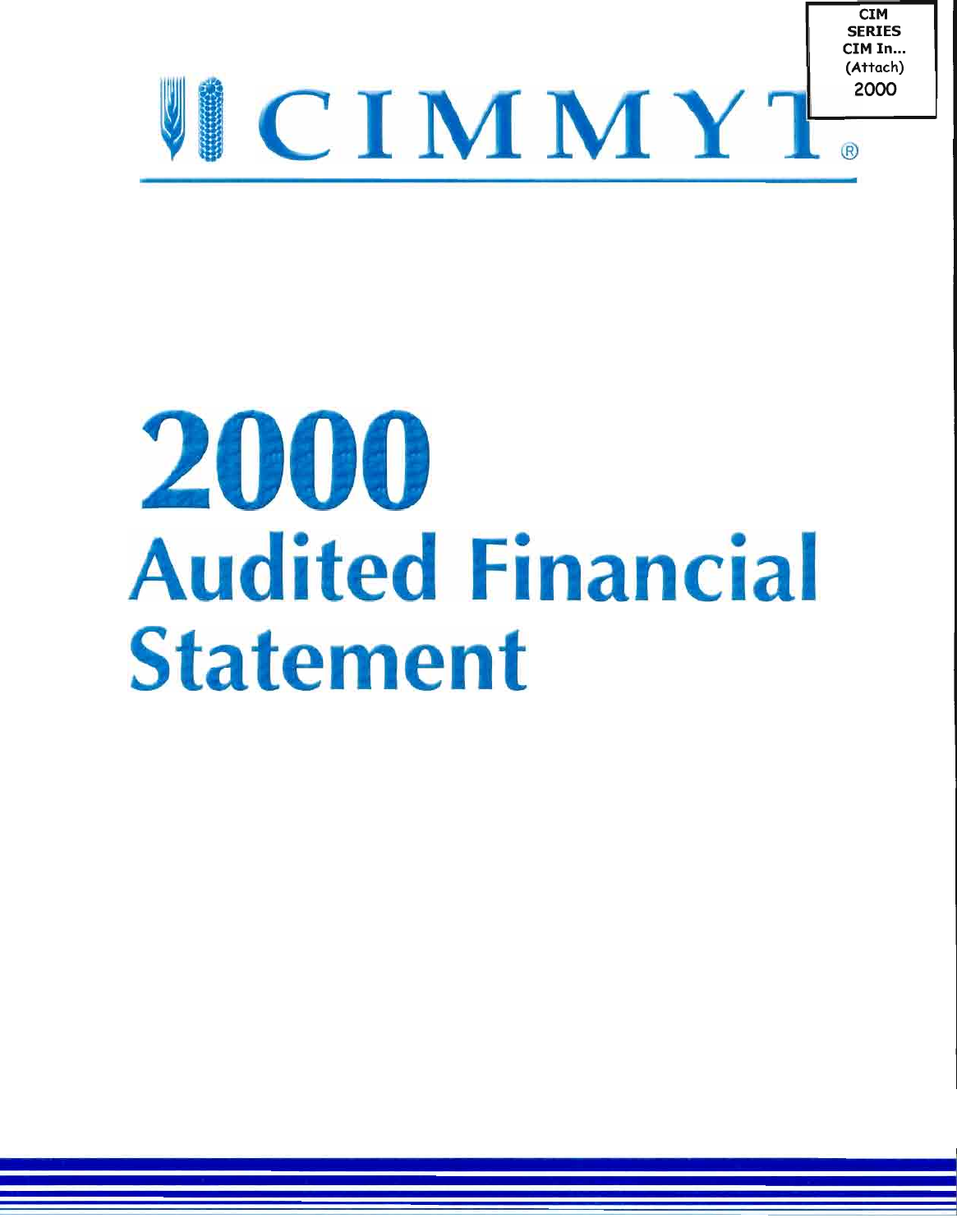

To the Board of Trustees of  $\sum_{x}$   $\sum_{x}$   $\sum_{x}$   $\sum_{x}$   $\sum_{x}$   $\sum_{x}$   $\sum_{x}$   $\sum_{x}$   $\sum_{x}$   $\sum_{x}$   $\sum_{x}$   $\sum_{x}$   $\sum_{x}$   $\sum_{x}$   $\sum_{x}$   $\sum_{x}$   $\sum_{x}$   $\sum_{x}$   $\sum_{x}$   $\sum_{x}$   $\sum_{x}$   $\sum_{x}$   $\sum_{x}$   $\sum_{x}$  Centro Internacional de Mejoramiento de Maíz y Trigo, A.C. Bosque de Duraznos 127<br>And Centro Internacional de Mejoramiento de Maía y Trigo, Bosque Bosques de las Lomas and Centro Internacional de Mejoramiento de Maíz y Trigo 11700 México DF International,  $\frac{1}{2}$  and  $\frac{1}{2}$  and  $\frac{1}{2}$  and  $\frac{1}{2}$  and  $\frac{1}{2}$  and  $\frac{1}{2}$  and  $\frac{1}{2}$  and  $\frac{1}{2}$  and  $\frac{1}{2}$  and  $\frac{1}{2}$  and  $\frac{1}{2}$  and  $\frac{1}{2}$  and  $\frac{1}{2}$  and  $\frac{1}{2}$  and  $\frac{1}{2}$  a

Tel 5246 6000 Fax 5246 0001

We have audited the accompanying combined statements of financial position of Centro Internacional de Mejorarniento de Maiz y Trigo, A.c. and Centro Internacional de Mejorarniento de Maiz y Trigo, International (together "CIMMYT"), not-for-profit organizations, as of December 31, 2000 and 1999, and the related combined statements of activity and cash flows, expressed in United States dollars, for the years then ended. These financial statements are the responsibility of CIMMYT's management. Our responsibility is to express an opinion on these financial statements based on our audits.

We conducted our audits in accordance with International Standards on Auditing. Those standards require that we plan and perform the audit to obtain reasonable assurance about whether the financial statements are free of material misstatement. An audit includes examining, on a test basis, evidence supporting the amounts and disclosures in the financial statements. An audit also includes assessing the principles used and significant estimates made by management, as well as evaluating the overall financial statement presentation. We believe that our audits provide a reasonable basis for our opinion.

In our opinion, the financial statements referred to above present fairly, in all material respects, the financial position of CIMMYT as of December 31, 2000 and 1999, and the results of its activities and its cash flows for the years then ended in conformity with the Consultative Group on International Agricultural Research (CGIAR) financial guidelines contained in the 1/ Accounting Policies and Reporting Practices" manual, which conform with the accounting principles generally accepted in the United States.

Our audits were made for the purpose of forming an opinion on the basic financial statements taken as a whole. The data presented as supplementary information in Exhibits 1 to 4, expressed in United States dollars, is presented for purposes of additional analysis and is not a required part of the basic financial statements. This information has been subjected to the auditing procedures applied in our audit of the basic financial statements and, in our opinion, is fairly stated in all material respects in relation to the basic financial statements taken as a whole.

Arthur Andersen

March 13, 2001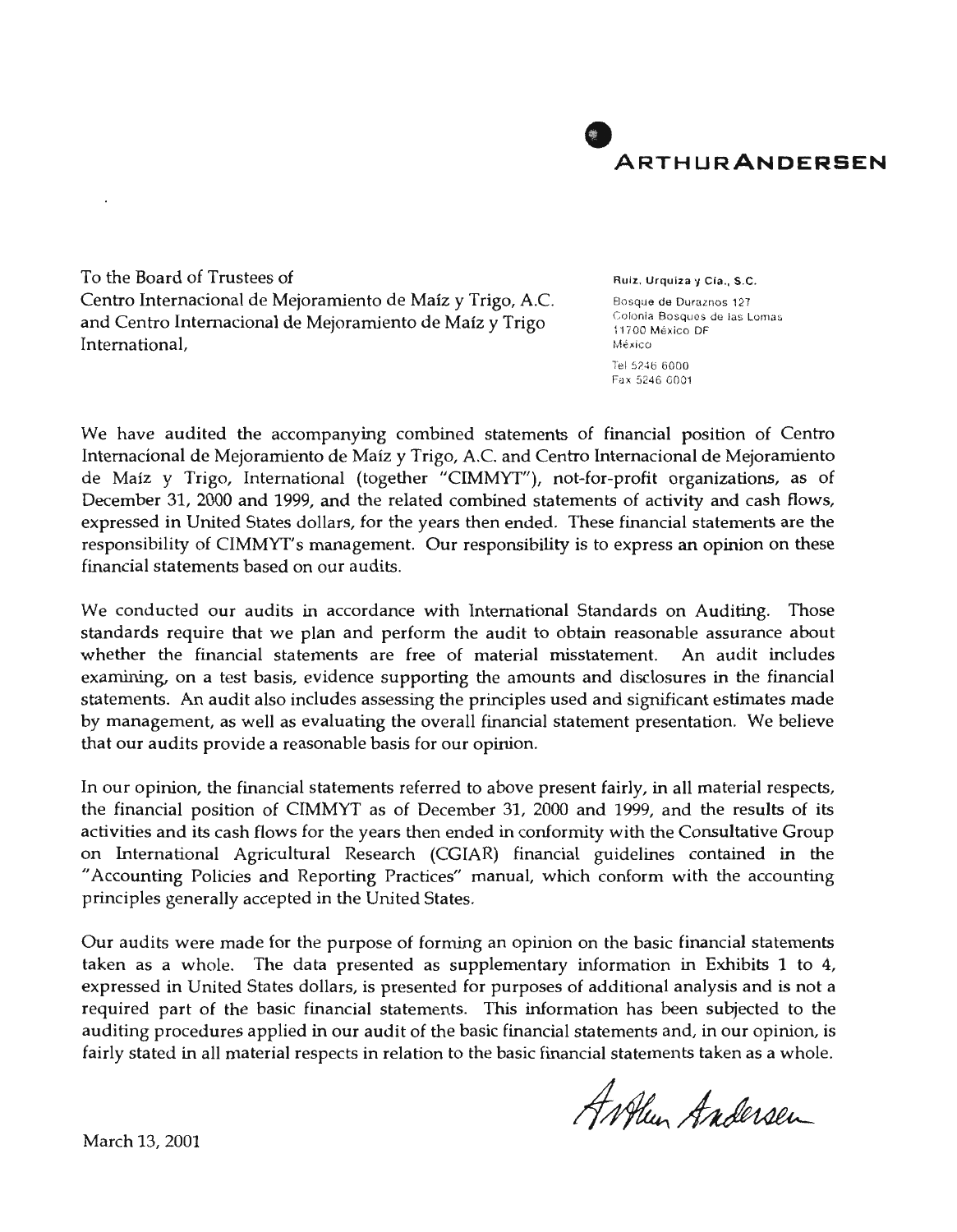CIMMYT® (www.cimmyt.org) is an internationally funded, nonprofit, scientific research and training organization. Headquartered in Mexico, CIMMYT works with agricultural research institutions worldwide to improve the productivity, profitability, and sustainability of maize and wheat systems for poor farmers in developing countries. It is one of 16 food and environmental organizations known as the Future Harvest Centers. Located around the world, the Future Harvest Centers conduct research in partnership with farmers, scientists, and policymakers to help alleviate poverty and increase food security while protecting natural resources. The centers are supported by the Consultative Group on International Agricultural Research (CGIAR) (www.cgiar.org), whose members include nearly 60 countries, private foundations, and regional and international organizations. Financial support for CIMMYT's research agenda also comes from many other sources, including foundations, development banks, and public and private agencies.

F U T U R  $E^*$  Future Harvest® builds awareness and support for food and  $HARWEST$  **healthier human family well-pourished children** and a environmental research for a world with less poverty, a healthier human family, well-nourished children, and a better environment. It supports research, promotes partnerships, and sponsors projects that bring the results of research to rural communities, farmers, and families in Africa, Asia, and Latin America (www.futureharvest.org).

© International Maize and Wheat Improvement Center (CIMMYT) 2001. All rights reserved. The opinions expressed in this publication are the sole responsibility of the authors. The designations employed in the presentation of materials in this publication do not imply the expression of any opinion whatsoever on the part of CIMMYT or its contributory organizations concerning the legal status of any country, territory, city, or area, or of its authorities, or concerning the delimitation of its frontiers or boundaries. CIMMYT encourages fair use of this material. Proper citation is requested.

Correct citation: CIMMYT 2001. *ClMMYT 2000 Audited Finallcial Statelllent.* Mexico, D.E: CIMMYT

 $\lambda$ 

Printed in Mexico.

 $(0.1967)$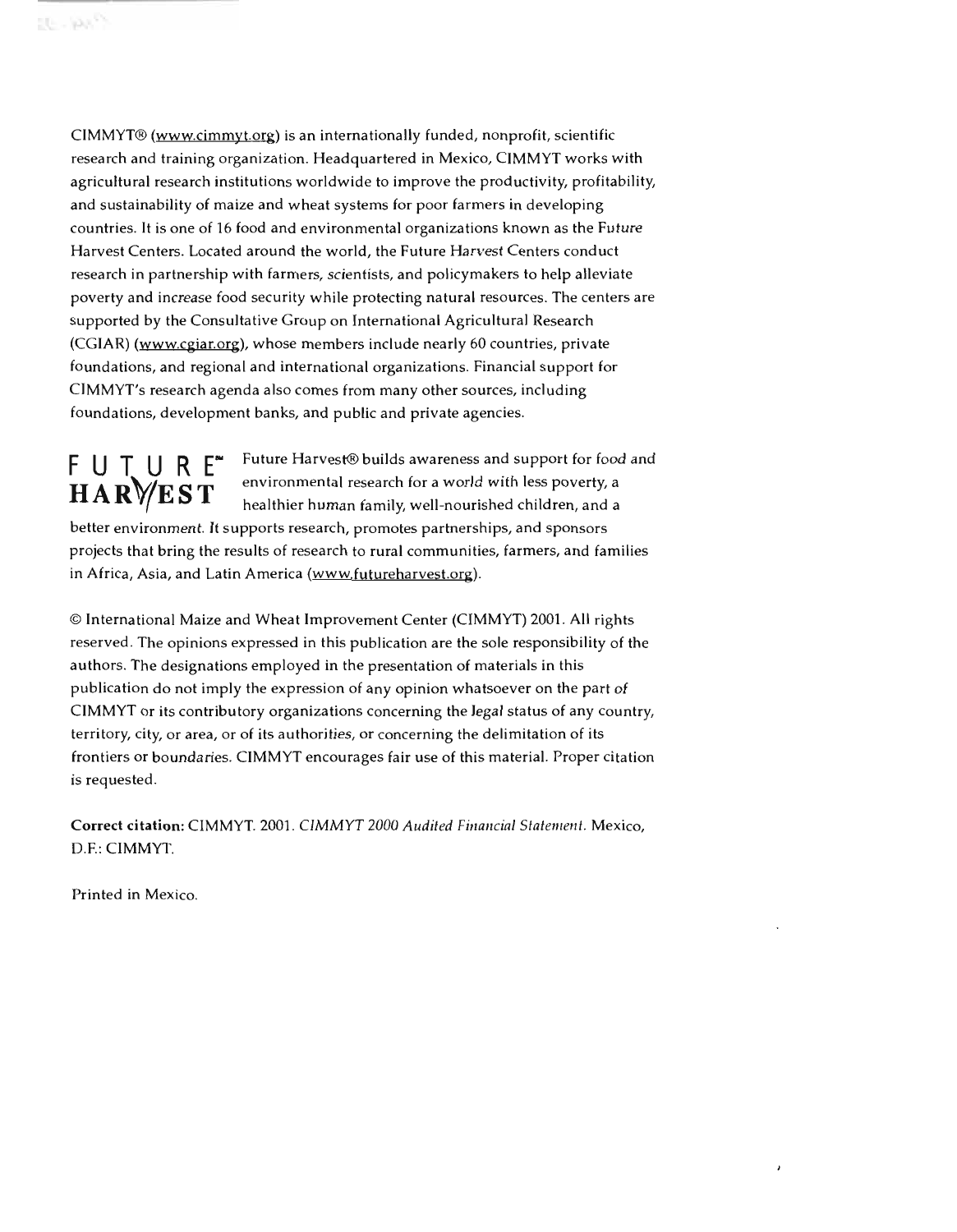# **Combined Statements of Financial Position**

Centro Internacional de Mejoramiento de Maiz y Trigo, A.C. Centro Internacional de Mejoramiento de Maiz y Trigo, International **At December 31.2000 and 1999 (US\$ OOOs)** 

| <b>Assets</b>                                     |               | 2000         | 1999       |
|---------------------------------------------------|---------------|--------------|------------|
| <b>Current assets</b>                             |               |              |            |
| Cash and cash equivalents                         |               | 3,909        | 8,017      |
| Accounts receivable:                              |               |              |            |
| <b>Donors</b>                                     | (Exhibit 1)   | 8,266        | 4,979      |
| Employees                                         |               | 420          | 335        |
| Other                                             |               | 914          | 951        |
| In-trust accounts                                 | $(Note 3-j)$  | 38           | 35         |
| Inventories                                       |               | 218          | 185        |
| <b>Total current assets</b>                       |               | 13,765       | 14,501     |
| <b>Fixed assets</b>                               |               |              |            |
| Property, plant and equipment                     |               | 33,925       | 33,279     |
| Less: accumulated depreciation                    |               | (19, 633)    | (18, 808)  |
| <b>Total fixed assets - net</b>                   | (Exhibit 3)   | 14,292       | 14,471     |
| <b>Deferred assets</b>                            |               |              |            |
| Equipment to be applied                           |               | 28           |            |
| <b>Total assets</b>                               |               | 28,085       | 28,972     |
| <b>Liabilities and net assets</b>                 |               |              |            |
| <b>Current liabilities</b>                        |               |              |            |
| Accounts payable:                                 |               |              |            |
| <b>Donors</b>                                     | (Exhibit 1)   | 2,819        | 6,268      |
| Employees<br>Other                                |               | 385<br>1,677 | 263<br>520 |
| In-trust accounts                                 | (Note $3-j$ ) | 0            | 11         |
| Accruals and provisions                           | $(Note 3-h)$  | 3,549        | 2,496      |
|                                                   |               |              |            |
| <b>Total current liabilities</b>                  |               | 8,430        | 9,558      |
| <b>Long-term liabilities</b>                      |               |              |            |
| Employee severance benefits                       | (Note $3-g$ ) | 233          | 327        |
| Other                                             | (Note 5)      | 325          | 142        |
| <b>Total liabilities</b>                          |               | 8,988        | 10,027     |
| <b>Net assets</b>                                 | (Note 5)      |              |            |
| Capital invested in fixed assets<br>Center-owned: |               | 13,728       | 14,116     |
| Capital fund                                      |               | (154)        | (154)      |
| Operating fund                                    |               | 5,523        | 4,983      |
| <b>Total net assets</b>                           |               | 19,097       | 18,945     |
| <b>Total liabilities and net assets</b>           |               | 28,085       | 28,972     |

The accompanying notes, are an integral part of these Combined Statements of Financial Position.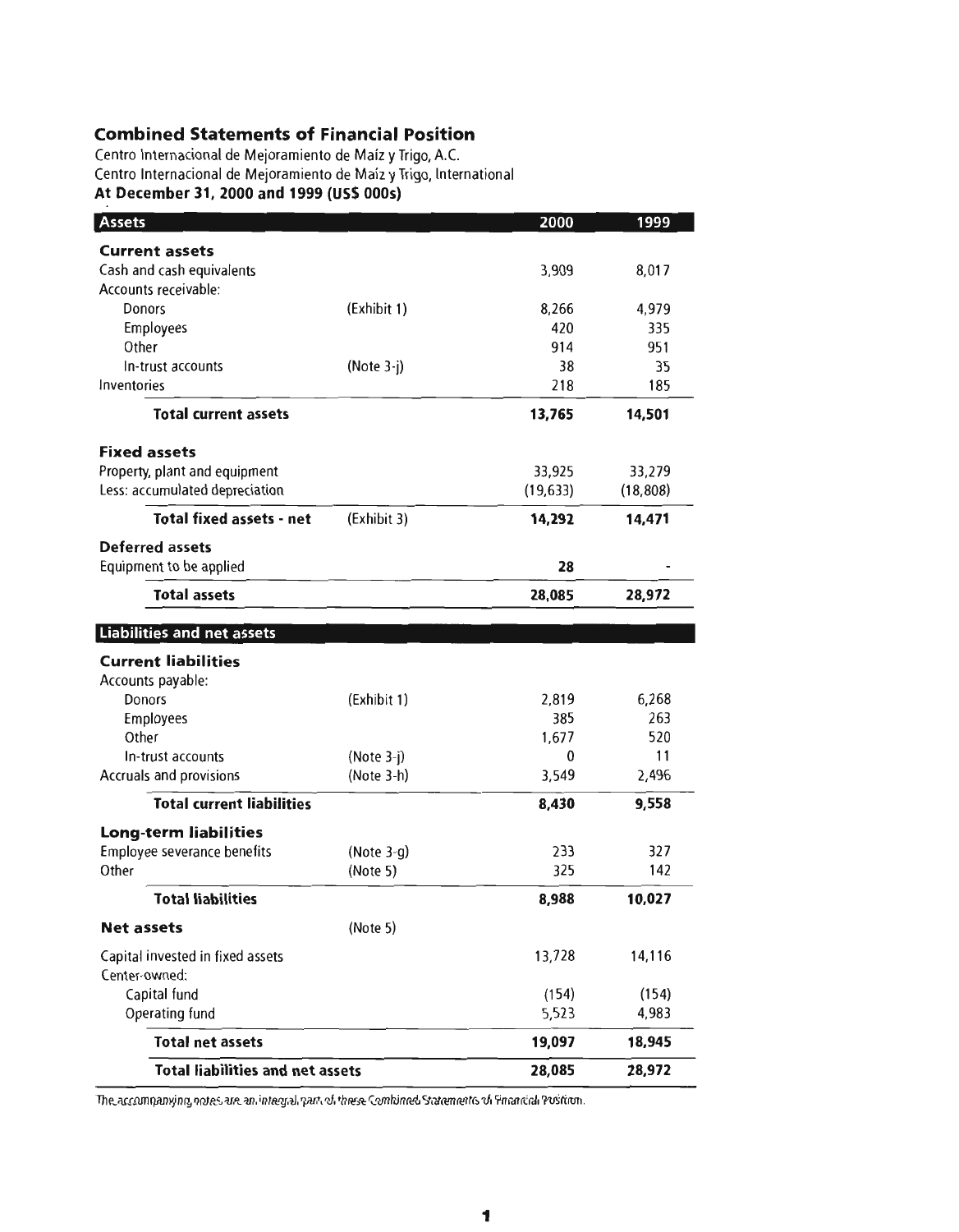# **Combined Statements of Activity**

Centro Internacional de Mejoramiento de Maíz y Trigo, A.C.<br>Centro Internacional de Mejoramiento de Maíz y Trigo, International<br>**For the years ended December 31, 2000 and 1999 (US\$ 000s)** 

|                                              |                   | 2000                |                          |                 | 1999            |                 |
|----------------------------------------------|-------------------|---------------------|--------------------------|-----------------|-----------------|-----------------|
|                                              |                   | Core                |                          |                 |                 |                 |
|                                              |                   | <b>Unrestricted</b> | <b>Restricted</b>        | <b>Special</b>  | Total           | <b>Total</b>    |
| <b>Revenues</b>                              | (Note 6-a)        |                     |                          |                 |                 |                 |
| Grants                                       | (Exhibit 1 and 2) | 13,929              | 5,998                    | 18,612          | 38,539          | 34,072          |
| Other revenues                               | (Note 6-a-II)     | 1,262               |                          |                 | 1,262           | 1,334           |
| <b>Total revenues</b>                        |                   | 15,191              | 5,998                    | 18,612          | 39,801          | 35,407          |
| <b>Operating expenses</b>                    | $(Note 6-b-1)$    |                     |                          |                 |                 |                 |
| Research programs                            |                   | 9,533               | 5,100                    | 14,096          | 28,729          | 26,099          |
| Conferences and training                     |                   | 385                 | 71                       | 2,377           | 2,833           | 3,057           |
| Information services                         |                   | 1,118               |                          | 193             | 1,311           | 1,451           |
| General administration                       |                   | 2,570               |                          | 44              | 2,614           | 2,522           |
| General operations                           |                   | 2,177               |                          |                 | 2,177           | 2,133           |
| Depreciation                                 |                   | 1,391               |                          |                 | 1,391           | 1,369           |
| <b>Translation effect</b>                    |                   | 158                 |                          |                 | 158             | 102             |
| <b>Subtotal operating expenses</b>           |                   | 17,332              | 5,171                    | 16,710          | 39,213          | 36,733          |
| <b>Bad debts</b>                             |                   | 380                 |                          |                 | 380             | 838             |
| <b>Total operating expenses</b>              |                   | 17,712              | 5,171                    | 16,710          | 39,593          | 37,571          |
| <b>Recovery of indirect costs</b>            | (Note 6-b-II)     | (2, 352)            | 825                      | 1,527           |                 |                 |
| <b>Recovery of capital expenditures</b>      | (Note 6-b-III     | (377)               | 2                        | 375             |                 |                 |
| <b>Total expenses</b>                        |                   | 14,983              | 5,998                    | 18,612          | 39,593          | 37,571          |
| Revenues over (under) expenses               | (Note 5)          | 208                 | $\overline{\phantom{0}}$ |                 | 208             | (2, 164)        |
| <b>Allocated as follows:</b>                 | (Note 5)          |                     |                          |                 |                 |                 |
| Operating fund                               |                   | 540                 |                          |                 | 540             | (2,396)         |
| Capital fund                                 |                   | (332)               |                          |                 | (332)           | 232             |
| <b>Total</b>                                 |                   | 208                 |                          | $\blacksquare$  | 208             | (2, 164)        |
| <b>Memo</b> item                             |                   |                     |                          |                 |                 |                 |
| <b>Operating expenses -</b>                  |                   |                     |                          |                 |                 |                 |
| by natural classification<br>Personnel costs | $(Note 6-b-1)$    |                     |                          |                 |                 | 19,087          |
|                                              |                   | 12,038<br>3,177     | 3,283                    | 4,812<br>10,766 | 20,133          |                 |
| Supplies and services<br>Operational travel  |                   | 568                 | 1,509<br>379             | 1,132           | 15,452<br>2,079 | 14,370<br>1,805 |
| Depreciation of fixed assets                 |                   |                     |                          |                 | 1,391           | 1,369           |
| <b>Translation effect</b>                    |                   | 1,391<br>158        |                          |                 | 158             | 102             |
| <b>Bad debts</b>                             |                   | 380                 |                          |                 | 380             | 838             |
|                                              |                   |                     |                          |                 |                 |                 |
| <b>Total operating expenses</b>              |                   | 17,712              | 5,171                    | 16,710          | 39,593          | 37,571          |

The accompanying notes are an integral part of these Combined Statements of Activity.

ł,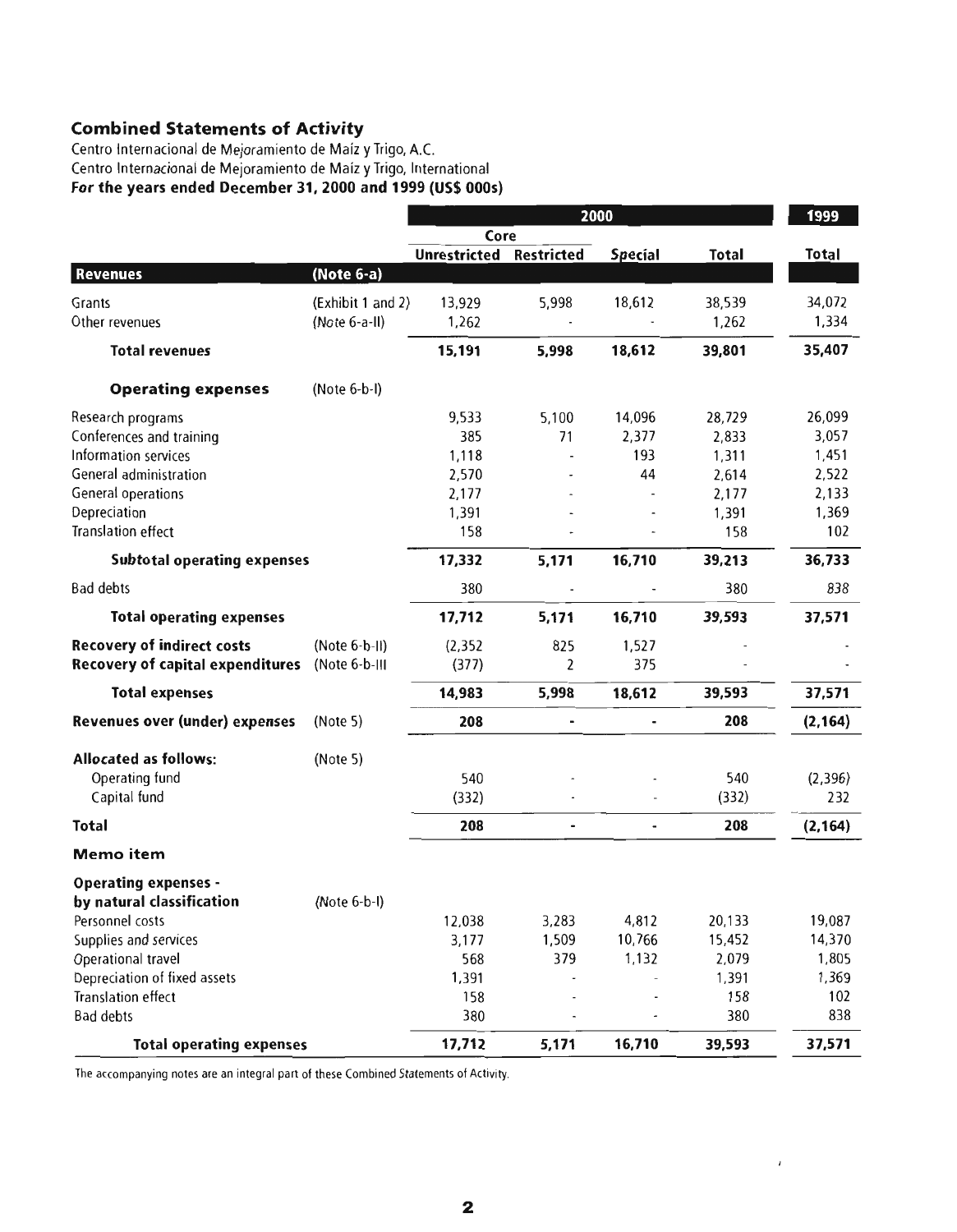## **Combined Statements of Cash Flows**

Centro Internacional de Mejoramiento de Maiz y Trigo, A.C. Centro Internacional de Mejoramiento de Maiz y Trigo, International **For the years ended December 31, 2000 and 1999 (US\$ ODDs)** 

|                                                                                     |             | 2000          | 1999         |
|-------------------------------------------------------------------------------------|-------------|---------------|--------------|
| <b>Cash flows from operating activities</b>                                         |             |               |              |
| <b>Revenues over (under) expenses</b>                                               | (Note 5)    | 208           | (2, 164)     |
| Adjustments to reconcile net cash provided<br>by (applied to) operating activities: |             |               |              |
| Depreciation<br>Employee severance benefits                                         | (Exhibit 3) | 1,391<br>(94) | 1,369<br>111 |
| Decrease (increase) in assets:                                                      |             |               |              |
| Accounts receivable<br>- Donors                                                     |             | (3, 287)      | 1,316        |
| - Other                                                                             |             | (51)          | 301          |
| Inventories                                                                         |             | (33)          | 5            |
| Deferred assets                                                                     |             | (28)          | $\bf{0}$     |
| Increase (decrease) in liabilities:                                                 |             |               |              |
| Accounts payable<br>- Donors                                                        |             | (3, 449)      | 3,898        |
| - Other                                                                             |             | 1,241         | (289)        |
| Accruals and provisions                                                             |             | 1,053         | 1,400        |
| Net cash provided by (applied to)                                                   |             |               |              |
| operating activities                                                                |             | (3,049)       | 5,947        |
| <b>Cash flows from financing activities</b>                                         |             |               |              |
| Fixed assets leasing                                                                | (Note 5)    | 209           | 207          |
| Net cash used in financing activities                                               |             | 209           | 207          |
| <b>Cash flows from investing activities</b>                                         | (Note 5)    |               |              |
| Acquisition of fixed assets                                                         |             | (1, 396)      | (1, 911)     |
| Proceeds from disposal of fixed assets                                              |             | 128           | 164          |
| Net cash used in investing activities                                               |             | (1, 268)      | (1, 747)     |
| Net (decrease) increase in cash and cash equivalents<br>Cash and cash equivalents:  |             | (4, 108)      | 4,407        |
| Beginning of the year                                                               |             | 8,017         | 3,610        |
| End of the year                                                                     |             | 3,909         | 8,017        |

The accompanying notes are an integral part of these Combined Statements of Cash Flows.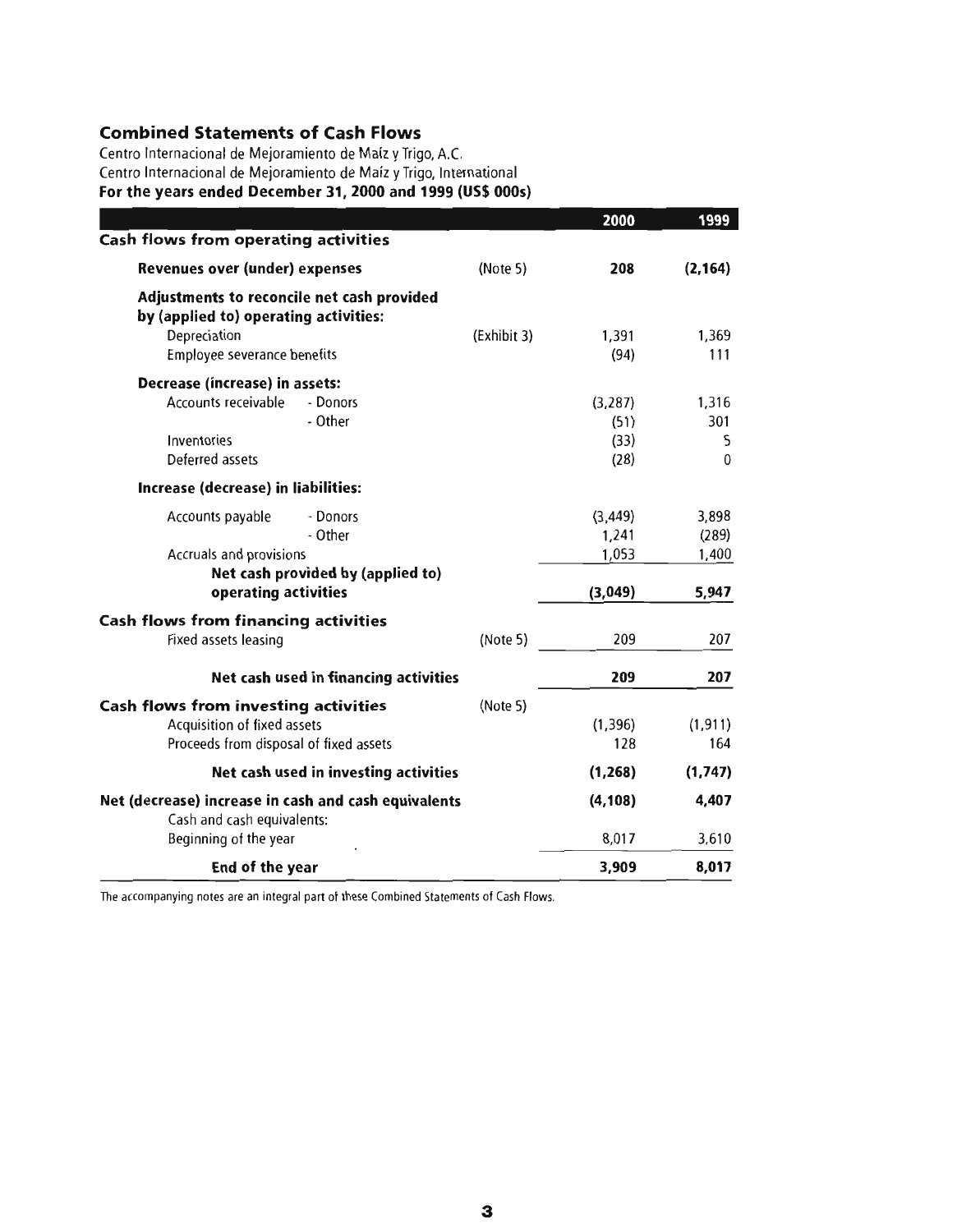#### Notes to the Combined Financial Statements Centro Internacional de Mejoramiento de Maiz y Trigo, A.C. Centro Internacional de Mejoramiento de Maiz y Trigo, International

December 31, 2000 and 1999 (in US\$ OOOs)

#### Note 1: Statement of Purpose.

The "Centro Internacional de Mejoramiento de Maiz y Trigo, A.c." (CIMMYT, A.C) is a private, autonomous, not-for-profit, scientific and educational institution, chartered under Mexican law. CIMMYT, A.C. does not have any activities and only holds the land and buildings where "Centro Internacional de Mejoramiento de Maiz y Trigo, International" (CIMMYT, Int.) carries out its activities.

#### Note 2: CIMMYT, Int. was

formally created through an agreement signed by the United Nations Development Programme and the International Bank of Reconstruction and Development, both cosponsors of the Consultative Group on International Agricultural Research (CGIAR), and is a not-forprofit, scientific and educational organization, which is engaged in the improvement of maize and wheat production worldwide with emphasis on developing countries. A Headquarters Agreement, signed by the Government of Mexico on May 9, 1988, and ratified by the Mexican Senate on December 22, 1988, recognized CIMMYT, lnt. as having the status of an international organization. Due to its status as an international not-for-profit organization, CIMMYT, Int. is exempt from income taxes.

# Note 3: Summary of Significant Accounting

Policies. CIMMYT, A.C. and CIMMYT, Int. follow accounting policies recommended by the CGIAR. These policies are in accordance with accounting

principles generally accepted in the United States of America for notfor-profit organiza tions and are summarized below:

a. The financial statements of CIMMYT, A.C and CIMMYT, Int. are combined for reporting purposes, since their activities constitute a single operation (CIMMYT).

**b.** CIMMYT uses the accrual method of accounting for transactions, and its accounting records are kept in US dollars. Transactions in other currencies (mainly Mexican pesos) are recorded at a monthly average exchange rate and the assets and liabilities in such currencies are translated into US dollars at the exchange rate as of year-end.

c. During periods of cash surplus, CIMMYT makes short-term investments in marketable securities. Those investments denominated in US dollars are transacted in the US money market. Interest earned on these investments is credited to income when the security matures or is sold. The marketable securities are recorded at cost, which approximates market, and any gain or loss from their sale is recorded at that time. Investments in Mexican pesos are held in a short-term interest-bearing account in a Mexican bank or in government securities. Interest is credited to income as earned.

d. Inventories are stated at the lower of average cost or market. e. Fixed assets are stated at acquisition cost and funds are set aside for the future replacement of capital assets based on depreciation accounting (see paragraph f).

CIMMYT's buildings at certain locations in Mexico are constructed on land owned by the Mexican government and will be donated to the government when CIMMYT ceases operations in Mexico.

f. Depreciation of fixed assets is recorded using the straight-line method, based on the estimated useful lives of such assets.

g. Under Mexican Labor Law, CIMMYT is liable for separation payments to Mexican employees terminated under certain circumstances. CIMMYT records the liabilities from seniority premiums, pension, and retirements in accordance with Statement of Financial Accounting Standards (SFAS) No. 87, "Employers' Accounting for Pensions," using actuarial calculations based on the projected unit credit method. Therefore, the liability is being accrued, which at present value will cover the obligation from benefits projected to the estimated retirement date of CIMMYT's Mexican employees.

In addition, CIMMYT records a reserve for the retirement of international employees, which is calculated based on an actuarial study. Such reserve amounted to 29 and 70 at December 31,2000 and 1999, respectively.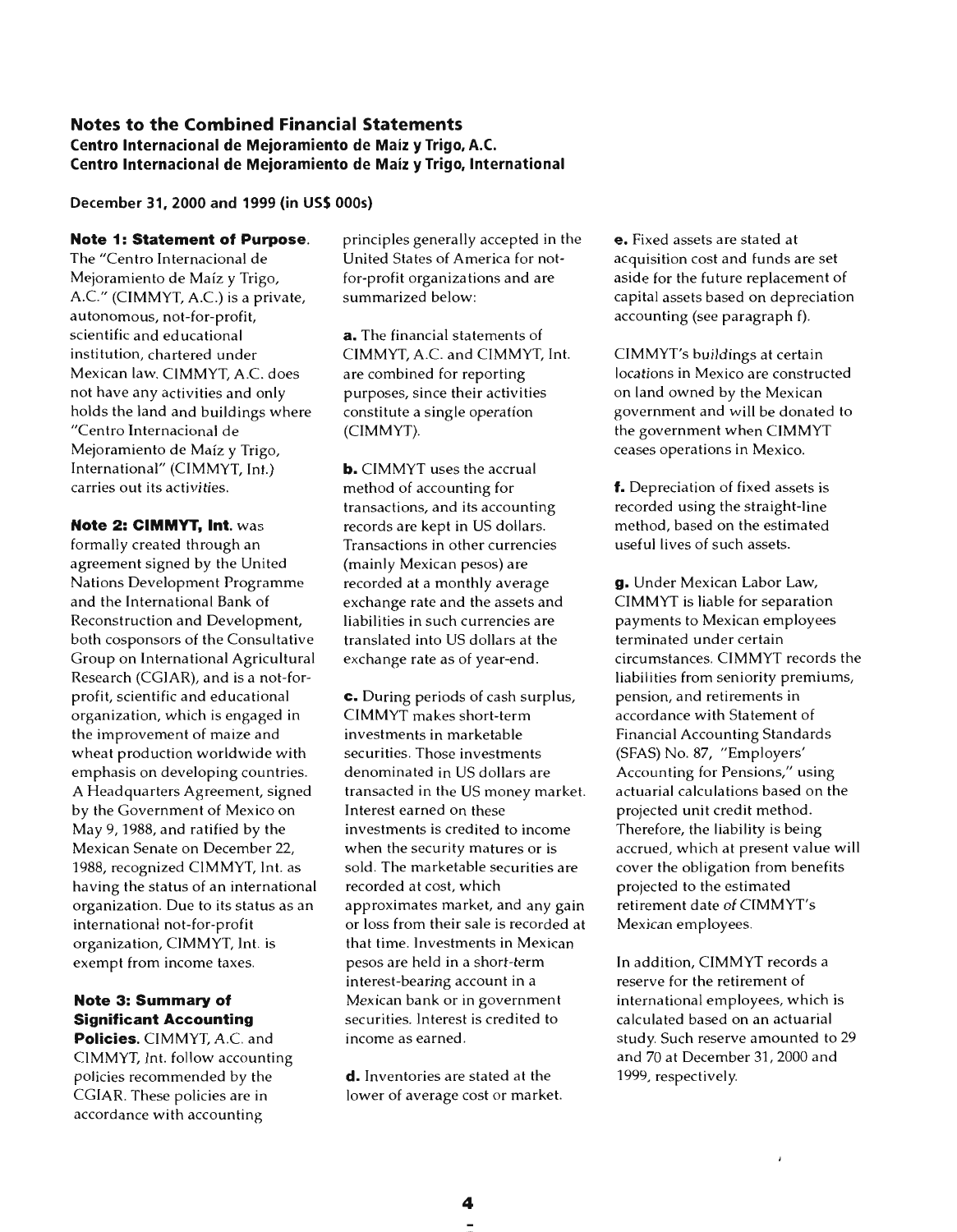CIMMYT has no other postretirement or postemployment benefits which would require adjustment under SFAS No. 106, "Employers' Accounting for Postretirement Benefits other than Pensions," or SFAS No. 112, "Employers' Accounting for Postemployment Benefits."

The status of the defined benefit plans is as follows:

|                                                                          |            | (USS 000s) |
|--------------------------------------------------------------------------|------------|------------|
| Concept<br>Change in benefit<br>obligation                               | 2000       | 1999       |
| Benefit obligation at<br>beginning of year                               | 327        | 306        |
| Plus-<br>Net periodic benefit<br>cost of the year<br>Decrease (increose) | 117        | 111        |
| in unamortized net<br>transition asset                                   | 103<br>220 | (90)<br>21 |
| <b>Accrued pension</b><br>liability                                      | 547        | 37         |

The net periodic benefit cost consists of the following:

|                                                          |      | (USS 000s) |
|----------------------------------------------------------|------|------------|
| Concept                                                  | 2000 | 1999       |
| Service cost                                             | 26   | 26         |
| Interest cost                                            | 81   | 72         |
| Amortization of unrecognized<br>net transition liability | 10   | 13         |
| Total net periodic benefit                               |      |            |
| cost of the year                                         | 117  | ייי        |

The economic assumptions, net of inflation, which reflect the local economic conditions and particular circumstances, are as follows:

| Concept          |    | 2000 1999 |  |
|------------------|----|-----------|--|
| Discount rate    | 5% | 5%        |  |
| Solary increases | 2% | 2%        |  |

Separation payments to involuntarily terminated employees are charged to operating expenses in the period in which they are made.

h. Accruals and provisions are as follows:

|                                | (US\$ 000s) |       |  |
|--------------------------------|-------------|-------|--|
| <b>Concept</b>                 | 2000        | 1999  |  |
| Payroll withholding            | 210         | 161   |  |
| <b>Staff accrued benefits</b>  | 29          | 70    |  |
| Reserves, administration       | 1           |       |  |
| Reserves, wheat                | 34          | 43    |  |
| Reserves, maize                | 19          |       |  |
| Reserves, economics            | 157         | 11    |  |
| Reserves, informotion services | 19          |       |  |
| Severance payments             | 51          | 54    |  |
| Reserves, research             |             |       |  |
| (other institutions)           | 41          | 53    |  |
| Reserves, biotechnology        | 16          |       |  |
| Reserves, natural resources    | 19          |       |  |
| <b>Committed funds</b>         |             |       |  |
| (see Note 3-i)                 | 2,928       | 2,097 |  |
| <b>Other</b>                   | 25          |       |  |
| <b>Total accruals and</b>      |             |       |  |
| provisions                     | 3,5         | 2,496 |  |

i. Revenue recognition. Core unrestricted grants are received annually and are included in accounts receivable when CIMMYT is notified of the amount of the donations. The receivable is canceled when the funds are received. Any uncollected portion of the pledge applicable to the current year remains charged to accounts receivable and forms part of the institution's income in that year. If the pledge is later determined to be uncollectible, it is written off against income of the year in which it is canceled.

Pledges in currencies other than US dollars are recorded at their US dollar equivalent at the date of deposit, and gains (losses) due to currency fluctuations are recorded as operating expenses/income in the period in which they occur.

Prior to 1999, core restricted and special project pledges, which are often for more than one year, were treated somewhat differently. The uncollected portion of the pledge

was not recognized as a receivable and consequently was not recorded as income. An account receivable was created and income recorded only when expenses were incurred under the grant. This treatment matched revenues and expenses in accordance with the level of activities carried out under the grant.

This accounting policy permitted ClMMYT to distinguish between income and amounts pledged in core-restricted and special project grants. This is necessary since these grants often cover more than one year's activities or contain carryforward provisions in cases of underexpenditure.

Beginning in 1999, C1MMYT changed its proced ure for recording restricted and special project pledges and began recording all pledges when notification is received. However, at the end of the period the amount of any income recorded for which the expenses have not yet been incurred is recorded as an expense with an accrual for "committed funds" (see Note 3-h). This new procedure has no effect on the statement of activity.

Beginning in 1999, CIMMYT began recording "in-kind" contributions (comprising research staff and research infrastructure and facilities) in its total revenues. For 2000, this amounted to 1,467 (1,462 in 1999). C1MMYT is also granted special projects for which there is a thirdparty collaborator to execute the project activities. For 2000, special projects including these collaborators amounted to 402 (278 in 1999).

j. According to CGIAR accounting policies, in-trust funds provided by donors and managed by C1MMYT are not considered part of C1MMYT's revenue (except for the indirect cost recovery component) and expenses. The receipt and payment of these funds is shown on the Statement of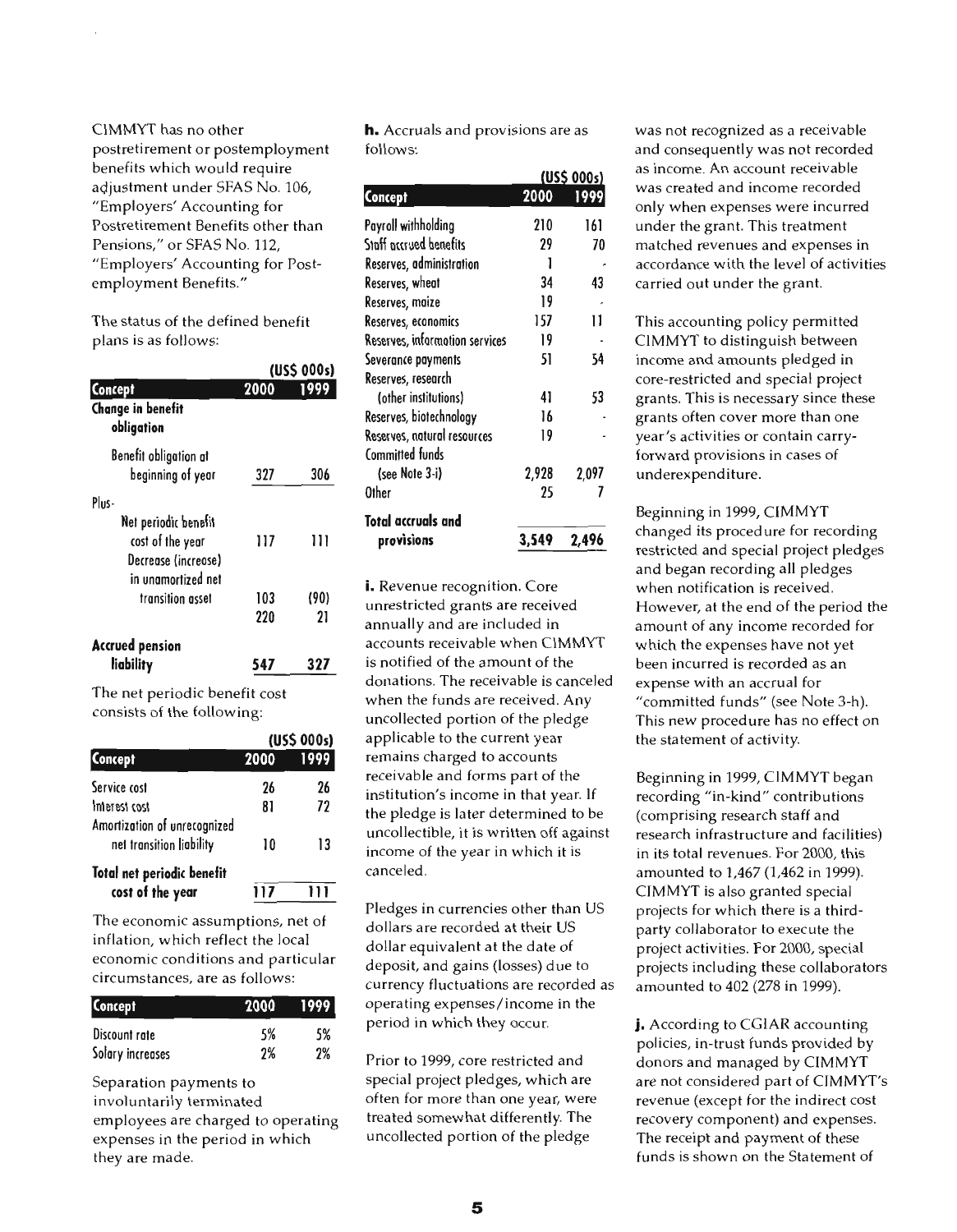Financial Position as either an intrust account receivable or in-trust account payable.

### Note 4: Mexican Peso

**Transactions.** (The amounts in this note are in Mexican pesos [Ps.], unless otherwise indicated). At December 31, 2000, CIMMYT had assets and liabilities amounting to Ps.8,049,035 (Ps.10,143,311 in 1999) and Ps.8,314,193 (Ps.7,811,286 in 1999), respectively, which were included in the Statement of Financial Position at their US dollar equivalents, resulting from applying the year-end exchange rate.

During 2000, the value of the Mexican peso compared to the US dollar decreased from Ps.9.50 to Ps.9.60 (it increased from Ps.9.90 to Ps.9.52 in 1999). The translation effect for 2000 was 158 (102 in 1999). As of March 13,2001, the date of issuance of these financial statements, the exchange rate was Ps.9.66 per US dollar and the unaudited Mexican peso position was similar to that at year-end.

Note 5: Net Assets. According to the CGIAR accounting guidelines, net assets consist of balances such as operating funds, capital-related funds and funds set up for special purposes. The largest fund is the one related to the total investment in property, plant, and equipment, which is analyzed in Exhibit 3.

In 1998 CIMMYT entered into a capital lease agreement for laboratory and scientific equipment. In 1999, this agreement was extended to cover computer equipment, and in 2000 was extended again to cover vehicles. Total liabilities under these agreements amounted to 464 in 2000 (333 in 1999), which were capitalized in Property, Plant, and Equipment and Deferred Assets. Lease payments during 2000 amounted to

227 (126 in 1999). At the end of the three-year lease term, title to the equipment will be transferred to CIMMYT. As of December 31, 2000 the difference between the balance of Property, Plant, and Equipment and the balance of Capital Invested in Fixed Assets represents the liability at year end of 593 (355 in 1999). The current portion of this liability has been classified under other current liabilities in the Statement of Financial Position.

Other funds had the following activity:

|                             | US\$ (000s)<br>Year Ended<br>December 31, 2000 |                          |         |  |  |
|-----------------------------|------------------------------------------------|--------------------------|---------|--|--|
|                             | Capital<br>Fund                                | <b>Operating</b><br>Fund | Total   |  |  |
| <b>Initial balance</b>      | (154)                                          | 4,983                    | 4,829   |  |  |
| Sources:                    |                                                |                          |         |  |  |
| <b>Depreciation charges</b> | 1,391                                          |                          | 1,391   |  |  |
| Loss on disposal            | (56)                                           |                          | (56)    |  |  |
| 0ther                       | 184                                            |                          | 184     |  |  |
| Restricted and special      |                                                |                          |         |  |  |
| projects fixed asset funds  | 377                                            |                          | 377     |  |  |
| Uses:                       |                                                |                          |         |  |  |
| <b>Acquisitions</b>         | (1.187)                                        |                          | (1.187) |  |  |
| Decreose from operations    |                                                | (169)                    | (169)   |  |  |
| <b>Funds transfer</b>       | (709)                                          | 709                      |         |  |  |
| <b>Ending balance</b>       | (154)                                          | 5,523                    | 5,369   |  |  |

#### Note 6: Revenue and Expenses.

a. CIMMYT's revenues are grouped into two categories:

i) Grants: The funds received from donors are used to support CIMMYT Core programs. Core programs must fall within the mandate of CIMMYT and be approved by the Board of Trustees. These must also be approved by the members of the CGIAR, who then provide the funding (see Exhibit 2). Core programs are divided into unrestricted, restricted, and special project grants. Unrestricted grants are required to be used to support core activities. Restricted and

special project grants also support core activities, but they must be used for activity mutually agreed upon by CIMMYT and the donor.

#### **ii)** Other revenue includes:

|                                 | (US\$ 000s) |       |  |  |
|---------------------------------|-------------|-------|--|--|
| Concept                         | 2000        | 1999  |  |  |
| Restaurant                      | 147         | 177   |  |  |
| Snack bar                       | 54          | 47    |  |  |
| Laundry                         | 18          | 19    |  |  |
| Housing                         | 303         | 338   |  |  |
| Other asset sales               | 2           |       |  |  |
| Other                           | 105         | 136   |  |  |
| Interest earned                 | 121         | 30    |  |  |
| <b>Tax recovery</b>             | 313         | 390   |  |  |
| Corporate support               | 167         | 149   |  |  |
| Revenues from in-trust accounts | 32          | 47    |  |  |
| <b>Total other revenues</b>     | 1.262       | 1.334 |  |  |

#### b. Expenses.

i) The CIMMYT expense breakdown, as shown in the Statement of Activity, follows the CGIAR presentation guidelines. Expenses by program and unit are as follows:

|                                 |        | (US\$ 000s) |
|---------------------------------|--------|-------------|
| Concept                         | 2000   | 1999        |
| Maize                           | 10,309 | 10,995      |
| Wheat                           | 10,071 | 8,953       |
| Economics                       | 2.687  | 2,583       |
| Natural resources               | 2,550  | 2,235       |
| Research support                | 3,881  | 2,789       |
| Biotechnology                   | 756    | 1,132       |
| Information services            |        |             |
| (external relations in 1999)    | 578    | 1,466       |
| <b>Bioinformalics</b>           | 744    |             |
| Administration                  | 2,689  | 2,577       |
| <b>Plant operations</b>         | 1,514  | 1.505       |
| Multi-program funds             | 1,222  | 401         |
| <b>Auxiliary services</b>       | 663    | 626         |
| Depreciation                    | 1,391  | 1,369       |
| <b>Translation</b> effect       | 158    | 102         |
| <b>Bad debis</b>                | 380    | 838         |
| <b>Total operating expenses</b> | 39,593 | 37,571      |

ii) Capital Recovery. CIMMYT charges the full cost of capital items funded by restricted and special projects as expenses to those projects in the year of acquisition. Those items are then capitalized and the expense is recovered by crediting coreunrestricted activities. The related depreciation is charged to core unrestricted. J.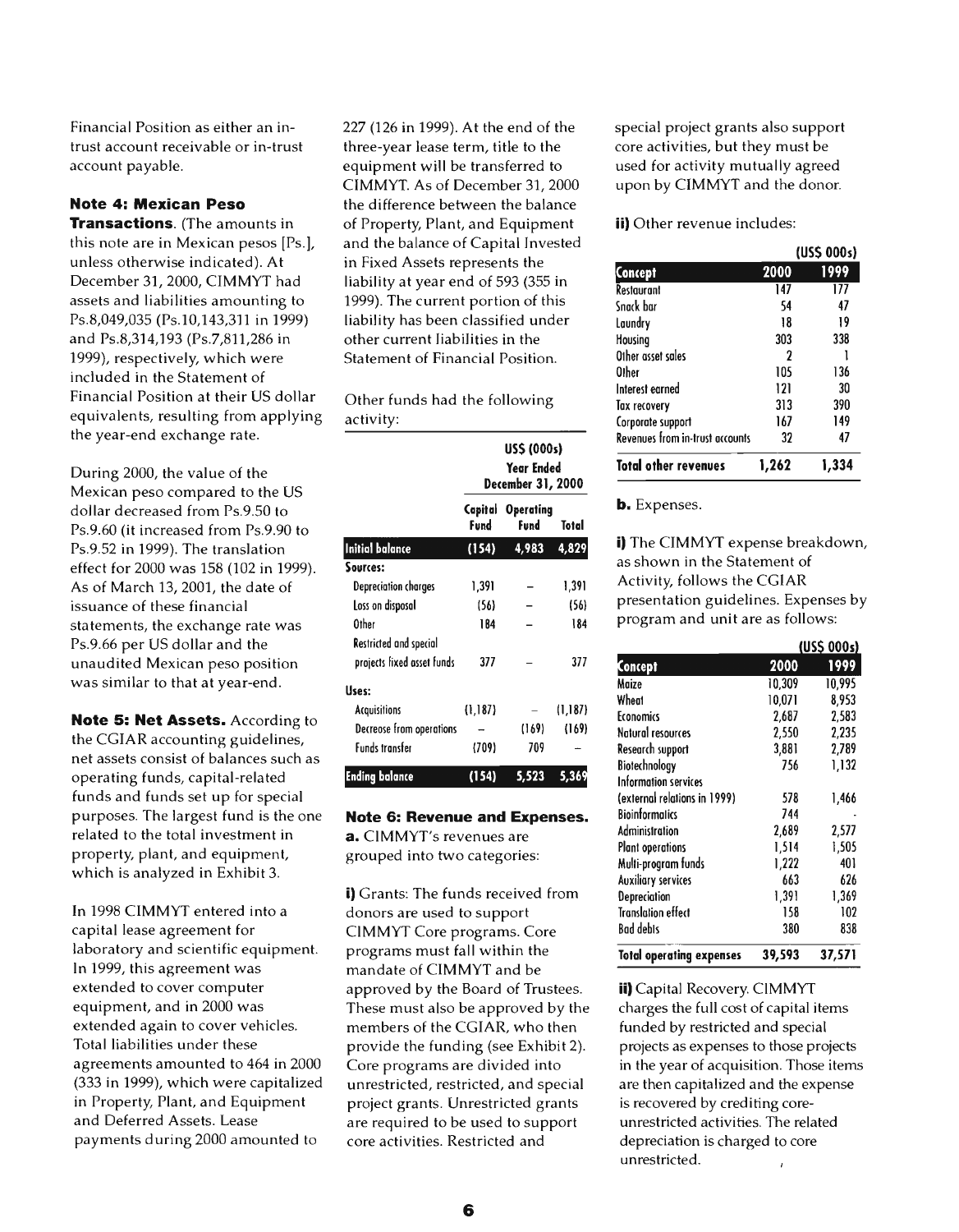# **Schedule of Grant Revenue Access 2008 12 and 2008 12 and 2008 12 and 2008 12 and 2008 12 and 2008 12 and 2008 12 and 2008 12 and 2008 12 and 2008 12 and 2008 12 and 2008 12 and 2008 12 and 2008 12 and 2008 12 and 2008 12**

# Centro Internacional de Mejoramiento de Maiz y Trigo, A.C. Centro Internacional de Mejoramiento de Maiz y Trigo, International **For the period from January 1 to December 31, 2000 (US\$ 0005)**

|                                                                                                   | 2000                            |                                      |                                  |        | 1999   |
|---------------------------------------------------------------------------------------------------|---------------------------------|--------------------------------------|----------------------------------|--------|--------|
| <b>Donors</b>                                                                                     | <b>Funds</b><br><b>Received</b> | <b>Accounts</b><br><b>Receivable</b> | <b>Advance</b><br><b>Payment</b> | Grant  | Grant  |
| <b>Core Unrestricted</b>                                                                          |                                 |                                      |                                  |        |        |
| Australia                                                                                         | (32)                            |                                      |                                  | 558    | 574    |
| Austria                                                                                           | 150                             |                                      |                                  | 150    | 150    |
| Belgium                                                                                           | 122                             | 67                                   |                                  | 67     | 122    |
| Brazil                                                                                            | 115                             | 5                                    |                                  | 40     | 80     |
| Canada                                                                                            | 693                             |                                      |                                  | 693    | 699    |
| China                                                                                             |                                 | 120                                  |                                  | 120    | 120    |
| Denmark                                                                                           | 542                             |                                      |                                  | 542    | 657    |
| Germany                                                                                           |                                 |                                      |                                  |        | 384    |
| India                                                                                             | 112                             |                                      |                                  | 112    | 112    |
| Japan                                                                                             | 2,297                           |                                      |                                  | 2,297  | 2,635  |
| Korea                                                                                             | 50                              |                                      |                                  | 50     | 50     |
| Mexico                                                                                            | 40                              |                                      |                                  | 40     | 20     |
| Norway                                                                                            | 186                             |                                      |                                  | 186    | 197    |
| Peru                                                                                              | 2                               | 20                                   |                                  | 20     | 32     |
| Philippines                                                                                       | 28                              | 6                                    |                                  | 12     | 25     |
| Portugal                                                                                          |                                 | 100                                  |                                  | 100    | 250    |
| Spain                                                                                             | 20                              |                                      |                                  | 20     | 20     |
| Sweden                                                                                            | 401                             |                                      |                                  | 223    | 359    |
| Switzerland                                                                                       | 209                             | 146                                  |                                  | 209    | 203    |
| Thailand                                                                                          |                                 | 60                                   |                                  | 60     | 20     |
| <b>USA</b>                                                                                        | 3,585                           | 1,075                                |                                  | 4,300  | 4,325  |
| World Bank                                                                                        | 1,730                           | 40                                   | 1,000                            | 4,130  | 3,440  |
| Subtotal                                                                                          | 10,250                          | 1,639                                | 1,000                            | 13,929 | 14,474 |
| <b>Core Restricted and Core Special Projects</b>                                                  |                                 |                                      |                                  |        |        |
| ADB (Asian Development Bank)                                                                      | 223                             |                                      | 7                                | 393    | 407    |
| Argentina                                                                                         | 50                              | 50                                   |                                  | 38     | 62     |
| Australia                                                                                         |                                 |                                      |                                  |        |        |
| <b>AusAID</b>                                                                                     | 171                             | 32                                   |                                  | 201    | 255    |
| Australian Centre for International Agricultural Research                                         | 176                             | 47                                   |                                  | 407    | 216    |
| <b>CRC Molecular Plant Breeding</b>                                                               | 254                             | 90                                   |                                  | 286    | 230    |
| Grains Research and Development Corporation                                                       | 461                             | 166                                  |                                  | 538    | 501    |
| Austria                                                                                           | 10                              |                                      | 10                               |        |        |
| Bangladesh                                                                                        | 40                              | 135                                  |                                  | 160    | 153    |
| Belgium                                                                                           | 340                             | 215                                  |                                  | 333    | 347    |
| <b>Bolivia</b>                                                                                    |                                 |                                      |                                  |        |        |
| Protrigo                                                                                          | 136                             |                                      |                                  | 324    | 469    |
| Brazil                                                                                            |                                 | 32                                   |                                  | 32     |        |
| Canada                                                                                            |                                 |                                      |                                  |        |        |
| Canadian International Development Agency                                                         | 663                             | 17                                   |                                  | 862    | 754    |
| Agriculture and Agri-Food                                                                         | 88                              | 13                                   |                                  | 113    | 27     |
| International Development Research Centre                                                         | 100                             | 2                                    |                                  | 123    | 94     |
| CGIAR                                                                                             |                                 |                                      |                                  |        |        |
| Centro Internacional de Agricultura Tropical                                                      | 10                              |                                      |                                  | 10     | 16     |
|                                                                                                   | 35                              |                                      |                                  | 17     | 31     |
| International Centre for Research In Agroforestry<br>International Food Policy Research Institute | 109                             |                                      | 31                               | 76     | 72     |
| International Livestock Research Institute                                                        |                                 |                                      | 20                               | 75     |        |
|                                                                                                   | 95<br>27                        |                                      |                                  | 68     | 41     |
| International Plant Genetic Resources Institute<br><b>CGIAR Finance Committee</b>                 | 700                             | 25                                   | 170                              | 873    | 460    |
| <b>IAEG</b>                                                                                       |                                 |                                      |                                  |        | 31     |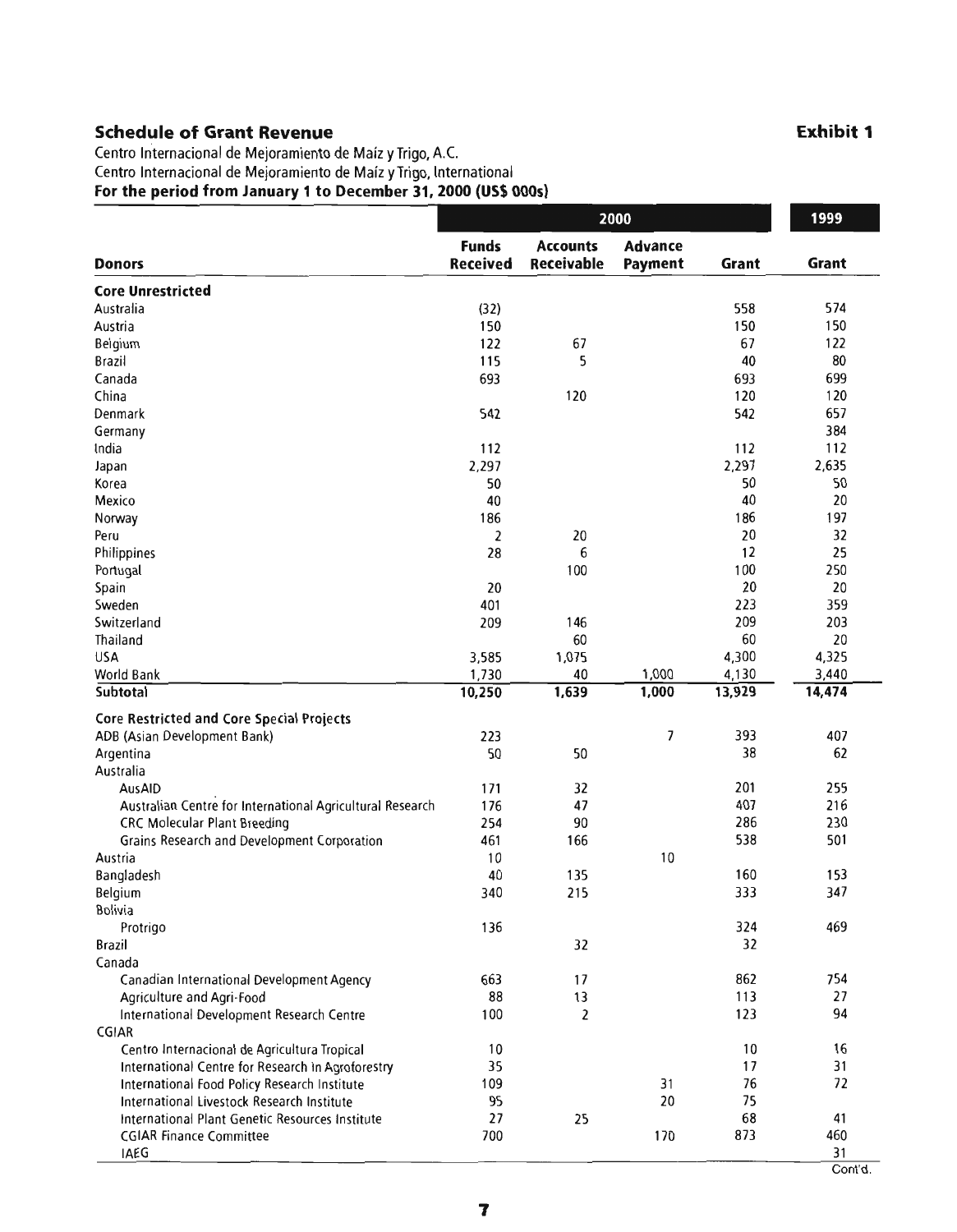# **Schedule of Grant Revenue Exhibit 1** (continued)

Centro Internacional de Mejoramiento de Maiz y Trigo, A.C. Centro Internacional de Mejoramiento de Maiz y Trigo, International **For the period from January 1 to December 31, 2000 (US\$ 0005)** 

|                                                          | 2000                     |                                      |                           | 1999  |       |
|----------------------------------------------------------|--------------------------|--------------------------------------|---------------------------|-------|-------|
| <b>Donors</b>                                            | <b>Funds</b><br>Received | <b>Accounts</b><br><b>Receivable</b> | <b>Advance</b><br>Payment | Grant | Grant |
| <b>Core Restricted and Core Special Project</b>          |                          |                                      |                           |       |       |
| China                                                    |                          |                                      |                           |       |       |
| CAAS                                                     |                          |                                      |                           | 293   |       |
| Colombia                                                 |                          |                                      |                           |       |       |
| Ministry of Agriculture and Rural Development            | 226                      | 87                                   |                           | 167   | 178   |
| Colciencias                                              | 58                       |                                      |                           |       | 23    |
| Denmark                                                  | 163                      |                                      | 94                        | 68    | 2     |
| EC                                                       | 1,175                    | 2,799                                |                           | 2,964 | 1,674 |
| Foundations                                              |                          |                                      |                           |       |       |
| <b>Ford Foundation</b>                                   | 32                       |                                      | 49                        | 81    | 95    |
| Fundación Guanajuato Produce A.C.                        | 47                       |                                      | 6                         | 27    | 38    |
| Fundación Hidalgo                                        | 20                       |                                      | 3                         | 18    |       |
| Fundación Sonora                                         | 115                      | 101                                  |                           | 136   | 119   |
| <b>Hilton Foundation</b>                                 |                          | 55                                   |                           | 76    | 61    |
|                                                          |                          |                                      |                           |       |       |
| Nippon Foundation                                        | 273                      |                                      |                           | 273   | 278   |
| Novartis Foundation for Sustainable Development          | 1,252                    | 183                                  |                           | 1,518 | 1,254 |
| Other Foundation                                         | 430                      | 134                                  |                           | 564   |       |
| Rockefeller Foundation                                   | 1,356                    |                                      | 1,255                     | 1,112 | 740   |
| Sasakawa-Global 2000                                     | 27                       |                                      | 7                         | 20    | 26    |
| France                                                   | 596                      | 13                                   |                           | 1,078 | 940   |
| Germany                                                  | 418                      | 24                                   |                           | 734   | 855   |
| Inter-American Development Bank                          | 318                      | 388                                  |                           | 609   | 780   |
| International Fertilizer Development Center              |                          |                                      |                           |       | 85    |
| International Fund for Agricultural Development          | 770                      |                                      | 116                       | 788   | 704   |
| Iran, Islamic Republic of                                | 220                      | 195                                  |                           | 214   | 195   |
| Japan                                                    |                          |                                      |                           |       |       |
| Economic Cooperation Bureau, Ministry of Foreign Affairs |                          |                                      | 20                        |       | 46    |
| <b>JIRCAS</b>                                            | 50                       |                                      |                           | 114   | 96    |
| Tropical Agriculture Research Center                     |                          |                                      |                           |       | 4     |
| Kenya                                                    |                          | 20                                   |                           | 20    |       |
| Korea                                                    | 30                       |                                      |                           | 67    | 70    |
| Mexico                                                   | 260                      | 348                                  |                           | 561   | 429   |
| Miscellaneous Research Grants                            | 117                      | 13                                   |                           | 192   | 91    |
| Netherlands                                              | 448                      | 85                                   |                           | 435   | 538   |
| Norway                                                   |                          |                                      |                           |       | 1     |
| OPEC Fund for International Development                  | 53                       |                                      |                           | 34    | 40    |
| Peru                                                     | 18                       | 40                                   |                           | 45    | 25    |
| Portugal                                                 |                          | 100                                  |                           | 100   |       |
| Private Sector                                           |                          |                                      |                           |       |       |
|                                                          | 100                      | 23                                   |                           | 123   | 100   |
| Agrovegetal, S.A.                                        |                          |                                      |                           | 48    | 42    |
| Bimbo                                                    | 42                       | 4                                    |                           |       |       |
| Club Cinq                                                |                          | 50                                   |                           | 50    |       |
| Fideicomisos Instituidos en Relación con la Agricultura  | 15                       | 32                                   |                           | 47    |       |
| <b>ICAMEX</b>                                            | 27                       | 14                                   |                           | 41    |       |
| Monsanto Company                                         | 110                      |                                      | 5                         | 153   | 154   |
| Private Sector Consortium                                | 600                      | 221                                  |                           | 691   | 520   |

Cont'd.

 $\epsilon$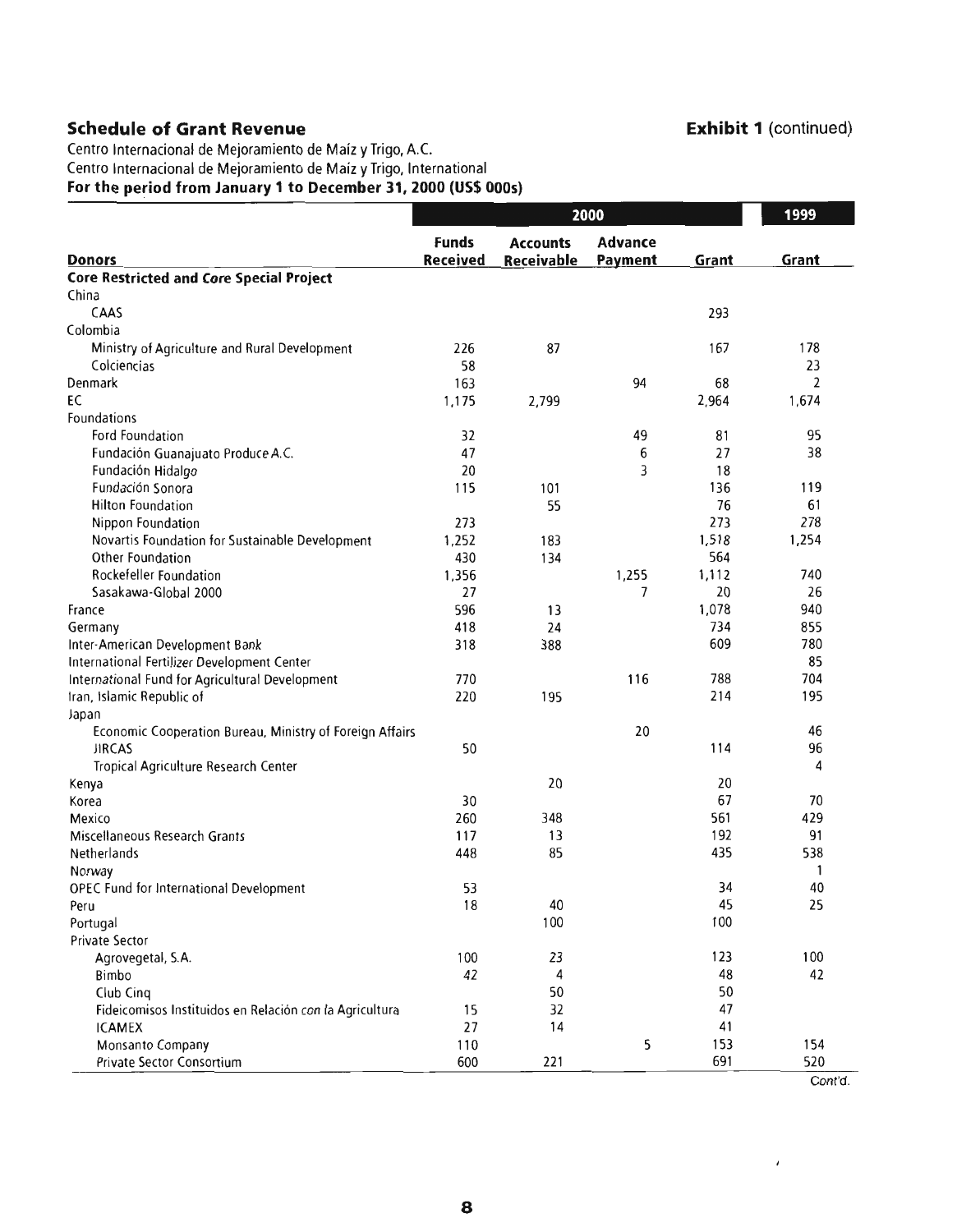# **Schedule of Grant Revenue Exhibit 1** (continued)

Centro Internacional de Mejoramiento de Maíz y Trigo, A.C.<br>Centro Internacional de Mejoramiento de Maíz y Trigo, International<br>**For the period from January 1 to December 31, 2000 (US\$ 000s)** 

|                                                      | 2000                     |                               |                                  |        |        |
|------------------------------------------------------|--------------------------|-------------------------------|----------------------------------|--------|--------|
| <b>Donors</b>                                        | <b>Funds</b><br>Received | <b>Accounts</b><br>Receivable | <b>Advance</b><br><b>Payment</b> | Grant  | Grant  |
| <b>Core Restricted and Core Special Project</b>      |                          |                               |                                  |        |        |
| South Africa                                         |                          |                               |                                  |        |        |
| Agricultural Research Council                        |                          | 13                            |                                  | 83     | 13     |
| National Department of Agriculture                   | 100                      | 6                             |                                  | 102    | 113    |
| Spain                                                | 120                      |                               | $\overline{7}$                   | 113    | 83     |
| Sweden                                               |                          | 2                             |                                  | 183    | 257    |
| Switzerland                                          | 1,063                    | 123                           |                                  | 1,841  | 1,913  |
| Tajikistan                                           | 158                      | 41                            |                                  | 181    |        |
| UK                                                   | 970                      | 219                           |                                  | 1,353  | 1066   |
| <b>UNDP</b>                                          |                          |                               |                                  |        |        |
| United Nations Development Programme                 | 58                       |                               |                                  |        |        |
| United Nations Development Programme (Africa Bureau) | 804                      | 41                            |                                  | 832    | 812    |
| United Nations Development Programme (SEED)          | 143                      | 88                            |                                  | 152    | 56     |
| Universities                                         |                          |                               |                                  |        |        |
| <b>Cornell University</b>                            | 129                      | 62                            |                                  | 120    | 92     |
| <b>Oregon State University</b>                       |                          |                               |                                  |        | 59     |
| <b>Stanford University</b>                           | 3                        | 7                             |                                  | 82     | 28     |
| Uruguay                                              | 74                       | 69                            |                                  | 171    | 100    |
| <b>USA</b>                                           |                          |                               |                                  |        |        |
| United States Agency for International Development   | 325                      |                               | 19                               | 338    | 184    |
| United States Department of Agriculture              | 306                      | 190                           |                                  | 423    | 270    |
| World Bank                                           | 408                      | 13                            |                                  | 246    | 183    |
| <b>Subtotal</b>                                      | 17,715                   | 6,627                         | 1,819                            | 24,610 | 19,598 |
| <b>TOTAL GRANTS</b>                                  | 27,965                   | 8,266                         | 2,819                            | 38,539 | 34,072 |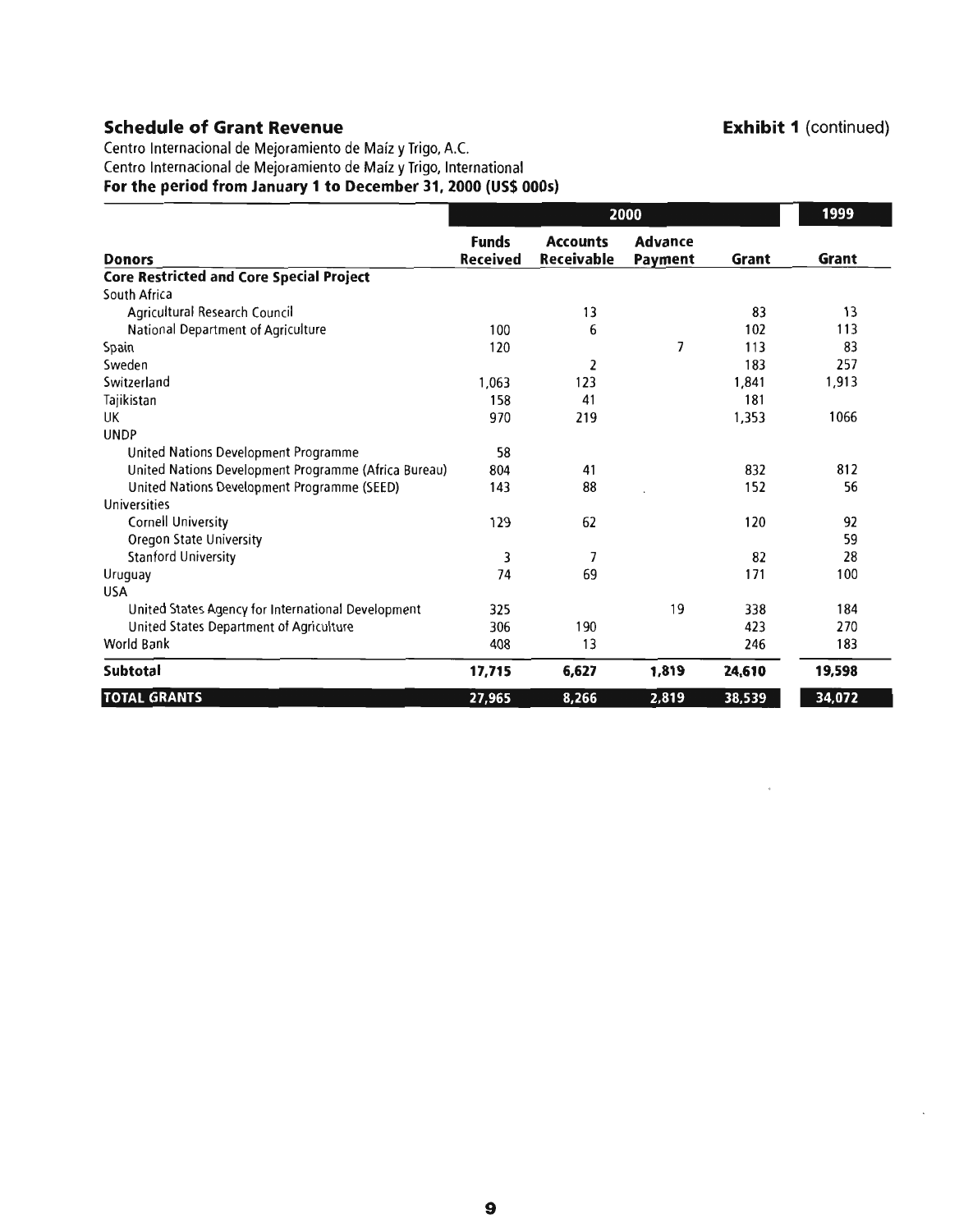Centro Internacional de Mejoramiento de Maíz y Trigo , A.C.<br>Centro Internacional de Mejoramiento de Maíz y Trigo, International<br>**For the Period January 1 to December 31, 2000 (US\$ 000s)** 

| <b>Donor and Program/Project</b><br><b>ADB (Asian Development Bank)</b><br>Asian maize training<br>Application of biotechnology to maize improvement in Asia (AMBIONET)<br>Uzbekistan Consultancy<br>Total<br>Argentina<br>Southern Cone Project - INTA<br>Total<br>Australia<br><b>AusAID</b><br>Improving risk management in maize systems in southern Africa<br>Australian Center for International Agricultural Research<br>Rice-wheat-based cropping systems in the Indo-Gangetic region<br>01/01/95-12/31/97<br>Genetic information package for wheat researchers: Tritcium GRIP phase II<br>01/01/97-12/31/99<br><b>GRIP</b> project<br>03/01/94-12/31/97<br>Near-isogenic lines for the assessment of variation<br>in the wheat yellow rust pathogen<br>The impact of genetic diversity on wheat productivity,<br>a comparative analysis<br>Sustainable systems training<br>The system-wide information network for genetic resources and ICIS<br>Wheat physiology<br>Seeds of Life - East Timor<br>Poza Rica Rehabilitation<br>Total<br><b>CRC for Molecular Plant Breeding</b><br>CRC for Molecular Plant Breeding<br><b>Grains Research and Development Corporation, Australia</b><br>Sprout tolerant wheat germplasm and resistance to Russian wheat aphids<br>07/01/97-06/30/00<br>Diagnostic tools for genetic resources analysis<br>10/01/96-06/30/97<br>Protecting the Australian wheat industry from Karnal bunt<br>07/01/97-06/30/02<br>Root health<br>01/01/98-12/31/00<br>07/01/98-06/30/01<br>Mediterranean durum wheats<br>Synthetic wheats for tolerance to heat and moisture stress<br>01/01/99-06/30/05<br>A strategic framework to model CIMMYT wheat breeding<br>07/01/99-12/31/03<br>programs with application to Australia<br>04/01/99-03/31/01<br>ICIS - Molecular software for breeding<br>Chinese wheat quality project<br>05/01/00-06/30/03<br>Total<br>Austria<br>Visiting scientist<br><b>Bangladesh</b><br>WB Rice-wheat Bangladesh | <b>Grant Period</b><br>(moday/yr)<br>05/01/95-10/31/98<br>02/25/98-12/31/01<br>04/01/00-06/30/00<br>01/01/00-12/31/00 | Grant<br>Pledged<br>514<br>1,400<br>18<br>1,932 | Prior<br>Years<br>514<br>697<br>15 | <b>Current</b><br>Year<br>378 | <b>Total</b> |
|-------------------------------------------------------------------------------------------------------------------------------------------------------------------------------------------------------------------------------------------------------------------------------------------------------------------------------------------------------------------------------------------------------------------------------------------------------------------------------------------------------------------------------------------------------------------------------------------------------------------------------------------------------------------------------------------------------------------------------------------------------------------------------------------------------------------------------------------------------------------------------------------------------------------------------------------------------------------------------------------------------------------------------------------------------------------------------------------------------------------------------------------------------------------------------------------------------------------------------------------------------------------------------------------------------------------------------------------------------------------------------------------------------------------------------------------------------------------------------------------------------------------------------------------------------------------------------------------------------------------------------------------------------------------------------------------------------------------------------------------------------------------------------------------------------------------------------------------------------------------------------------------------------------------------------------------------------------------------|-----------------------------------------------------------------------------------------------------------------------|-------------------------------------------------|------------------------------------|-------------------------------|--------------|
|                                                                                                                                                                                                                                                                                                                                                                                                                                                                                                                                                                                                                                                                                                                                                                                                                                                                                                                                                                                                                                                                                                                                                                                                                                                                                                                                                                                                                                                                                                                                                                                                                                                                                                                                                                                                                                                                                                                                                                         |                                                                                                                       |                                                 |                                    |                               |              |
|                                                                                                                                                                                                                                                                                                                                                                                                                                                                                                                                                                                                                                                                                                                                                                                                                                                                                                                                                                                                                                                                                                                                                                                                                                                                                                                                                                                                                                                                                                                                                                                                                                                                                                                                                                                                                                                                                                                                                                         |                                                                                                                       |                                                 |                                    |                               |              |
|                                                                                                                                                                                                                                                                                                                                                                                                                                                                                                                                                                                                                                                                                                                                                                                                                                                                                                                                                                                                                                                                                                                                                                                                                                                                                                                                                                                                                                                                                                                                                                                                                                                                                                                                                                                                                                                                                                                                                                         |                                                                                                                       |                                                 |                                    |                               | 514          |
|                                                                                                                                                                                                                                                                                                                                                                                                                                                                                                                                                                                                                                                                                                                                                                                                                                                                                                                                                                                                                                                                                                                                                                                                                                                                                                                                                                                                                                                                                                                                                                                                                                                                                                                                                                                                                                                                                                                                                                         |                                                                                                                       |                                                 |                                    |                               | 1,075        |
|                                                                                                                                                                                                                                                                                                                                                                                                                                                                                                                                                                                                                                                                                                                                                                                                                                                                                                                                                                                                                                                                                                                                                                                                                                                                                                                                                                                                                                                                                                                                                                                                                                                                                                                                                                                                                                                                                                                                                                         |                                                                                                                       |                                                 |                                    |                               |              |
|                                                                                                                                                                                                                                                                                                                                                                                                                                                                                                                                                                                                                                                                                                                                                                                                                                                                                                                                                                                                                                                                                                                                                                                                                                                                                                                                                                                                                                                                                                                                                                                                                                                                                                                                                                                                                                                                                                                                                                         |                                                                                                                       |                                                 |                                    | 15<br>393                     | 1,604        |
|                                                                                                                                                                                                                                                                                                                                                                                                                                                                                                                                                                                                                                                                                                                                                                                                                                                                                                                                                                                                                                                                                                                                                                                                                                                                                                                                                                                                                                                                                                                                                                                                                                                                                                                                                                                                                                                                                                                                                                         |                                                                                                                       |                                                 | 1,211                              |                               |              |
|                                                                                                                                                                                                                                                                                                                                                                                                                                                                                                                                                                                                                                                                                                                                                                                                                                                                                                                                                                                                                                                                                                                                                                                                                                                                                                                                                                                                                                                                                                                                                                                                                                                                                                                                                                                                                                                                                                                                                                         |                                                                                                                       |                                                 |                                    |                               |              |
|                                                                                                                                                                                                                                                                                                                                                                                                                                                                                                                                                                                                                                                                                                                                                                                                                                                                                                                                                                                                                                                                                                                                                                                                                                                                                                                                                                                                                                                                                                                                                                                                                                                                                                                                                                                                                                                                                                                                                                         |                                                                                                                       | 100                                             | 62                                 | 38                            | 100          |
|                                                                                                                                                                                                                                                                                                                                                                                                                                                                                                                                                                                                                                                                                                                                                                                                                                                                                                                                                                                                                                                                                                                                                                                                                                                                                                                                                                                                                                                                                                                                                                                                                                                                                                                                                                                                                                                                                                                                                                         |                                                                                                                       |                                                 |                                    |                               |              |
|                                                                                                                                                                                                                                                                                                                                                                                                                                                                                                                                                                                                                                                                                                                                                                                                                                                                                                                                                                                                                                                                                                                                                                                                                                                                                                                                                                                                                                                                                                                                                                                                                                                                                                                                                                                                                                                                                                                                                                         |                                                                                                                       |                                                 |                                    |                               |              |
|                                                                                                                                                                                                                                                                                                                                                                                                                                                                                                                                                                                                                                                                                                                                                                                                                                                                                                                                                                                                                                                                                                                                                                                                                                                                                                                                                                                                                                                                                                                                                                                                                                                                                                                                                                                                                                                                                                                                                                         |                                                                                                                       |                                                 |                                    |                               |              |
|                                                                                                                                                                                                                                                                                                                                                                                                                                                                                                                                                                                                                                                                                                                                                                                                                                                                                                                                                                                                                                                                                                                                                                                                                                                                                                                                                                                                                                                                                                                                                                                                                                                                                                                                                                                                                                                                                                                                                                         | 12/01/97-06/30/01                                                                                                     | 628 a                                           | 391                                | 201                           | 593          |
|                                                                                                                                                                                                                                                                                                                                                                                                                                                                                                                                                                                                                                                                                                                                                                                                                                                                                                                                                                                                                                                                                                                                                                                                                                                                                                                                                                                                                                                                                                                                                                                                                                                                                                                                                                                                                                                                                                                                                                         |                                                                                                                       |                                                 |                                    |                               |              |
|                                                                                                                                                                                                                                                                                                                                                                                                                                                                                                                                                                                                                                                                                                                                                                                                                                                                                                                                                                                                                                                                                                                                                                                                                                                                                                                                                                                                                                                                                                                                                                                                                                                                                                                                                                                                                                                                                                                                                                         |                                                                                                                       | 94 b                                            | 95                                 |                               | 95           |
|                                                                                                                                                                                                                                                                                                                                                                                                                                                                                                                                                                                                                                                                                                                                                                                                                                                                                                                                                                                                                                                                                                                                                                                                                                                                                                                                                                                                                                                                                                                                                                                                                                                                                                                                                                                                                                                                                                                                                                         |                                                                                                                       | 87 c                                            | 87                                 |                               | 87           |
|                                                                                                                                                                                                                                                                                                                                                                                                                                                                                                                                                                                                                                                                                                                                                                                                                                                                                                                                                                                                                                                                                                                                                                                                                                                                                                                                                                                                                                                                                                                                                                                                                                                                                                                                                                                                                                                                                                                                                                         |                                                                                                                       | 28                                              | 28                                 |                               | 28           |
|                                                                                                                                                                                                                                                                                                                                                                                                                                                                                                                                                                                                                                                                                                                                                                                                                                                                                                                                                                                                                                                                                                                                                                                                                                                                                                                                                                                                                                                                                                                                                                                                                                                                                                                                                                                                                                                                                                                                                                         |                                                                                                                       |                                                 |                                    |                               |              |
|                                                                                                                                                                                                                                                                                                                                                                                                                                                                                                                                                                                                                                                                                                                                                                                                                                                                                                                                                                                                                                                                                                                                                                                                                                                                                                                                                                                                                                                                                                                                                                                                                                                                                                                                                                                                                                                                                                                                                                         | 02/01/97-01/31/02                                                                                                     | 102d                                            | 14                                 | 151                           | 164          |
|                                                                                                                                                                                                                                                                                                                                                                                                                                                                                                                                                                                                                                                                                                                                                                                                                                                                                                                                                                                                                                                                                                                                                                                                                                                                                                                                                                                                                                                                                                                                                                                                                                                                                                                                                                                                                                                                                                                                                                         |                                                                                                                       |                                                 |                                    |                               |              |
|                                                                                                                                                                                                                                                                                                                                                                                                                                                                                                                                                                                                                                                                                                                                                                                                                                                                                                                                                                                                                                                                                                                                                                                                                                                                                                                                                                                                                                                                                                                                                                                                                                                                                                                                                                                                                                                                                                                                                                         | 05/01/97-06/30/00                                                                                                     | 118 e                                           | 108                                | 11                            | 119          |
|                                                                                                                                                                                                                                                                                                                                                                                                                                                                                                                                                                                                                                                                                                                                                                                                                                                                                                                                                                                                                                                                                                                                                                                                                                                                                                                                                                                                                                                                                                                                                                                                                                                                                                                                                                                                                                                                                                                                                                         | 07/01/98-06/30/01                                                                                                     | 126f                                            | 51                                 | 58                            | 109          |
|                                                                                                                                                                                                                                                                                                                                                                                                                                                                                                                                                                                                                                                                                                                                                                                                                                                                                                                                                                                                                                                                                                                                                                                                                                                                                                                                                                                                                                                                                                                                                                                                                                                                                                                                                                                                                                                                                                                                                                         | 07/01/99-06/30/00                                                                                                     | 65q                                             | 11                                 | 54                            | 65           |
|                                                                                                                                                                                                                                                                                                                                                                                                                                                                                                                                                                                                                                                                                                                                                                                                                                                                                                                                                                                                                                                                                                                                                                                                                                                                                                                                                                                                                                                                                                                                                                                                                                                                                                                                                                                                                                                                                                                                                                         | 07/01/99-06/30/04                                                                                                     | 492 h                                           | 25                                 | 102                           | 127          |
|                                                                                                                                                                                                                                                                                                                                                                                                                                                                                                                                                                                                                                                                                                                                                                                                                                                                                                                                                                                                                                                                                                                                                                                                                                                                                                                                                                                                                                                                                                                                                                                                                                                                                                                                                                                                                                                                                                                                                                         | 11/01/00-06/30/03                                                                                                     | 50                                              |                                    |                               |              |
|                                                                                                                                                                                                                                                                                                                                                                                                                                                                                                                                                                                                                                                                                                                                                                                                                                                                                                                                                                                                                                                                                                                                                                                                                                                                                                                                                                                                                                                                                                                                                                                                                                                                                                                                                                                                                                                                                                                                                                         | 01/01/00-12/31/00                                                                                                     | 32 i                                            |                                    | 32                            | 32           |
|                                                                                                                                                                                                                                                                                                                                                                                                                                                                                                                                                                                                                                                                                                                                                                                                                                                                                                                                                                                                                                                                                                                                                                                                                                                                                                                                                                                                                                                                                                                                                                                                                                                                                                                                                                                                                                                                                                                                                                         |                                                                                                                       | 1,194                                           | 418                                | 407                           | 826          |
|                                                                                                                                                                                                                                                                                                                                                                                                                                                                                                                                                                                                                                                                                                                                                                                                                                                                                                                                                                                                                                                                                                                                                                                                                                                                                                                                                                                                                                                                                                                                                                                                                                                                                                                                                                                                                                                                                                                                                                         |                                                                                                                       |                                                 |                                    |                               |              |
|                                                                                                                                                                                                                                                                                                                                                                                                                                                                                                                                                                                                                                                                                                                                                                                                                                                                                                                                                                                                                                                                                                                                                                                                                                                                                                                                                                                                                                                                                                                                                                                                                                                                                                                                                                                                                                                                                                                                                                         | 07/01/97-06/30/04                                                                                                     | 1,200j                                          | 414                                | 286                           | 700          |
|                                                                                                                                                                                                                                                                                                                                                                                                                                                                                                                                                                                                                                                                                                                                                                                                                                                                                                                                                                                                                                                                                                                                                                                                                                                                                                                                                                                                                                                                                                                                                                                                                                                                                                                                                                                                                                                                                                                                                                         |                                                                                                                       |                                                 |                                    |                               |              |
|                                                                                                                                                                                                                                                                                                                                                                                                                                                                                                                                                                                                                                                                                                                                                                                                                                                                                                                                                                                                                                                                                                                                                                                                                                                                                                                                                                                                                                                                                                                                                                                                                                                                                                                                                                                                                                                                                                                                                                         |                                                                                                                       | 58 k                                            | 50                                 | 8                             | 57           |
|                                                                                                                                                                                                                                                                                                                                                                                                                                                                                                                                                                                                                                                                                                                                                                                                                                                                                                                                                                                                                                                                                                                                                                                                                                                                                                                                                                                                                                                                                                                                                                                                                                                                                                                                                                                                                                                                                                                                                                         |                                                                                                                       | 37 <sub>1</sub>                                 | 37                                 |                               | 37           |
|                                                                                                                                                                                                                                                                                                                                                                                                                                                                                                                                                                                                                                                                                                                                                                                                                                                                                                                                                                                                                                                                                                                                                                                                                                                                                                                                                                                                                                                                                                                                                                                                                                                                                                                                                                                                                                                                                                                                                                         |                                                                                                                       | 461 m                                           | 273                                | 95                            | 368          |
|                                                                                                                                                                                                                                                                                                                                                                                                                                                                                                                                                                                                                                                                                                                                                                                                                                                                                                                                                                                                                                                                                                                                                                                                                                                                                                                                                                                                                                                                                                                                                                                                                                                                                                                                                                                                                                                                                                                                                                         |                                                                                                                       |                                                 | 132                                | 60                            | 192          |
|                                                                                                                                                                                                                                                                                                                                                                                                                                                                                                                                                                                                                                                                                                                                                                                                                                                                                                                                                                                                                                                                                                                                                                                                                                                                                                                                                                                                                                                                                                                                                                                                                                                                                                                                                                                                                                                                                                                                                                         |                                                                                                                       | 193 n                                           | 35                                 | 32                            | 67           |
|                                                                                                                                                                                                                                                                                                                                                                                                                                                                                                                                                                                                                                                                                                                                                                                                                                                                                                                                                                                                                                                                                                                                                                                                                                                                                                                                                                                                                                                                                                                                                                                                                                                                                                                                                                                                                                                                                                                                                                         |                                                                                                                       | 79 o                                            |                                    | 182                           | 358          |
|                                                                                                                                                                                                                                                                                                                                                                                                                                                                                                                                                                                                                                                                                                                                                                                                                                                                                                                                                                                                                                                                                                                                                                                                                                                                                                                                                                                                                                                                                                                                                                                                                                                                                                                                                                                                                                                                                                                                                                         |                                                                                                                       | 901 p                                           | 176                                |                               |              |
|                                                                                                                                                                                                                                                                                                                                                                                                                                                                                                                                                                                                                                                                                                                                                                                                                                                                                                                                                                                                                                                                                                                                                                                                                                                                                                                                                                                                                                                                                                                                                                                                                                                                                                                                                                                                                                                                                                                                                                         |                                                                                                                       | 294q                                            | 10                                 | 99                            | 109          |
|                                                                                                                                                                                                                                                                                                                                                                                                                                                                                                                                                                                                                                                                                                                                                                                                                                                                                                                                                                                                                                                                                                                                                                                                                                                                                                                                                                                                                                                                                                                                                                                                                                                                                                                                                                                                                                                                                                                                                                         |                                                                                                                       | 83r                                             | 12                                 | 61                            | 73           |
|                                                                                                                                                                                                                                                                                                                                                                                                                                                                                                                                                                                                                                                                                                                                                                                                                                                                                                                                                                                                                                                                                                                                                                                                                                                                                                                                                                                                                                                                                                                                                                                                                                                                                                                                                                                                                                                                                                                                                                         |                                                                                                                       | 37 <sub>s</sub>                                 |                                    |                               |              |
|                                                                                                                                                                                                                                                                                                                                                                                                                                                                                                                                                                                                                                                                                                                                                                                                                                                                                                                                                                                                                                                                                                                                                                                                                                                                                                                                                                                                                                                                                                                                                                                                                                                                                                                                                                                                                                                                                                                                                                         |                                                                                                                       | 2,143                                           | 724                                | 538                           | 1,262        |
|                                                                                                                                                                                                                                                                                                                                                                                                                                                                                                                                                                                                                                                                                                                                                                                                                                                                                                                                                                                                                                                                                                                                                                                                                                                                                                                                                                                                                                                                                                                                                                                                                                                                                                                                                                                                                                                                                                                                                                         |                                                                                                                       |                                                 |                                    |                               |              |
|                                                                                                                                                                                                                                                                                                                                                                                                                                                                                                                                                                                                                                                                                                                                                                                                                                                                                                                                                                                                                                                                                                                                                                                                                                                                                                                                                                                                                                                                                                                                                                                                                                                                                                                                                                                                                                                                                                                                                                         | 01/01/97-12/31/00                                                                                                     | 33                                              | 23                                 |                               | 23           |
|                                                                                                                                                                                                                                                                                                                                                                                                                                                                                                                                                                                                                                                                                                                                                                                                                                                                                                                                                                                                                                                                                                                                                                                                                                                                                                                                                                                                                                                                                                                                                                                                                                                                                                                                                                                                                                                                                                                                                                         |                                                                                                                       |                                                 |                                    |                               |              |
|                                                                                                                                                                                                                                                                                                                                                                                                                                                                                                                                                                                                                                                                                                                                                                                                                                                                                                                                                                                                                                                                                                                                                                                                                                                                                                                                                                                                                                                                                                                                                                                                                                                                                                                                                                                                                                                                                                                                                                         | 01/01/97-30/06/01                                                                                                     | 560                                             | 334                                | 160                           | 494          |
| <b>Belgium</b>                                                                                                                                                                                                                                                                                                                                                                                                                                                                                                                                                                                                                                                                                                                                                                                                                                                                                                                                                                                                                                                                                                                                                                                                                                                                                                                                                                                                                                                                                                                                                                                                                                                                                                                                                                                                                                                                                                                                                          |                                                                                                                       |                                                 |                                    |                               |              |
| Evaluation of cropping systems for the development of wheat pathogens                                                                                                                                                                                                                                                                                                                                                                                                                                                                                                                                                                                                                                                                                                                                                                                                                                                                                                                                                                                                                                                                                                                                                                                                                                                                                                                                                                                                                                                                                                                                                                                                                                                                                                                                                                                                                                                                                                   | 01/01/93-12/31/98                                                                                                     | 909                                             | 910                                |                               | 910          |
| Non-specific foliar pathogens of wheat                                                                                                                                                                                                                                                                                                                                                                                                                                                                                                                                                                                                                                                                                                                                                                                                                                                                                                                                                                                                                                                                                                                                                                                                                                                                                                                                                                                                                                                                                                                                                                                                                                                                                                                                                                                                                                                                                                                                  | 01/01/99-12/31/03                                                                                                     | $1,590$ t                                       | 217                                | 333                           | 550          |
| Total                                                                                                                                                                                                                                                                                                                                                                                                                                                                                                                                                                                                                                                                                                                                                                                                                                                                                                                                                                                                                                                                                                                                                                                                                                                                                                                                                                                                                                                                                                                                                                                                                                                                                                                                                                                                                                                                                                                                                                   |                                                                                                                       | 2,499                                           | 1,127                              | 333                           | 1,460        |
| <b>Bolivia</b>                                                                                                                                                                                                                                                                                                                                                                                                                                                                                                                                                                                                                                                                                                                                                                                                                                                                                                                                                                                                                                                                                                                                                                                                                                                                                                                                                                                                                                                                                                                                                                                                                                                                                                                                                                                                                                                                                                                                                          |                                                                                                                       |                                                 |                                    |                               |              |
| Protrigo                                                                                                                                                                                                                                                                                                                                                                                                                                                                                                                                                                                                                                                                                                                                                                                                                                                                                                                                                                                                                                                                                                                                                                                                                                                                                                                                                                                                                                                                                                                                                                                                                                                                                                                                                                                                                                                                                                                                                                |                                                                                                                       |                                                 |                                    |                               |              |
| Production of wheat in Bolivia PL-480<br>01/01/99-12/31/01                                                                                                                                                                                                                                                                                                                                                                                                                                                                                                                                                                                                                                                                                                                                                                                                                                                                                                                                                                                                                                                                                                                                                                                                                                                                                                                                                                                                                                                                                                                                                                                                                                                                                                                                                                                                                                                                                                              |                                                                                                                       | 469                                             | 163                                | 324                           | 487          |

~

 $\sim$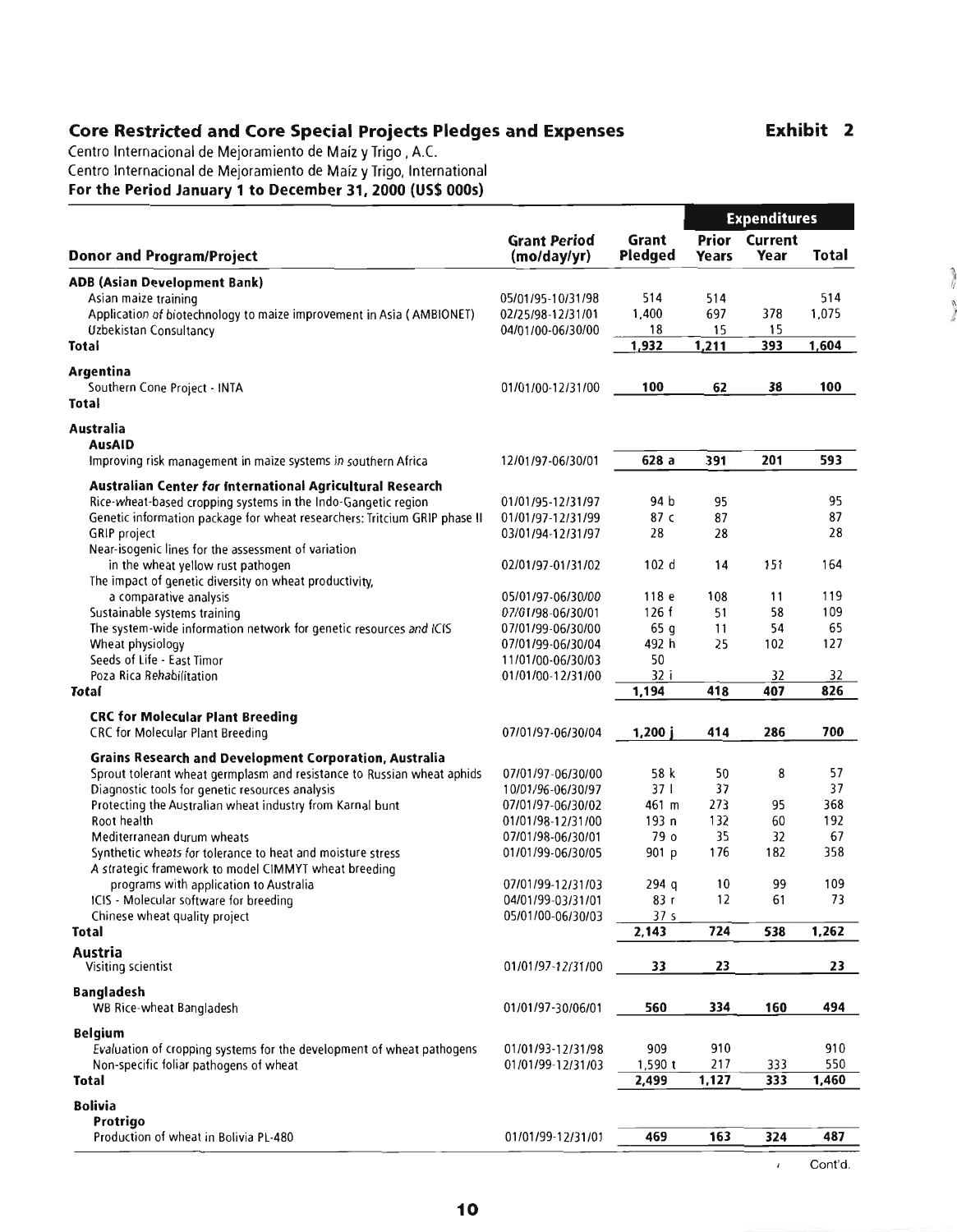Centro Internacional de Mejoramiento de Maiz y Trigo, A.C. Centro Internacional de Mejoramiento de Maiz y Trigo, International **For the Period January 1 to December 31, 2000 (US\$ 0005)** 

| Prior<br><b>Current</b><br><b>Grant Period</b><br>Grant<br>Total<br><b>Years</b><br>Year<br>(mo/day/yr)<br>Pledged<br>8<br>8<br>Maize germplasm for Brazil<br>01/01/00-12/31/01<br>40<br><b>Brazil Consultancies</b><br>24<br>24<br>01/01/00-12/31/01<br>40<br>32<br>32<br>80<br>O<br><b>Canadian International Development Agency</b><br>839<br>2,874<br>East Africa Cereal Program, phase IV<br>$3,263$ u<br>2,035<br>07/15/96-12/31/01<br>109<br>108 <sub>v</sub><br>109<br>Stem borer resistance in maize - CCLF<br>01/01/97-06/30/99<br>6,569<br>6,569<br>Ghana Grains Development Project, phase III<br>07/13/90-07/09/97<br>6,569 w<br>42<br>Reducing post-harves losses in maize - CCLF<br>19<br>06/01/99-05/31/01<br>101 x<br>24<br>9,595<br>8,732<br>862<br><b>Total</b><br>10,041<br><b>Agriculture and Agri-Food Canada</b><br>20<br>Karnal Bunt Canada<br>20<br>19<br>01/01/98-12/31/99<br>8<br>32<br>41<br>International Crop Information System (ICIS)<br>10/01/98-09/30/01<br>61y<br>30<br>30<br>04/01/00-05/31/04<br>140<br><b>Barley Consultancy</b><br>5<br>5<br><b>AAFRD Barley Project</b><br>07/01/00-06/30/01<br>10<br>45<br>45<br>Canadian Scientist PDF<br>05/01/00-04/30/01<br>45<br>113<br>141<br>275<br>28<br><b>Total</b><br><b>International Development Research Centre</b><br>179<br>179<br>179<br>Maize genetic diversity conservation in Mexico<br>01/01/97-12/31/98<br>94<br>216<br>04/19/99-04/18/02<br>288 z<br>122<br>Maize genetic diversity conservation in Mexico<br>467<br>273<br>122<br>395<br><b>Total</b><br>Centro Internacional de Agricultura Tropical<br>129<br>129<br>129<br>Hillsides project<br>10/01/97-12/31/98<br>01/01/99-12/31/01<br>36<br>16<br>10<br>26<br>PRGA Striga control practices<br>10<br><b>Total</b><br>165<br>145<br>155<br>International Centre for Research in Agroforestry<br>174<br>174<br>07/01/95-12/31/99<br>173<br>Striga in maize<br>130<br>130<br>130<br>Training activities<br>07/01/95-06/30/97<br>35<br>18<br>35<br>17<br>ICWG Climate change - USAID<br>01/01/99-06/30/00<br>338<br>322<br>17<br>339<br><b>Total</b><br><b>International Food Policy Research Institute</b><br>5<br>5<br>Policies affecting maize production in Mesoamerica<br>5<br>11/15/96-04/15/97<br>176<br>112<br>151<br>Enhancing micronutrients in maize grain Phase II<br>05/01/96-09/30/01<br>40<br>126<br>23<br>Analysis of visual scoring for deficiency symptoms and growth<br>05/01/96-09/30/01<br>179<br>149<br>Collective Action for the Conservation of On-Farm Genetic<br>06/01/00-05/31/03<br>125<br>13<br>13<br>Diversity in a Center of Crop Diversity<br>Poverty alleviation<br>09/01/00-09/30/02<br>60<br>545<br>243<br>76<br>319<br><b>International Plant Genetic Resources Institute</b><br>100<br>05/01/96-12/31/98<br>100<br>100<br>International crop information system (ICIS)<br>25<br>25<br>Phase II of ICIS<br>01/01/98-12/31/98<br>25<br>Development of ICIS and ancillary crop systems<br>45<br>45<br>45<br>01/01/98-01/31/99<br>Optimum sampler size for minimizing allele loss in<br>7<br>2<br>5<br>genetic resources conservation<br>11/05/99-11/04/00<br>7<br>24<br>24<br>24<br>SGRP project<br>11/12/99-12/31/00<br>Part-time secondment staff<br>43<br>39<br>39<br>01/01/00-12/31/00<br>172<br>244<br>68<br>240<br>Total |                                  |  | <b>Expenditures</b> |  |
|----------------------------------------------------------------------------------------------------------------------------------------------------------------------------------------------------------------------------------------------------------------------------------------------------------------------------------------------------------------------------------------------------------------------------------------------------------------------------------------------------------------------------------------------------------------------------------------------------------------------------------------------------------------------------------------------------------------------------------------------------------------------------------------------------------------------------------------------------------------------------------------------------------------------------------------------------------------------------------------------------------------------------------------------------------------------------------------------------------------------------------------------------------------------------------------------------------------------------------------------------------------------------------------------------------------------------------------------------------------------------------------------------------------------------------------------------------------------------------------------------------------------------------------------------------------------------------------------------------------------------------------------------------------------------------------------------------------------------------------------------------------------------------------------------------------------------------------------------------------------------------------------------------------------------------------------------------------------------------------------------------------------------------------------------------------------------------------------------------------------------------------------------------------------------------------------------------------------------------------------------------------------------------------------------------------------------------------------------------------------------------------------------------------------------------------------------------------------------------------------------------------------------------------------------------------------------------------------------------------------------------------------------------------------------------------------------------------------------------------------------------------------------------------------------------------------------------------------------------------------------------------------------------------------------------------------------------------------------------------------------------------------------------------------------------------------------------------------------------------------------------------------------------------------------------------------------------------------------------------------------------------------------------------------------------------------|----------------------------------|--|---------------------|--|
|                                                                                                                                                                                                                                                                                                                                                                                                                                                                                                                                                                                                                                                                                                                                                                                                                                                                                                                                                                                                                                                                                                                                                                                                                                                                                                                                                                                                                                                                                                                                                                                                                                                                                                                                                                                                                                                                                                                                                                                                                                                                                                                                                                                                                                                                                                                                                                                                                                                                                                                                                                                                                                                                                                                                                                                                                                                                                                                                                                                                                                                                                                                                                                                                                                                                                                                      | <b>Donor and Program/Project</b> |  |                     |  |
|                                                                                                                                                                                                                                                                                                                                                                                                                                                                                                                                                                                                                                                                                                                                                                                                                                                                                                                                                                                                                                                                                                                                                                                                                                                                                                                                                                                                                                                                                                                                                                                                                                                                                                                                                                                                                                                                                                                                                                                                                                                                                                                                                                                                                                                                                                                                                                                                                                                                                                                                                                                                                                                                                                                                                                                                                                                                                                                                                                                                                                                                                                                                                                                                                                                                                                                      | Brazil                           |  |                     |  |
|                                                                                                                                                                                                                                                                                                                                                                                                                                                                                                                                                                                                                                                                                                                                                                                                                                                                                                                                                                                                                                                                                                                                                                                                                                                                                                                                                                                                                                                                                                                                                                                                                                                                                                                                                                                                                                                                                                                                                                                                                                                                                                                                                                                                                                                                                                                                                                                                                                                                                                                                                                                                                                                                                                                                                                                                                                                                                                                                                                                                                                                                                                                                                                                                                                                                                                                      |                                  |  |                     |  |
|                                                                                                                                                                                                                                                                                                                                                                                                                                                                                                                                                                                                                                                                                                                                                                                                                                                                                                                                                                                                                                                                                                                                                                                                                                                                                                                                                                                                                                                                                                                                                                                                                                                                                                                                                                                                                                                                                                                                                                                                                                                                                                                                                                                                                                                                                                                                                                                                                                                                                                                                                                                                                                                                                                                                                                                                                                                                                                                                                                                                                                                                                                                                                                                                                                                                                                                      |                                  |  |                     |  |
|                                                                                                                                                                                                                                                                                                                                                                                                                                                                                                                                                                                                                                                                                                                                                                                                                                                                                                                                                                                                                                                                                                                                                                                                                                                                                                                                                                                                                                                                                                                                                                                                                                                                                                                                                                                                                                                                                                                                                                                                                                                                                                                                                                                                                                                                                                                                                                                                                                                                                                                                                                                                                                                                                                                                                                                                                                                                                                                                                                                                                                                                                                                                                                                                                                                                                                                      |                                  |  |                     |  |
|                                                                                                                                                                                                                                                                                                                                                                                                                                                                                                                                                                                                                                                                                                                                                                                                                                                                                                                                                                                                                                                                                                                                                                                                                                                                                                                                                                                                                                                                                                                                                                                                                                                                                                                                                                                                                                                                                                                                                                                                                                                                                                                                                                                                                                                                                                                                                                                                                                                                                                                                                                                                                                                                                                                                                                                                                                                                                                                                                                                                                                                                                                                                                                                                                                                                                                                      | Canada                           |  |                     |  |
|                                                                                                                                                                                                                                                                                                                                                                                                                                                                                                                                                                                                                                                                                                                                                                                                                                                                                                                                                                                                                                                                                                                                                                                                                                                                                                                                                                                                                                                                                                                                                                                                                                                                                                                                                                                                                                                                                                                                                                                                                                                                                                                                                                                                                                                                                                                                                                                                                                                                                                                                                                                                                                                                                                                                                                                                                                                                                                                                                                                                                                                                                                                                                                                                                                                                                                                      |                                  |  |                     |  |
|                                                                                                                                                                                                                                                                                                                                                                                                                                                                                                                                                                                                                                                                                                                                                                                                                                                                                                                                                                                                                                                                                                                                                                                                                                                                                                                                                                                                                                                                                                                                                                                                                                                                                                                                                                                                                                                                                                                                                                                                                                                                                                                                                                                                                                                                                                                                                                                                                                                                                                                                                                                                                                                                                                                                                                                                                                                                                                                                                                                                                                                                                                                                                                                                                                                                                                                      |                                  |  |                     |  |
|                                                                                                                                                                                                                                                                                                                                                                                                                                                                                                                                                                                                                                                                                                                                                                                                                                                                                                                                                                                                                                                                                                                                                                                                                                                                                                                                                                                                                                                                                                                                                                                                                                                                                                                                                                                                                                                                                                                                                                                                                                                                                                                                                                                                                                                                                                                                                                                                                                                                                                                                                                                                                                                                                                                                                                                                                                                                                                                                                                                                                                                                                                                                                                                                                                                                                                                      |                                  |  |                     |  |
|                                                                                                                                                                                                                                                                                                                                                                                                                                                                                                                                                                                                                                                                                                                                                                                                                                                                                                                                                                                                                                                                                                                                                                                                                                                                                                                                                                                                                                                                                                                                                                                                                                                                                                                                                                                                                                                                                                                                                                                                                                                                                                                                                                                                                                                                                                                                                                                                                                                                                                                                                                                                                                                                                                                                                                                                                                                                                                                                                                                                                                                                                                                                                                                                                                                                                                                      |                                  |  |                     |  |
|                                                                                                                                                                                                                                                                                                                                                                                                                                                                                                                                                                                                                                                                                                                                                                                                                                                                                                                                                                                                                                                                                                                                                                                                                                                                                                                                                                                                                                                                                                                                                                                                                                                                                                                                                                                                                                                                                                                                                                                                                                                                                                                                                                                                                                                                                                                                                                                                                                                                                                                                                                                                                                                                                                                                                                                                                                                                                                                                                                                                                                                                                                                                                                                                                                                                                                                      |                                  |  |                     |  |
|                                                                                                                                                                                                                                                                                                                                                                                                                                                                                                                                                                                                                                                                                                                                                                                                                                                                                                                                                                                                                                                                                                                                                                                                                                                                                                                                                                                                                                                                                                                                                                                                                                                                                                                                                                                                                                                                                                                                                                                                                                                                                                                                                                                                                                                                                                                                                                                                                                                                                                                                                                                                                                                                                                                                                                                                                                                                                                                                                                                                                                                                                                                                                                                                                                                                                                                      |                                  |  |                     |  |
|                                                                                                                                                                                                                                                                                                                                                                                                                                                                                                                                                                                                                                                                                                                                                                                                                                                                                                                                                                                                                                                                                                                                                                                                                                                                                                                                                                                                                                                                                                                                                                                                                                                                                                                                                                                                                                                                                                                                                                                                                                                                                                                                                                                                                                                                                                                                                                                                                                                                                                                                                                                                                                                                                                                                                                                                                                                                                                                                                                                                                                                                                                                                                                                                                                                                                                                      |                                  |  |                     |  |
|                                                                                                                                                                                                                                                                                                                                                                                                                                                                                                                                                                                                                                                                                                                                                                                                                                                                                                                                                                                                                                                                                                                                                                                                                                                                                                                                                                                                                                                                                                                                                                                                                                                                                                                                                                                                                                                                                                                                                                                                                                                                                                                                                                                                                                                                                                                                                                                                                                                                                                                                                                                                                                                                                                                                                                                                                                                                                                                                                                                                                                                                                                                                                                                                                                                                                                                      |                                  |  |                     |  |
|                                                                                                                                                                                                                                                                                                                                                                                                                                                                                                                                                                                                                                                                                                                                                                                                                                                                                                                                                                                                                                                                                                                                                                                                                                                                                                                                                                                                                                                                                                                                                                                                                                                                                                                                                                                                                                                                                                                                                                                                                                                                                                                                                                                                                                                                                                                                                                                                                                                                                                                                                                                                                                                                                                                                                                                                                                                                                                                                                                                                                                                                                                                                                                                                                                                                                                                      |                                  |  |                     |  |
|                                                                                                                                                                                                                                                                                                                                                                                                                                                                                                                                                                                                                                                                                                                                                                                                                                                                                                                                                                                                                                                                                                                                                                                                                                                                                                                                                                                                                                                                                                                                                                                                                                                                                                                                                                                                                                                                                                                                                                                                                                                                                                                                                                                                                                                                                                                                                                                                                                                                                                                                                                                                                                                                                                                                                                                                                                                                                                                                                                                                                                                                                                                                                                                                                                                                                                                      |                                  |  |                     |  |
|                                                                                                                                                                                                                                                                                                                                                                                                                                                                                                                                                                                                                                                                                                                                                                                                                                                                                                                                                                                                                                                                                                                                                                                                                                                                                                                                                                                                                                                                                                                                                                                                                                                                                                                                                                                                                                                                                                                                                                                                                                                                                                                                                                                                                                                                                                                                                                                                                                                                                                                                                                                                                                                                                                                                                                                                                                                                                                                                                                                                                                                                                                                                                                                                                                                                                                                      |                                  |  |                     |  |
|                                                                                                                                                                                                                                                                                                                                                                                                                                                                                                                                                                                                                                                                                                                                                                                                                                                                                                                                                                                                                                                                                                                                                                                                                                                                                                                                                                                                                                                                                                                                                                                                                                                                                                                                                                                                                                                                                                                                                                                                                                                                                                                                                                                                                                                                                                                                                                                                                                                                                                                                                                                                                                                                                                                                                                                                                                                                                                                                                                                                                                                                                                                                                                                                                                                                                                                      |                                  |  |                     |  |
|                                                                                                                                                                                                                                                                                                                                                                                                                                                                                                                                                                                                                                                                                                                                                                                                                                                                                                                                                                                                                                                                                                                                                                                                                                                                                                                                                                                                                                                                                                                                                                                                                                                                                                                                                                                                                                                                                                                                                                                                                                                                                                                                                                                                                                                                                                                                                                                                                                                                                                                                                                                                                                                                                                                                                                                                                                                                                                                                                                                                                                                                                                                                                                                                                                                                                                                      |                                  |  |                     |  |
|                                                                                                                                                                                                                                                                                                                                                                                                                                                                                                                                                                                                                                                                                                                                                                                                                                                                                                                                                                                                                                                                                                                                                                                                                                                                                                                                                                                                                                                                                                                                                                                                                                                                                                                                                                                                                                                                                                                                                                                                                                                                                                                                                                                                                                                                                                                                                                                                                                                                                                                                                                                                                                                                                                                                                                                                                                                                                                                                                                                                                                                                                                                                                                                                                                                                                                                      |                                  |  |                     |  |
|                                                                                                                                                                                                                                                                                                                                                                                                                                                                                                                                                                                                                                                                                                                                                                                                                                                                                                                                                                                                                                                                                                                                                                                                                                                                                                                                                                                                                                                                                                                                                                                                                                                                                                                                                                                                                                                                                                                                                                                                                                                                                                                                                                                                                                                                                                                                                                                                                                                                                                                                                                                                                                                                                                                                                                                                                                                                                                                                                                                                                                                                                                                                                                                                                                                                                                                      |                                  |  |                     |  |
|                                                                                                                                                                                                                                                                                                                                                                                                                                                                                                                                                                                                                                                                                                                                                                                                                                                                                                                                                                                                                                                                                                                                                                                                                                                                                                                                                                                                                                                                                                                                                                                                                                                                                                                                                                                                                                                                                                                                                                                                                                                                                                                                                                                                                                                                                                                                                                                                                                                                                                                                                                                                                                                                                                                                                                                                                                                                                                                                                                                                                                                                                                                                                                                                                                                                                                                      |                                  |  |                     |  |
|                                                                                                                                                                                                                                                                                                                                                                                                                                                                                                                                                                                                                                                                                                                                                                                                                                                                                                                                                                                                                                                                                                                                                                                                                                                                                                                                                                                                                                                                                                                                                                                                                                                                                                                                                                                                                                                                                                                                                                                                                                                                                                                                                                                                                                                                                                                                                                                                                                                                                                                                                                                                                                                                                                                                                                                                                                                                                                                                                                                                                                                                                                                                                                                                                                                                                                                      |                                  |  |                     |  |
|                                                                                                                                                                                                                                                                                                                                                                                                                                                                                                                                                                                                                                                                                                                                                                                                                                                                                                                                                                                                                                                                                                                                                                                                                                                                                                                                                                                                                                                                                                                                                                                                                                                                                                                                                                                                                                                                                                                                                                                                                                                                                                                                                                                                                                                                                                                                                                                                                                                                                                                                                                                                                                                                                                                                                                                                                                                                                                                                                                                                                                                                                                                                                                                                                                                                                                                      | <b>CGIAR</b>                     |  |                     |  |
|                                                                                                                                                                                                                                                                                                                                                                                                                                                                                                                                                                                                                                                                                                                                                                                                                                                                                                                                                                                                                                                                                                                                                                                                                                                                                                                                                                                                                                                                                                                                                                                                                                                                                                                                                                                                                                                                                                                                                                                                                                                                                                                                                                                                                                                                                                                                                                                                                                                                                                                                                                                                                                                                                                                                                                                                                                                                                                                                                                                                                                                                                                                                                                                                                                                                                                                      |                                  |  |                     |  |
|                                                                                                                                                                                                                                                                                                                                                                                                                                                                                                                                                                                                                                                                                                                                                                                                                                                                                                                                                                                                                                                                                                                                                                                                                                                                                                                                                                                                                                                                                                                                                                                                                                                                                                                                                                                                                                                                                                                                                                                                                                                                                                                                                                                                                                                                                                                                                                                                                                                                                                                                                                                                                                                                                                                                                                                                                                                                                                                                                                                                                                                                                                                                                                                                                                                                                                                      |                                  |  |                     |  |
|                                                                                                                                                                                                                                                                                                                                                                                                                                                                                                                                                                                                                                                                                                                                                                                                                                                                                                                                                                                                                                                                                                                                                                                                                                                                                                                                                                                                                                                                                                                                                                                                                                                                                                                                                                                                                                                                                                                                                                                                                                                                                                                                                                                                                                                                                                                                                                                                                                                                                                                                                                                                                                                                                                                                                                                                                                                                                                                                                                                                                                                                                                                                                                                                                                                                                                                      |                                  |  |                     |  |
|                                                                                                                                                                                                                                                                                                                                                                                                                                                                                                                                                                                                                                                                                                                                                                                                                                                                                                                                                                                                                                                                                                                                                                                                                                                                                                                                                                                                                                                                                                                                                                                                                                                                                                                                                                                                                                                                                                                                                                                                                                                                                                                                                                                                                                                                                                                                                                                                                                                                                                                                                                                                                                                                                                                                                                                                                                                                                                                                                                                                                                                                                                                                                                                                                                                                                                                      |                                  |  |                     |  |
|                                                                                                                                                                                                                                                                                                                                                                                                                                                                                                                                                                                                                                                                                                                                                                                                                                                                                                                                                                                                                                                                                                                                                                                                                                                                                                                                                                                                                                                                                                                                                                                                                                                                                                                                                                                                                                                                                                                                                                                                                                                                                                                                                                                                                                                                                                                                                                                                                                                                                                                                                                                                                                                                                                                                                                                                                                                                                                                                                                                                                                                                                                                                                                                                                                                                                                                      |                                  |  |                     |  |
|                                                                                                                                                                                                                                                                                                                                                                                                                                                                                                                                                                                                                                                                                                                                                                                                                                                                                                                                                                                                                                                                                                                                                                                                                                                                                                                                                                                                                                                                                                                                                                                                                                                                                                                                                                                                                                                                                                                                                                                                                                                                                                                                                                                                                                                                                                                                                                                                                                                                                                                                                                                                                                                                                                                                                                                                                                                                                                                                                                                                                                                                                                                                                                                                                                                                                                                      |                                  |  |                     |  |
|                                                                                                                                                                                                                                                                                                                                                                                                                                                                                                                                                                                                                                                                                                                                                                                                                                                                                                                                                                                                                                                                                                                                                                                                                                                                                                                                                                                                                                                                                                                                                                                                                                                                                                                                                                                                                                                                                                                                                                                                                                                                                                                                                                                                                                                                                                                                                                                                                                                                                                                                                                                                                                                                                                                                                                                                                                                                                                                                                                                                                                                                                                                                                                                                                                                                                                                      |                                  |  |                     |  |
|                                                                                                                                                                                                                                                                                                                                                                                                                                                                                                                                                                                                                                                                                                                                                                                                                                                                                                                                                                                                                                                                                                                                                                                                                                                                                                                                                                                                                                                                                                                                                                                                                                                                                                                                                                                                                                                                                                                                                                                                                                                                                                                                                                                                                                                                                                                                                                                                                                                                                                                                                                                                                                                                                                                                                                                                                                                                                                                                                                                                                                                                                                                                                                                                                                                                                                                      |                                  |  |                     |  |
|                                                                                                                                                                                                                                                                                                                                                                                                                                                                                                                                                                                                                                                                                                                                                                                                                                                                                                                                                                                                                                                                                                                                                                                                                                                                                                                                                                                                                                                                                                                                                                                                                                                                                                                                                                                                                                                                                                                                                                                                                                                                                                                                                                                                                                                                                                                                                                                                                                                                                                                                                                                                                                                                                                                                                                                                                                                                                                                                                                                                                                                                                                                                                                                                                                                                                                                      |                                  |  |                     |  |
|                                                                                                                                                                                                                                                                                                                                                                                                                                                                                                                                                                                                                                                                                                                                                                                                                                                                                                                                                                                                                                                                                                                                                                                                                                                                                                                                                                                                                                                                                                                                                                                                                                                                                                                                                                                                                                                                                                                                                                                                                                                                                                                                                                                                                                                                                                                                                                                                                                                                                                                                                                                                                                                                                                                                                                                                                                                                                                                                                                                                                                                                                                                                                                                                                                                                                                                      |                                  |  |                     |  |
|                                                                                                                                                                                                                                                                                                                                                                                                                                                                                                                                                                                                                                                                                                                                                                                                                                                                                                                                                                                                                                                                                                                                                                                                                                                                                                                                                                                                                                                                                                                                                                                                                                                                                                                                                                                                                                                                                                                                                                                                                                                                                                                                                                                                                                                                                                                                                                                                                                                                                                                                                                                                                                                                                                                                                                                                                                                                                                                                                                                                                                                                                                                                                                                                                                                                                                                      |                                  |  |                     |  |
|                                                                                                                                                                                                                                                                                                                                                                                                                                                                                                                                                                                                                                                                                                                                                                                                                                                                                                                                                                                                                                                                                                                                                                                                                                                                                                                                                                                                                                                                                                                                                                                                                                                                                                                                                                                                                                                                                                                                                                                                                                                                                                                                                                                                                                                                                                                                                                                                                                                                                                                                                                                                                                                                                                                                                                                                                                                                                                                                                                                                                                                                                                                                                                                                                                                                                                                      |                                  |  |                     |  |
|                                                                                                                                                                                                                                                                                                                                                                                                                                                                                                                                                                                                                                                                                                                                                                                                                                                                                                                                                                                                                                                                                                                                                                                                                                                                                                                                                                                                                                                                                                                                                                                                                                                                                                                                                                                                                                                                                                                                                                                                                                                                                                                                                                                                                                                                                                                                                                                                                                                                                                                                                                                                                                                                                                                                                                                                                                                                                                                                                                                                                                                                                                                                                                                                                                                                                                                      |                                  |  |                     |  |
|                                                                                                                                                                                                                                                                                                                                                                                                                                                                                                                                                                                                                                                                                                                                                                                                                                                                                                                                                                                                                                                                                                                                                                                                                                                                                                                                                                                                                                                                                                                                                                                                                                                                                                                                                                                                                                                                                                                                                                                                                                                                                                                                                                                                                                                                                                                                                                                                                                                                                                                                                                                                                                                                                                                                                                                                                                                                                                                                                                                                                                                                                                                                                                                                                                                                                                                      |                                  |  |                     |  |
|                                                                                                                                                                                                                                                                                                                                                                                                                                                                                                                                                                                                                                                                                                                                                                                                                                                                                                                                                                                                                                                                                                                                                                                                                                                                                                                                                                                                                                                                                                                                                                                                                                                                                                                                                                                                                                                                                                                                                                                                                                                                                                                                                                                                                                                                                                                                                                                                                                                                                                                                                                                                                                                                                                                                                                                                                                                                                                                                                                                                                                                                                                                                                                                                                                                                                                                      |                                  |  |                     |  |
|                                                                                                                                                                                                                                                                                                                                                                                                                                                                                                                                                                                                                                                                                                                                                                                                                                                                                                                                                                                                                                                                                                                                                                                                                                                                                                                                                                                                                                                                                                                                                                                                                                                                                                                                                                                                                                                                                                                                                                                                                                                                                                                                                                                                                                                                                                                                                                                                                                                                                                                                                                                                                                                                                                                                                                                                                                                                                                                                                                                                                                                                                                                                                                                                                                                                                                                      | <b>Total</b>                     |  |                     |  |
|                                                                                                                                                                                                                                                                                                                                                                                                                                                                                                                                                                                                                                                                                                                                                                                                                                                                                                                                                                                                                                                                                                                                                                                                                                                                                                                                                                                                                                                                                                                                                                                                                                                                                                                                                                                                                                                                                                                                                                                                                                                                                                                                                                                                                                                                                                                                                                                                                                                                                                                                                                                                                                                                                                                                                                                                                                                                                                                                                                                                                                                                                                                                                                                                                                                                                                                      |                                  |  |                     |  |
|                                                                                                                                                                                                                                                                                                                                                                                                                                                                                                                                                                                                                                                                                                                                                                                                                                                                                                                                                                                                                                                                                                                                                                                                                                                                                                                                                                                                                                                                                                                                                                                                                                                                                                                                                                                                                                                                                                                                                                                                                                                                                                                                                                                                                                                                                                                                                                                                                                                                                                                                                                                                                                                                                                                                                                                                                                                                                                                                                                                                                                                                                                                                                                                                                                                                                                                      |                                  |  |                     |  |
|                                                                                                                                                                                                                                                                                                                                                                                                                                                                                                                                                                                                                                                                                                                                                                                                                                                                                                                                                                                                                                                                                                                                                                                                                                                                                                                                                                                                                                                                                                                                                                                                                                                                                                                                                                                                                                                                                                                                                                                                                                                                                                                                                                                                                                                                                                                                                                                                                                                                                                                                                                                                                                                                                                                                                                                                                                                                                                                                                                                                                                                                                                                                                                                                                                                                                                                      |                                  |  |                     |  |
|                                                                                                                                                                                                                                                                                                                                                                                                                                                                                                                                                                                                                                                                                                                                                                                                                                                                                                                                                                                                                                                                                                                                                                                                                                                                                                                                                                                                                                                                                                                                                                                                                                                                                                                                                                                                                                                                                                                                                                                                                                                                                                                                                                                                                                                                                                                                                                                                                                                                                                                                                                                                                                                                                                                                                                                                                                                                                                                                                                                                                                                                                                                                                                                                                                                                                                                      |                                  |  |                     |  |
|                                                                                                                                                                                                                                                                                                                                                                                                                                                                                                                                                                                                                                                                                                                                                                                                                                                                                                                                                                                                                                                                                                                                                                                                                                                                                                                                                                                                                                                                                                                                                                                                                                                                                                                                                                                                                                                                                                                                                                                                                                                                                                                                                                                                                                                                                                                                                                                                                                                                                                                                                                                                                                                                                                                                                                                                                                                                                                                                                                                                                                                                                                                                                                                                                                                                                                                      |                                  |  |                     |  |
|                                                                                                                                                                                                                                                                                                                                                                                                                                                                                                                                                                                                                                                                                                                                                                                                                                                                                                                                                                                                                                                                                                                                                                                                                                                                                                                                                                                                                                                                                                                                                                                                                                                                                                                                                                                                                                                                                                                                                                                                                                                                                                                                                                                                                                                                                                                                                                                                                                                                                                                                                                                                                                                                                                                                                                                                                                                                                                                                                                                                                                                                                                                                                                                                                                                                                                                      |                                  |  |                     |  |
|                                                                                                                                                                                                                                                                                                                                                                                                                                                                                                                                                                                                                                                                                                                                                                                                                                                                                                                                                                                                                                                                                                                                                                                                                                                                                                                                                                                                                                                                                                                                                                                                                                                                                                                                                                                                                                                                                                                                                                                                                                                                                                                                                                                                                                                                                                                                                                                                                                                                                                                                                                                                                                                                                                                                                                                                                                                                                                                                                                                                                                                                                                                                                                                                                                                                                                                      |                                  |  |                     |  |
|                                                                                                                                                                                                                                                                                                                                                                                                                                                                                                                                                                                                                                                                                                                                                                                                                                                                                                                                                                                                                                                                                                                                                                                                                                                                                                                                                                                                                                                                                                                                                                                                                                                                                                                                                                                                                                                                                                                                                                                                                                                                                                                                                                                                                                                                                                                                                                                                                                                                                                                                                                                                                                                                                                                                                                                                                                                                                                                                                                                                                                                                                                                                                                                                                                                                                                                      |                                  |  |                     |  |
|                                                                                                                                                                                                                                                                                                                                                                                                                                                                                                                                                                                                                                                                                                                                                                                                                                                                                                                                                                                                                                                                                                                                                                                                                                                                                                                                                                                                                                                                                                                                                                                                                                                                                                                                                                                                                                                                                                                                                                                                                                                                                                                                                                                                                                                                                                                                                                                                                                                                                                                                                                                                                                                                                                                                                                                                                                                                                                                                                                                                                                                                                                                                                                                                                                                                                                                      |                                  |  |                     |  |

Cont'd.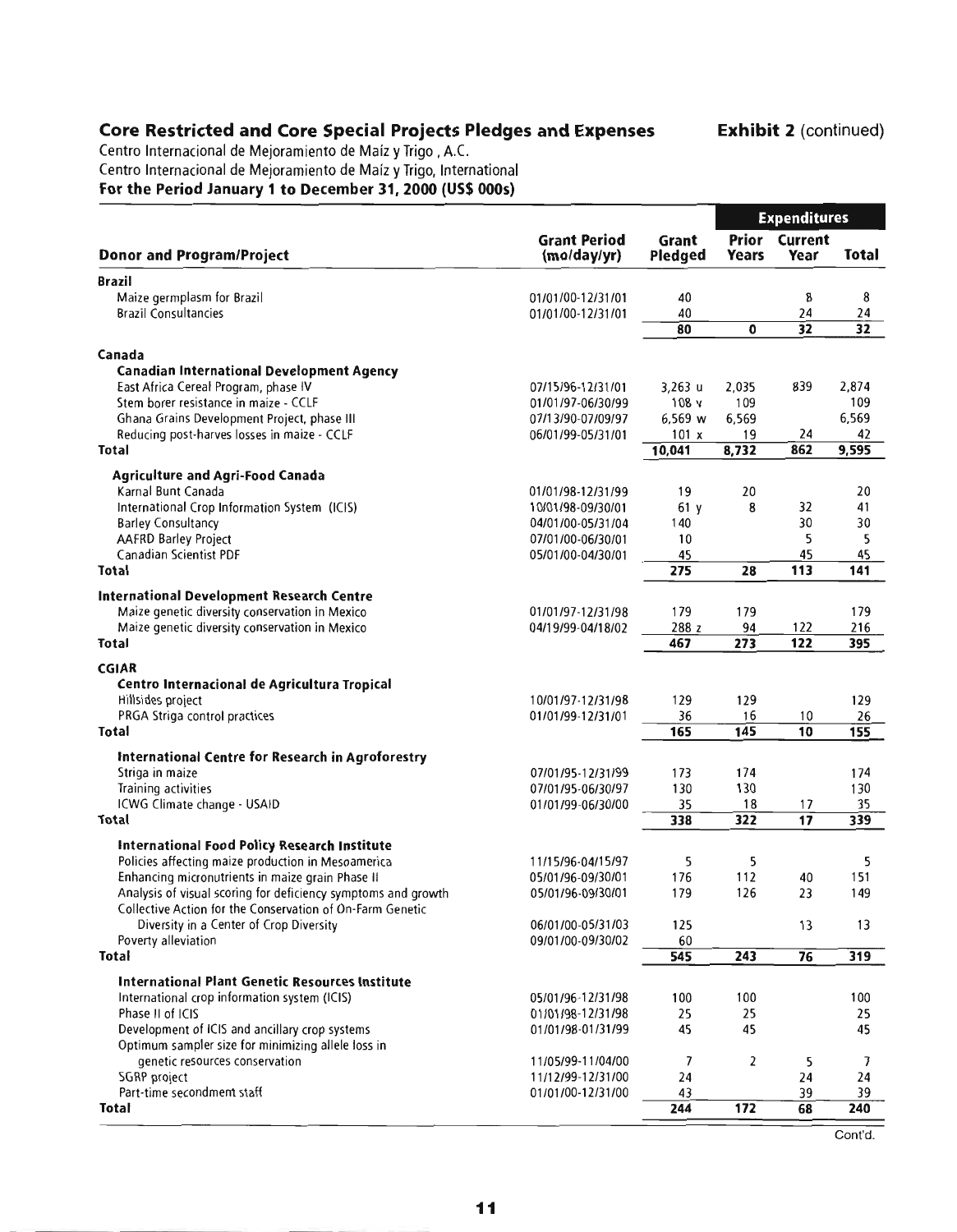Centro Internacional de Mejoramiento de Maíz y Trigo , A.C.<br>Centro Internacional de Mejoramiento de Maíz y Trigo, International<br>**For the Period January 1 to December 31, 2000 (US\$ 000s)** 

|                                                                                                           |                                        |                    |                | <b>Expenditures</b>    |              |
|-----------------------------------------------------------------------------------------------------------|----------------------------------------|--------------------|----------------|------------------------|--------------|
| <b>Donor and Program/Project</b>                                                                          | <b>Grant Period</b><br>(moday/yr)      | Grant<br>Pledged   | Prior<br>Years | <b>Current</b><br>Year | <b>Total</b> |
| <b>CGIAR Finance Committee</b>                                                                            |                                        |                    |                |                        |              |
| <b>Rice Wheat Consortium</b>                                                                              | 06/01/99-05/31/01                      | 500                | 144            | 249                    | 393          |
| <b>IP Audits</b>                                                                                          | 08/01/99-12/31/00                      | 80                 | 73             | 7                      | 80           |
| Maize rice genomics                                                                                       | 06/01/99-06/30/01                      | 165                | 1              | 164                    | 165          |
| CAC system-wide initiative, wheat                                                                         | 07/01/99-06/30/01                      | 335                | 104            | 184                    | 288          |
| Poza Rica rehabilitation                                                                                  | 01/01/00-12/31/00                      | 250                |                | 250                    | 250          |
| CAC maize                                                                                                 | 01/01/00-12/31/00                      | 20                 |                | 19                     | 19           |
| Total                                                                                                     |                                        | 1,350              | 322            | 873                    | 1,195        |
| <b>IAEG</b>                                                                                               |                                        |                    |                |                        |              |
| Impact of CGIAR germplasm improvement on food production                                                  | 10/01/98-09/30/99                      | 60                 | 60             |                        | 60           |
| <b>International Livestock Research Institute</b>                                                         |                                        |                    |                |                        |              |
| Wheat and weeds, food and feed (SLP)                                                                      | 01/01/00-12/31/04                      | 88                 |                | 71                     | 71           |
| UZ analysis                                                                                               | 07/01/00-12/31/00                      | 7                  |                | 4                      | 4            |
| Total                                                                                                     |                                        | 95                 | 0              | 75                     | 75           |
| China                                                                                                     |                                        |                    |                |                        |              |
| CAAS                                                                                                      | 01/01/00-31/12/00                      | 293                |                | 293                    | 293          |
| Colombia                                                                                                  |                                        |                    |                |                        |              |
| Colombia                                                                                                  |                                        |                    |                |                        |              |
| Acid soils                                                                                                | 01/01/96-12/31/01                      | 1,043              | 619            | 167                    | 786          |
| <b>Colciencias</b>                                                                                        |                                        |                    |                |                        |              |
| Acid soils tolerance in maize                                                                             | 01/01/97-10/31/99                      | 186                | 186            |                        | 186          |
| Denmark                                                                                                   |                                        |                    |                |                        |              |
| Danish International Development Agency                                                                   |                                        |                    |                |                        |              |
| Utilization of wheat genetic resources                                                                    | 07/01/94-06/30/98                      | 209                | 209            |                        | 209          |
| Support for utilization of wheat genetic resources                                                        | 07/01/94-06/30/99                      | 85                 | 86             |                        | 86           |
| Economics JPO                                                                                             | 10/01/00-09/30/03                      | 81                 |                | 22                     | 22           |
| Wheat JPO                                                                                                 | 05/01/00-04/30/03                      | 81                 |                | 46                     | 46           |
| <b>Total</b>                                                                                              |                                        | 456                | 295            | 68                     | 363          |
| EC                                                                                                        |                                        |                    |                |                        |              |
| Policy                                                                                                    | 01/01/98-12/31/99                      | 100                | 101            |                        | 101          |
| Latin America ecoregion                                                                                   | 01/01/98-12/31/99                      | 36                 | 32             |                        | 32           |
| Latin America ecoregion, subtropical                                                                      | 01/01/98-12/31/99                      | 53                 | 33             |                        | 33           |
| Latin America ecoregion, highland                                                                         | 01/01/98-12/31/99                      | 222                | 239            |                        | 239          |
| Information                                                                                               | 01/01/98-12/31/99                      | 471                | 530            |                        | 530          |
| Latin America ecoregion                                                                                   | 01/01/98-12/31/99                      | 180                | 189            |                        | 189          |
| Strengthening economics and policy research in                                                            |                                        |                    |                |                        |              |
| national agricultural research systems (NARS)                                                             | 02/14/95-12/31/99                      | 1,206 kk           | 1,201          | 5                      | 1,207        |
| Strengthening wheat breeding and pathology research in                                                    |                                        |                    |                |                        |              |
| national agricultural research systems (NARS)<br>Reinforcing the participation of South Africa in MWIRNET | 11/01/94-12/31/99                      | 1,925   <br>132 mm | 1,926          |                        | 1,926<br>100 |
| Reinforcing the participation of South Africa in MWIRNET (NARS)                                           | 04/15/99-12/31/00<br>04/15/99-12/31/00 | 386 nn             | 50<br>78       | 50<br>308              | 385          |
| Maize and wheat improvement research network for SADC (MWIRNET)                                           | 06/03/94-12/31/99                      | 4,380 oo           | 3,946          | 292                    | 4,238        |
| G1 - Genetic Resources                                                                                    | 01/01/00-12/31/01                      | 306                |                | 121                    | 121          |
| R5 - Latin America                                                                                        | 01/01/00-12/31/01                      | 666                |                | 485                    | 485          |
| F3 - Biotech for Maize and Wheat improvement                                                              | 01/01/00-12/31/01                      | 207                |                | 70                     | 70           |
| F6 - Technology Forecasting                                                                               | 01/01/00-12/31/01                      | 11                 |                | 8                      | 8            |
| G1 - Genetic Resources                                                                                    | 01/01/00-12/31/01                      | 241                |                | 148                    | 148          |
| R4 - West Asia and North Africa                                                                           | 01/01/00-12/31/00                      | 310                |                | 310                    | 310          |
| R5 - Latin America                                                                                        | 01/01/00-12/31/01                      | 299                |                | 218                    | 218          |
| F3 - Biotech for Maize and Wheat improvement                                                              | 01/01/00-12/31/01                      | 76                 |                | 8                      | 8            |
|                                                                                                           |                                        | 285                |                |                        | 100          |

Cont'd.

 $\bar{\pmb{\lambda}}$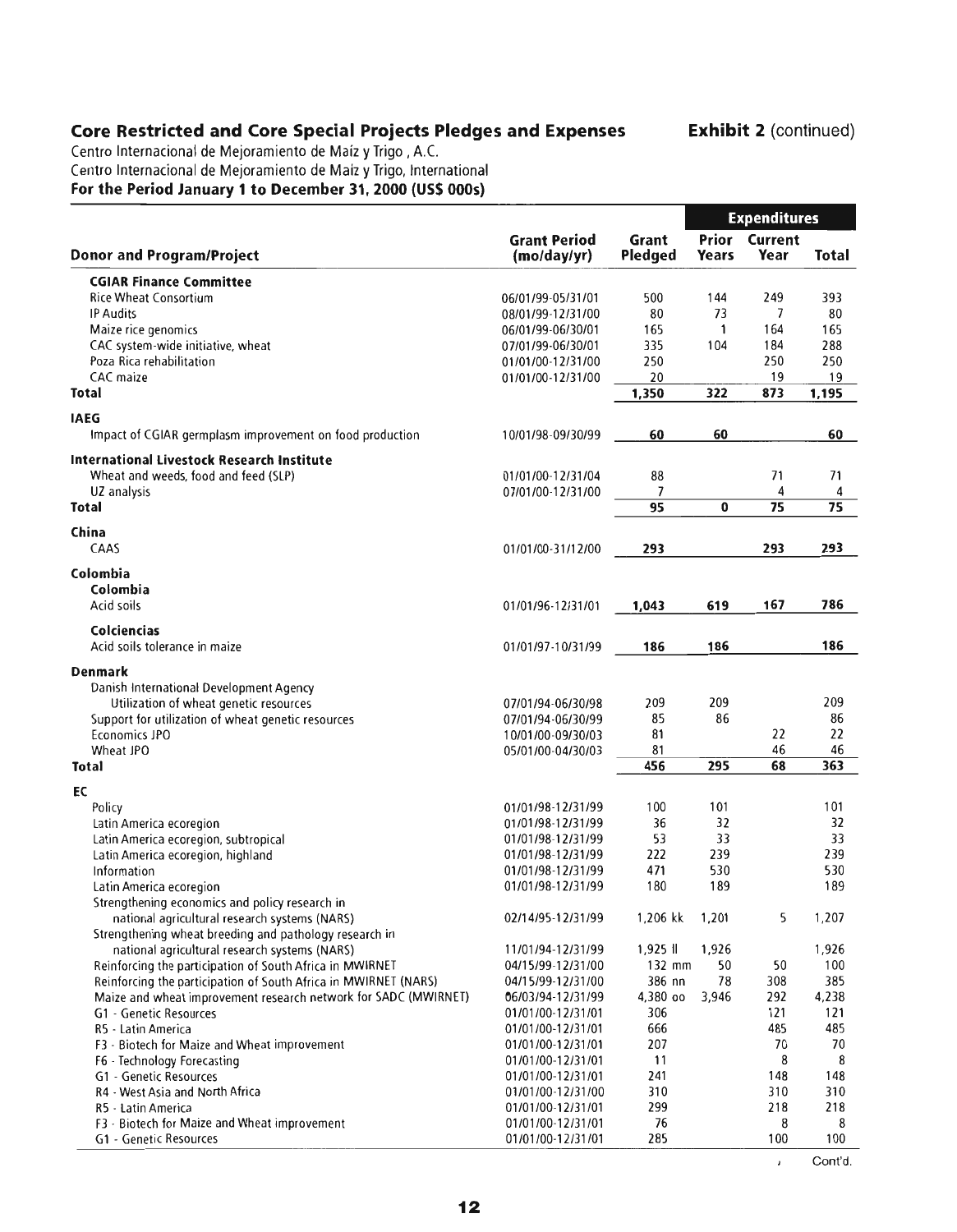Centro Internacional de Mejoramiento de Maíz y Trigo, A.C. Centro Internacional de Mejoramiento de Maíz y Trigo, International **For the Period January 1 to December 31, 2000 (USS 0005)** 

|                                                                                               |                                    |                  |                       | <b>Expenditures</b>    |              |
|-----------------------------------------------------------------------------------------------|------------------------------------|------------------|-----------------------|------------------------|--------------|
| <b>Donor and Program/Project</b>                                                              | <b>Grant Period</b><br>(mo/day/yr) | Grant<br>Pledged | Prior<br><b>Years</b> | <b>Current</b><br>Year | <b>Total</b> |
| R4 - West Asia and North Africa                                                               | 01/01/00-12/31/00                  | 30               |                       | 30                     | 30           |
| R5 - Latin America                                                                            | 01/01/00-12/31/01                  | 151              |                       | 110                    | 110          |
| F6 - Technology Forecasting                                                                   | 01/01/00-12/31/01                  | 132              |                       | 97                     | 97           |
| G1 - Genetic Resources                                                                        | 01/01/00-12/31/01                  | 416              |                       | 231                    | 231          |
| R5 - Latin America                                                                            | 01/01/00-12/31/00                  | 2                |                       | 2                      | 2            |
| F3 - Biotech for Maize and Wheat improvement                                                  | 01/01/00-12/31/01                  | 650              |                       | 239                    | 239          |
| F6 - Technology Forecasting                                                                   | 01/01/00-12/31/01                  | 9                |                       | 7                      | 7            |
| G1 - Genetic Resources                                                                        | 01/01/00-12/31/01                  | 101              |                       | 9                      | 9            |
| R5 - Latin America                                                                            | 01/01/00-12/31/01                  | 156              |                       | 113                    | 113          |
| F6 - Technology Forecasting                                                                   | 01/01/00-12/31/00                  | 2                |                       | 2                      | 2            |
| <b>Total</b>                                                                                  |                                    | 13,141           | 8,325                 | 2,964                  | 11,289       |
| <b>Foundations</b><br><b>Ford Foundation</b>                                                  |                                    |                  |                       |                        |              |
| Sustainable Agricultural Improvement in the Mixteca                                           |                                    |                  |                       |                        |              |
| Region of Southern Mexico                                                                     | 07/01/98-06/30/01                  | 180              | 76                    | 53                     | 130          |
| Multi-source assessment pilot II                                                              | 08/17/99-12/31/99                  | 28               |                       | 28                     | 28           |
| Think tank on privatization of agricultural research                                          | 01/01/99-12/31/99                  | 10               | 10                    |                        | 10           |
| <b>Total</b>                                                                                  |                                    | 218              | 86                    | 81                     | 168          |
| Fundación Guanajuato Produce, A.C.                                                            |                                    |                  |                       |                        |              |
| Research activities for wheat, triticale and barley                                           | 09/01/98-06/30/01                  | 103              | 67                    | 19                     | 86           |
| Productivity impact of wheat in the Bajio region                                              | 10/01/98-06/30/00                  | 18               | 10                    | 8                      | 18           |
| <b>Total</b>                                                                                  |                                    | 121              | 77                    | 27                     | 104          |
| <b>Fundación Hidalgo</b>                                                                      |                                    |                  |                       |                        |              |
| Generación de Líneas y variedades de Triticale y Cebada Forrajeras<br><b>Fundación Sonora</b> | 03/08/00-03/07/03                  | 95               |                       | 18                     | 18           |
| Development of Durum wheat varieties                                                          | 01/01/98-04/30/01                  | 265              | 147                   | 123                    | 270          |
| Wheat production for Sonora                                                                   | 01/01/00-12/31/00                  | 27               |                       | 13                     | 13           |
| <b>Total</b>                                                                                  |                                    | 292              | 147                   | 136                    | 283          |
| <b>Hilton Foundation</b>                                                                      |                                    |                  |                       |                        |              |
| Sustainable agricultural improvement in the Mixteca Region<br>of Southern Mexico              | 03/01/98-02/28/01                  | 180              | 99                    | 76                     | 175          |
| <b>Nippon Foundation</b><br>Increasing the availability of quality protein maize (QPM)        | 03/01/97-03/31/01                  | 1,250            | 726                   | 273                    | 999          |
|                                                                                               |                                    |                  |                       |                        |              |
| <b>Novartis Foundation for Sustainable Development</b><br>Insect resistant maize, Africa      | 01/01/99-12/31/03                  | 6,251            | 1,285                 | 1,518                  | 2,803        |
| <b>Other Foundations</b>                                                                      |                                    |                  |                       |                        |              |
| Acelerating triticale production                                                              | 01/01/00-12/31/04                  | 1,105            |                       | 205                    | 205          |
| Global wheat training                                                                         | 01/01/00-12/31/04                  | 1,936            |                       | 358                    | 358          |
| Total                                                                                         |                                    | 3,041            | 0                     | 564                    | 564          |
| <b>Rockefeller Foundation</b>                                                                 |                                    |                  |                       |                        |              |
| Integrated approach to assessing soil fertility and climatic                                  |                                    |                  |                       |                        |              |
| interactions in pilot maize-producing areas of Kenya                                          | 02/01/94-05/31/98                  | 131              | 132                   |                        | 132          |
| Maize database in Kenya                                                                       | 06/01/94-05/31/98                  | 150              | 150                   |                        | 150          |
| Evaluation of nitrogen-use efficient and other maize genotypes                                |                                    |                  |                       |                        |              |
| under smallholder soils and management conditions in Zimbabwe                                 | 01/01/96-06/30/98                  | 22               | 22                    |                        | 22           |
| Study of the economics of genetic diversity in wheat and maize                                | 12/01/96-07/22/99                  | 84               | 84                    |                        | 84           |
| Research to improve Striga resistance in maize, Africa                                        | 01/01/97-12/31/99                  | 240              | 240                   |                        | 240          |
| Developing herbicide-resistant maize for Striga control                                       | 01/01/97-12/31/99                  | 180              | 180                   |                        | 180          |
| Training to provide information                                                               | 06/01/94-05/31/99                  | 3                | 3                     |                        | 3            |

Cont'd.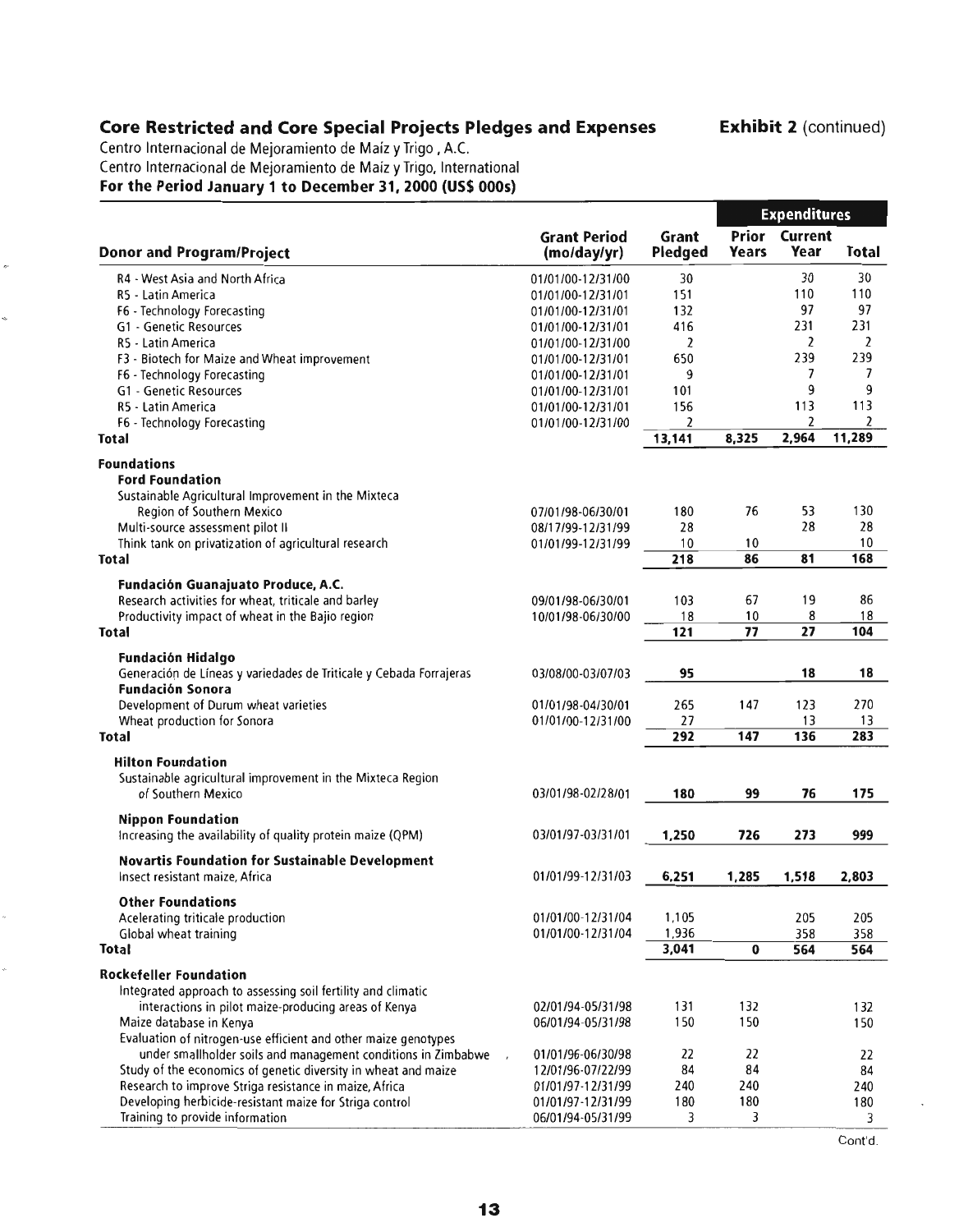Centro Internacional de Mejoramiento de Maiz y Trigo, A.C. Centro Internacional de Mejoramiento de Maiz y Trigo, International For the Period January 1 to December 31. 2000 (US\$ 0005)

|                                                                             |                                    |                  |                | <b>Expenditures</b>    |              |
|-----------------------------------------------------------------------------|------------------------------------|------------------|----------------|------------------------|--------------|
| <b>Donor and Program/Project</b>                                            | <b>Grant Period</b><br>(mo/day/yr) | Grant<br>Pledged | Prior<br>Years | <b>Current</b><br>Year | <b>Total</b> |
| Molecular approaches for the genetic improvement of cereals (Workshop)      | 01/01/99-12/31/99                  | 89               | 89             |                        | 89           |
| Research exploring the potential contribution of cover crops in agriculture | 06/01/98-03/01/00                  | 79               | 79             |                        | 79           |
| Soil fertility network for Southern Africa                                  | 07/01/94-11/30/03                  | 2,711            | 1,122          | 324                    | 1,446        |
| Striga hermonthica resistance from teosinte to maize                        | 06/01/97-05/31/00                  | 66               | 50             | 17                     | 67           |
| Research on engineering Striga resistant maize, Phase II                    | 12/01/99-11/30/02                  | 726              |                | 261                    | 261          |
| Improvement of grain weevil resistance in maize for Southern Africa         | 01/01/96-12/31/02                  | 129              | 55             | 73                     | 128          |
| East Africa regional maize nursery                                          | 03/01/98-02/28/01                  | 157              | 95             | 62                     | 157          |
| Soil fertility extension in Chihota, Zimbabwe                               | 01/01/99-12/31/00                  | 38               | 17             | 22                     | 39           |
| Analysis of the distribution of transgenic cotton varieties in Mexico       | 03/01/00-05/31/02                  | 47               |                | 47                     | 47           |
| The Southern Africa Drought and Low Soil Fertility Project (Phase II)       | 01/01/00-12/31/02                  | 275              |                | 143                    | 143          |
| IP Management Unit                                                          | 10/01/00-09/30/03                  | 700              |                | 68                     | 68           |
| Storage database                                                            | 10/01/00-09/30/01                  | 20               |                | 20                     | 20           |
| Maize Agronomy Workshops - Kenya, Uganda and Tanzania                       | 07/01/00-06/30/01                  | 10               |                | 10                     | 10           |
| Strengthening maize seed supply systems for small-scale                     |                                    |                  |                |                        |              |
| farmers in Western Kenya and Uganda                                         | 08/01/00-07/31/03                  | 427              |                | 65                     | 65           |
| Conference on the impact of international agricultural research             | 11/05/01-11/07-01                  | 25               |                |                        |              |
| <b>Total</b>                                                                |                                    | 6,309            | 2,319          | 1,112                  | 3,431        |
|                                                                             |                                    |                  |                |                        |              |
| Sasakawa-Global 2000                                                        |                                    |                  |                |                        |              |
| Sasakawa Ethiopia QPM                                                       | 07/01/99-12/31/00                  | 38               | 26             | 12                     | 38           |
| Ghana socio-economic impact study                                           | 10/01/00-12/31/00                  | 15               |                | 8                      | 8            |
| <b>Total</b>                                                                |                                    | 53               | 26             | 20                     | 46           |
| <b>Telmex Foundation</b>                                                    |                                    |                  |                |                        |              |
| Educational scientific project on genetic resources                         | 01/01/98-12/31/98                  | 77               | 78             |                        | 78           |
|                                                                             |                                    |                  |                |                        |              |
| <b>France</b><br>Genetic diversity                                          | 01/01/98-12/31/98                  | 24               | 24             |                        | 24           |
|                                                                             | 01/01/99-12/31/00                  | 10               | 10             |                        | 10           |
| Wheat disease resistance                                                    |                                    | 195              | 195            |                        | 195          |
| Associate expert to study apomixis                                          | 01/01/97-07/10/98                  |                  |                |                        | 12           |
| QTL mapping of virus, maize                                                 | 10/01/94-12/31/97                  | 12               | 12             |                        | 220          |
| Pathology, maize                                                            | 01/01/98-12/31/01                  | 354              | 164            | 55                     |              |
| Minimum tillage agronomy, Mexico                                            | 01/01/98-12/31/01                  | 218 aa           | 145            | 98                     | 243          |
| Molecular genetics of maize and wheat                                       | 01/01/98-12/31/01                  | 324              | 164            | 434                    | 599          |
| Impact and adoption of conservation tillage                                 | 01/01/98-12/31/01                  | 132              | 58             | 117                    | 175          |
| Support for CIRAD Post Doc                                                  | 01/01/00-12/31/01                  | 56               |                | 30                     | 30           |
| Wheat breeding                                                              | 01/01/00-12/31/01                  | 113              |                | 223                    | 223          |
| French Associate Expert                                                     | 10/01/00-09/30/02                  | 184              |                | 100                    | 100          |
| Conservation tillage complement                                             | 01/01/00-12/31/01                  | 32               |                | 21                     | 21           |
| Total                                                                       |                                    | 1,654            | 772            | 1,078                  | 1,851        |
| Germany                                                                     |                                    |                  |                |                        |              |
| Adaptation of maize to acid, aluminium-toxic soils                          | 01/01/96-12/31/98                  | 248              | 247            |                        | 247          |
| Utilization of the genotypic variability of VAM                             | 05/15/94-04/31/97                  | 660              | 745            |                        | 745          |
| Development and improvement of heterotically                                |                                    |                  |                |                        |              |
| responsive maize gene pools in Eastern Africa                               | 01/01/97-12/31/99                  | 502 bb           | 502            |                        | 502          |
| Accelerating adoption of PERC practices for maize                           | 01/01/97-12/31/99                  | 483 cc           | 484            |                        | 484          |
| Developing Striga control strategies for cropping systems in Kenya          | 01/01/95-06/30/00                  | 609 dd           | 511            | 97                     | 608          |
| The role of Vrn and Ppd genes in the adaptation                             |                                    |                  |                |                        |              |
| of wheat to marginal environments                                           | 04/01/98-03/31/02                  | 972 ee           | 400            | 266                    | 666          |
| Maize fingerprinting                                                        | 04/01/99-03/31/02                  | 598 ff           | 158            | 195                    | 353          |
| Efficient management of genetic diversity in wheat                          | 02/01/20-01/31/03                  |                  |                | 113                    | 113          |
|                                                                             | 11/01/99-12/31/00                  | 305 gg<br>35     |                | 35                     | 35           |
| Wheat for Tajikistan                                                        |                                    |                  |                |                        |              |
|                                                                             |                                    |                  |                |                        |              |
| Regional network on wheat variety promotion and seed production<br>Total    | 11/01/00-09/30/01                  | 214 hh<br>4,626  | 3,047          | 28<br>734              | 28<br>3,781  |

Cont'd.

 $\lambda$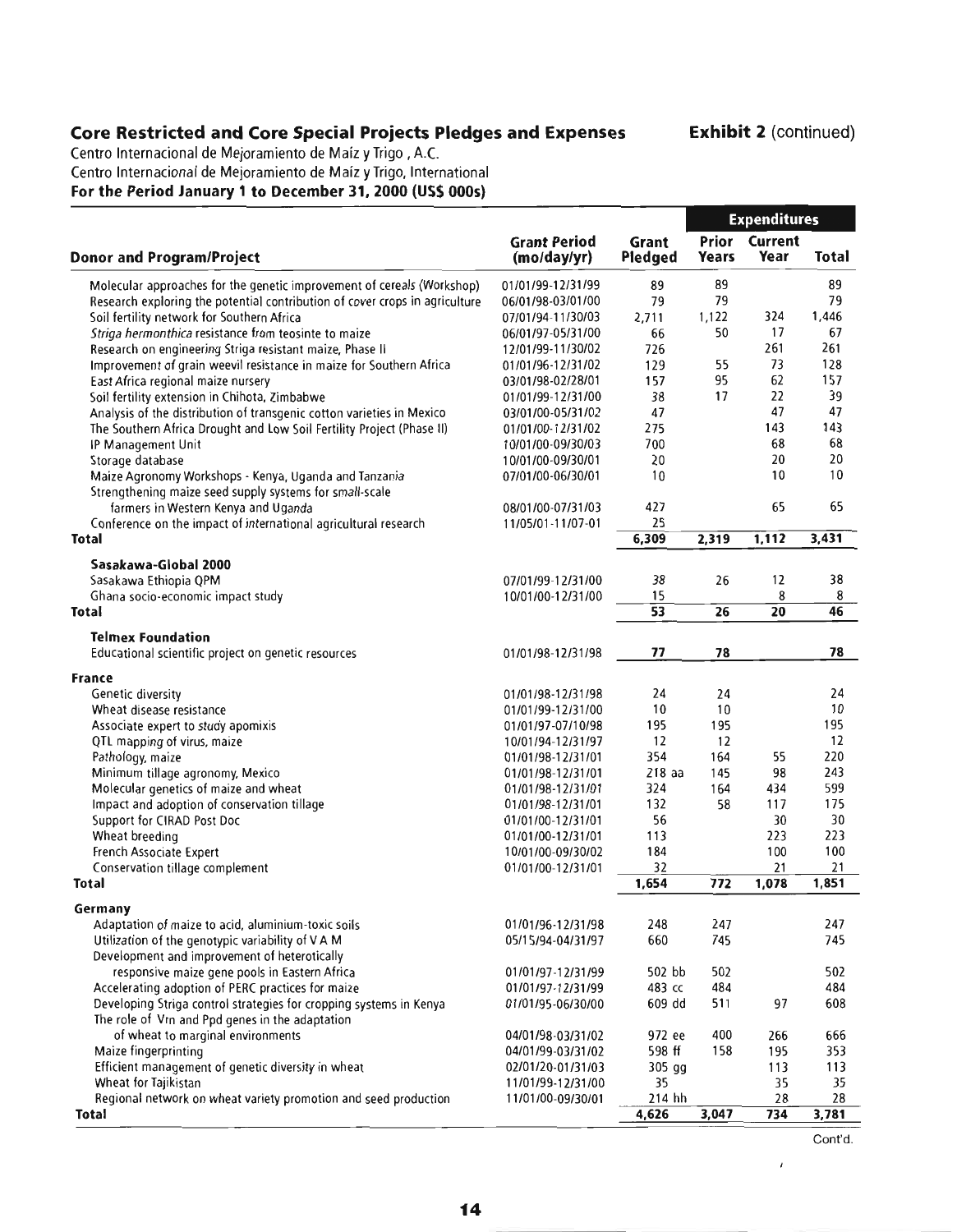Centro Internacional de Mejoramiento de Maíz y Trigo, A.C. Centro Internacional de Mejoramiento de Maíz y Trigo, International **For the Period January 1 to December 31, 2000 (US\$ OOOs)** 

**Donor and Program/Project Grant Period (mo/day/yr) Grant Pledged**  Expenditures<br>Prior Current **Prior Current Total Inter-American Development Bank**  Bread wheat breeding, Southern Cone Improving stunt resistance in maize management, research and training Maize in acid soils in Latin America Incorporating technology spillovers in Latin America Fontagro project. wheat germplasm Fontagro project, wheat quality Fontagro project, sustainable production of maize in Central America Fontagro project, Genetic resistance of maize **Total**  01101/96·12/31/97 02/03/95-02/02/9B 10101/97·03/31/01 10101/97·03/31101 07/01/99·06/30102 07/01/99·06/30102 OB/01/99·07/31101 02/01/00·01/31/03 1,200 500 750 750 215 134 250 250 **4,049**  1,200 500 670 501 107 104 113 49 **3,244**  80 248 56 30 130 65 **609**  1,200 500 750 750 163 134 243 114 **3,853 International Fertilizer Development Center**  Eastern Africa cereal program, phase IV 01/01/99·12/31/99 **85 85 85 International Fund for Agricultural Development**  Regional training of maize crop management Developing and disseminating stress tolerant maize for sustainable food security in West, Central, and East Africa Rising demand of maize and intensification of Asian Upland Farming Systems **Total**  06/01/95-12/31/00 01/01/98·12/31/00 11/01/00·12·31·03 1,211 1,000 750 **2,961**  988 558 **1,546**  223 442 123 **788**  1.211 1,000 123 **2,333 Italy**  Barley yellow dwarf virus, Phase II 01/01/96·12/31/97 **169 169 169 Iran, Islamic Republic of**  High yielding varieties resistant to cereal diseases Improvement of maize and triticale **Total**  01/01/95-12/31/01 01/01/89·12/31/99 780 653 **1,433**  537 640 **1,177**  137 77 **214**  674 717 **1,391 Japan Japan**  Fellowships program Economic Cooperation Bureau, Ministry of Foreign Affairs **Total**  NIA NIA 1.363 444 **1,807**  1.372 437 **1,809** 0 1.372 437 **1,809 JIRCAS**  JIRCAS Biotechnology funds 01101/9B·12/31/01 **135 46 114 160 Tropical Agriculture Research Center, Japan**  Wheat improvement through biotechnology 08/01/93·09/30/99 **98 99 99 Kenya**  Kenya Support-Nairobi Office 01/01/00-12/31/00 **20 20 20 Korea**  Rural Development Administration Visiting scientist **Total**  03/01/96-03/21/98 07/01/9B-12/31/01 75 75 **150**  75 46 **121**  67 **67**  75 113 **188 Leverhulme Trust, The**  Apomixis, the small farmer's friend 09/01/95-08/31/97 **114 114 114 Mexico**  CIANO field station Rainfed wheat improvement Genetic resources research Highland maize improvement Research in Mexico 01/01/99-12/31/99 01/01/97 -12/31/01 01/01/97-12/31/01 01101197 -12/31/01 01101197-12/31/01 100 250 200 250 100 149 120 150 60 178 40 50 20 327 160 200 80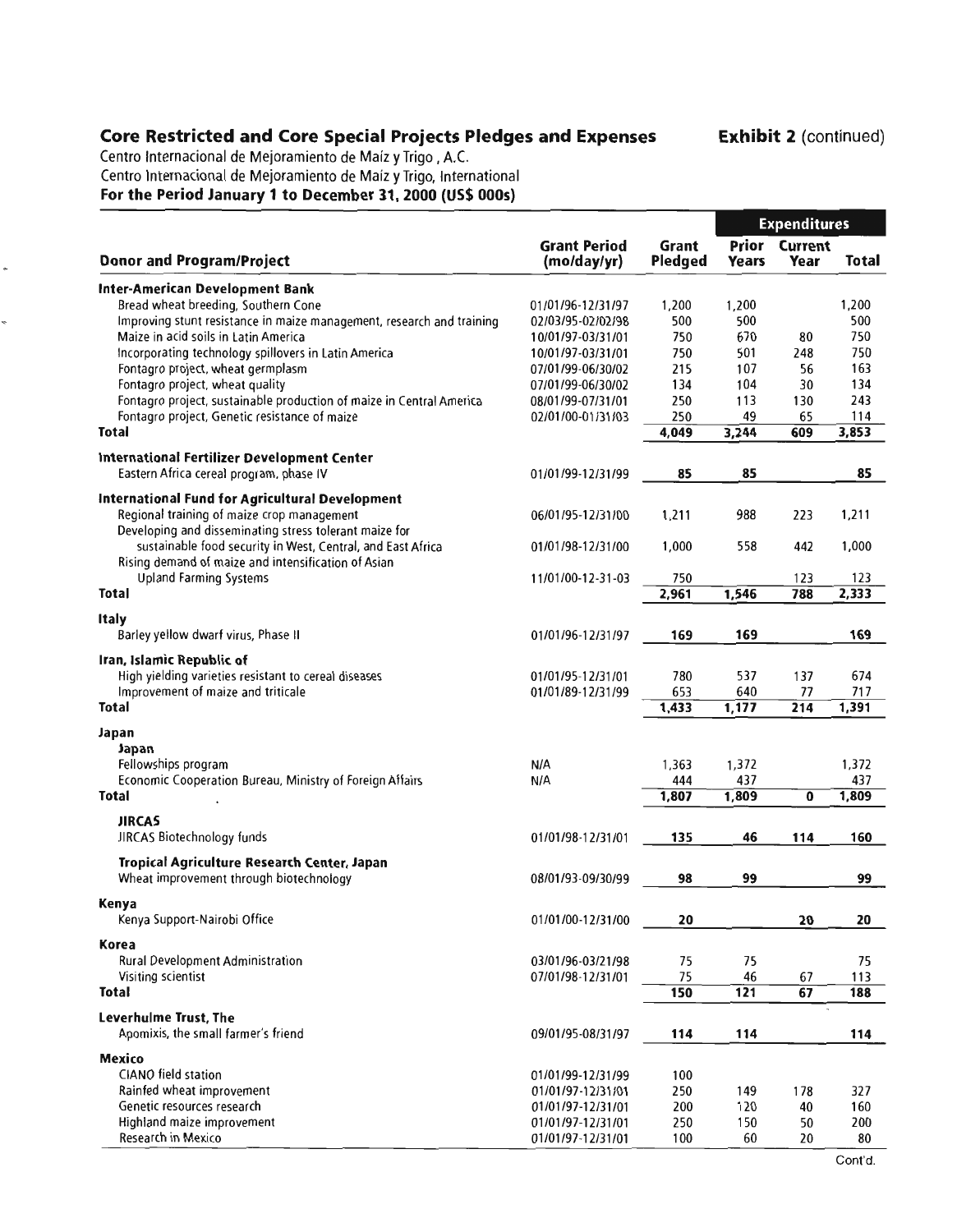Centro Internacional de Mejoramiento de Maiz y Trigo, A.C. Centro Internacional de Mejoramiento de Maiz y Trigo, International **For the Period January 1 to December 31, 2000 (US\$ 0005)** 

|                                                                   |                                    |                         |                | <b>Expenditures</b>    |              |
|-------------------------------------------------------------------|------------------------------------|-------------------------|----------------|------------------------|--------------|
| <b>Donor and Program/Project</b>                                  | <b>Grant Period</b><br>(mo/day/yr) | Grant<br><b>Pledged</b> | Prior<br>Years | <b>Current</b><br>Year | <b>Total</b> |
| Field work in the Altiplano and Yaqui Valley                      | 01/01/97-12/31/01                  | 50                      | 30             | 10                     | 40           |
| Research on apomixis                                              | 01/01/97-12/31/01                  | 150                     | 90             | 63                     | 152          |
| QPM development - Mexico                                          | 01/01/99-12/31/00                  | 235                     | 100            | 135                    | 235          |
| QPM Mexico Subtropical                                            | 01/01/00-12/31/00                  | 39                      |                | 39                     | 39           |
| QPM Mexico Highlands (M1M)                                        | 01/01/00-12/31/00                  | 26                      |                | 26                     | 26           |
| <b>Total</b>                                                      |                                    | 1,400                   | 699            | 561                    | 1,260        |
| <b>Miscellaneous Research Grants</b>                              | N/A                                | 0                       | 100            | 192                    | 293          |
| <b>Netherlands</b>                                                |                                    |                         |                |                        |              |
| GIS. Economics                                                    | 01/01/99-12/31/99                  | 67                      |                |                        |              |
| Drought and salt stress in wheat                                  | 11/01/94-10/31/98                  | 218                     | 218            |                        | 218          |
| Maize biotechnology, Zimbabwe                                     | 03/01/97-02/28/02                  | 497                     | 406            | 39                     | 445          |
| Maize biotechnology, Kenya                                        | 03/01/97-02/28/02                  | 497                     | 407            | 39                     | 446          |
| Base research support and Asian research support                  | 01/01/97-12/31/01                  | 656 ii                  | 350            | 234                    | 584          |
| <b>Facilitation Unit, Rice Wheat Consortium</b>                   | 01/01/99-12/31/01                  | 333 jj                  | 122            | 123                    | 245          |
| <b>Total</b>                                                      |                                    | 2,268                   | 1,503          | 435                    | 1,938        |
| <b>Norway</b><br>Fellowships                                      | 01/01/97-12/31/98                  | 41                      | 41             |                        | 41           |
|                                                                   |                                    |                         |                |                        |              |
| <b>OPEC Fund for International Development</b>                    |                                    |                         |                |                        |              |
| Streak virus resistance of early maturing maize                   | 07/01/97-06/30/98                  | 70                      | 70             |                        | 70           |
| Streak virus resistance of early maturing maize                   | 07/01/99-06/30/00                  | 70                      | 36             | 34                     | 70           |
| <b>Total</b>                                                      |                                    | 140                     | 106            | 34                     | 140          |
| Peru<br>Maize improvement                                         | 01/01/99-12/31/01                  | 110                     | 25             | 45                     | 70           |
| Portugal<br><b>Wheat North Africa</b>                             | 01/01/00-12/31/04                  | 600                     |                | 100                    | 100          |
| <b>Private Sector</b><br>Agrovetal, S.A.<br>Durum and bread wheat | 09/22/98-09/21/03                  | 500                     |                | 123                    | 294          |
|                                                                   |                                    |                         | 171            |                        |              |
| <b>Bimbo</b><br>Industrial wheat quality                          | 04/01/99-10/31/04                  | 203                     | 40             | 48                     | 88           |
| <b>Club Cing</b>                                                  |                                    |                         |                |                        |              |
| Club Cinq                                                         | 07/01/00-06/30/03                  | 300                     |                | 50                     | 50           |
| <b>FIRA</b>                                                       |                                    |                         |                |                        |              |
| Fideicomisos Instituidos en Relación con la Agricultura           | 05/01/00-03/31/01                  | 71                      |                | 47                     | 47           |
| <b>ICAMEX</b>                                                     |                                    |                         |                |                        |              |
| Maize and wheat improvement                                       | 01/01/00-12/31/02                  | 124                     |                | 41                     | 41           |
| <b>Monsanto Company</b>                                           |                                    |                         |                |                        |              |
| Hybrid wheat research<br>IR maize evaluation                      | 01/01/97-12/31/02                  | 775                     | 267            | 153                    | 420          |
| <b>Total</b>                                                      | 12/01/00-03/31/01                  | 2<br>777                | 267            | 153                    | 420          |
| Nacional Financiera S.N.C.                                        |                                    |                         |                |                        |              |
| Collection/characterization of wheat landraces                    | 02/01/94-31/12/98                  | 15                      | 15             |                        | 15           |
| <b>Private Sector Consortium</b><br>Apomixis                      | 07/01/99-04/30/04                  | 3,000                   | 429            | 691                    | 1,120        |
|                                                                   |                                    |                         |                |                        |              |

 $\epsilon$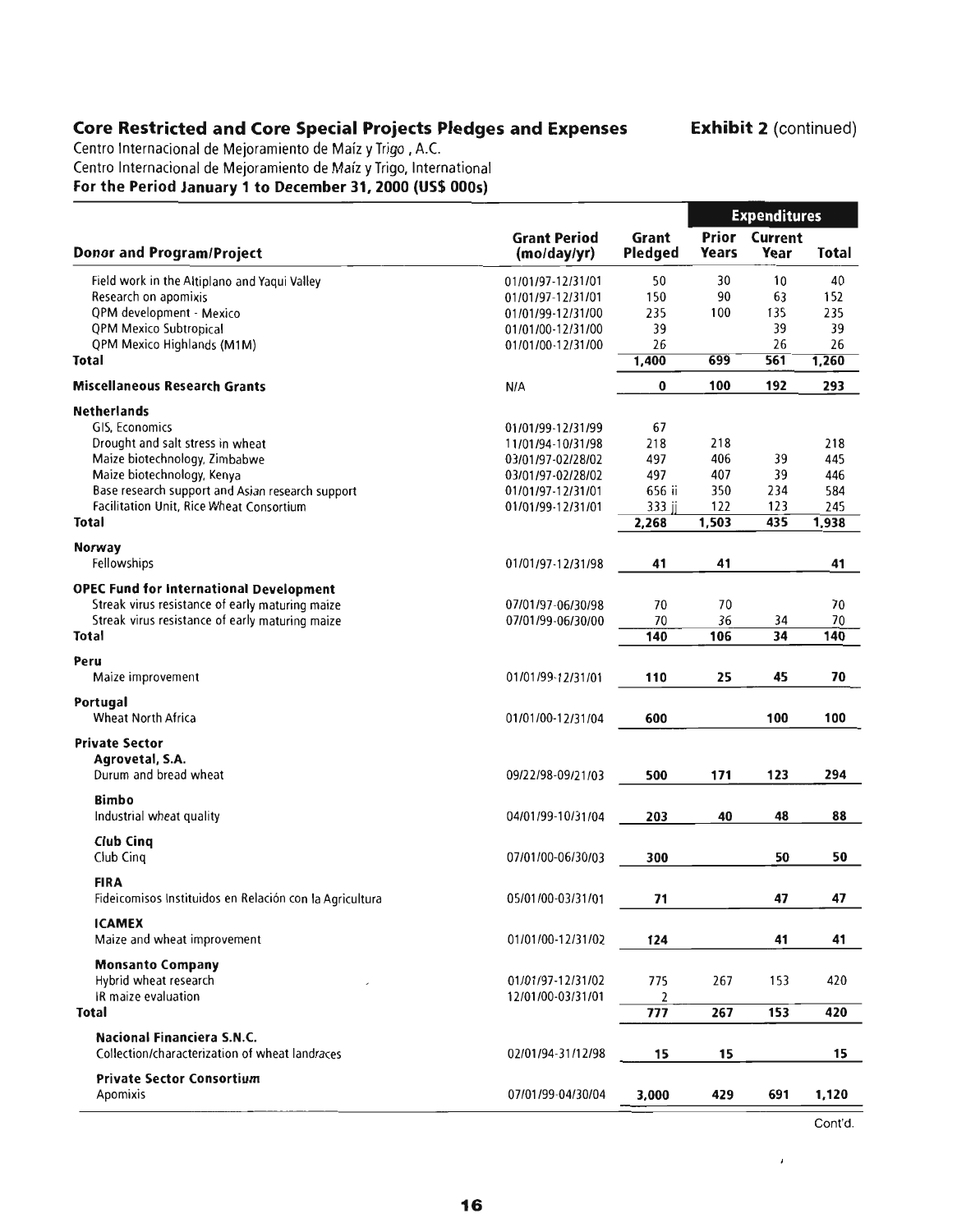Centro Internacional de Mejoramiento de Maiz yTrigo, A.C. Centro Internacional de Mejoramiento de Maíz y Trigo, International **For the Period January 1 to December 31, 2000 (US\$ 0005)** 

|                                                                                   |                                         |                  |                | <b>Expenditures</b>    |              |
|-----------------------------------------------------------------------------------|-----------------------------------------|------------------|----------------|------------------------|--------------|
| <b>Donor and Program/Project</b>                                                  | <b>Grant Period</b><br>$(mod\,$ /yr $)$ | Grant<br>Pledged | Prior<br>Years | <b>Current</b><br>Year | <b>Total</b> |
| South Africa                                                                      |                                         |                  |                |                        |              |
| <b>Agricultural Research Council</b>                                              |                                         |                  |                |                        |              |
| Methodologies and strategy development using systems analysis                     | 06/15/99-05/14/03                       | 104              | 10             | 29                     | 39           |
| Visiting scientist                                                                | 03/01/00-12/31/00                       | 53               |                | 53                     | 53           |
| <b>Total</b>                                                                      |                                         | 157              | 10             | 83                     | 92           |
| <b>National Deparment of Agriculture</b>                                          |                                         |                  |                |                        |              |
| Maize diseases                                                                    | 01/01/97-12/31/01                       | 250              | 151            | 50                     | 201          |
| Wheat breeding                                                                    | 01/01/98-12/31/01                       | 200              | 103            | 52                     | 155          |
| <b>Total</b>                                                                      |                                         | 450              | 254            | 102                    | 356          |
| <b>Spain</b>                                                                      |                                         |                  |                |                        |              |
| Durum wheat research project                                                      | 01/01/94-12/31/01                       | 560              | 320            | 113                    | 433          |
|                                                                                   |                                         |                  |                |                        |              |
| Sweden                                                                            |                                         |                  |                |                        |              |
| Sustainable maize and wheat cropping systems training study                       | 12/01/96-11/30/97                       | 75               | 74             |                        | 74           |
| Developing and disseminating stress tolerant maize for                            |                                         |                  |                |                        |              |
| sustainable food security in West, Central, and East Africa                       | 11/01/97-10/31/00                       | 601              | 509            | 183                    | 692          |
| <b>Total</b>                                                                      |                                         | 676              | 583            | 183                    | 766          |
| Switzerland                                                                       |                                         |                  |                |                        |              |
| Regional Maize Program (PRM), Central America/Caribbean                           | 01/01/98-12/31-98                       | 1,975            | 1,979          |                        | 1,979        |
| Strengthening social science and regional                                         |                                         |                  |                |                        |              |
| networking in the PRM in Central America                                          | 01/10/95-09/30/98                       | 296              | 296            |                        | 296          |
| Role of intellectual property rights in the design of                             |                                         |                  |                |                        |              |
| international agricultural research cooperation                                   | 11/15/96-12/31/97                       | 85               | 86             |                        | 86           |
| Swiss training course                                                             | 01/01/97-12/31/98                       | 20               | 20             |                        | 20           |
| Regional maize program, Central America/Caribbean                                 | 01/01/99-03/31/03                       | 1,315            | 456            | 344                    | 800          |
| Evaluation and application of molecular probes for incorporating                  |                                         |                  |                |                        |              |
| alien-derived resistance to barley yellow dwarf virus (BYDV)<br>into bread wheats | 04/01/96-06/30/00                       | 205              | 195            | 9                      | 204          |
| Increasing the tolerance of maize in Southern Africa to drought                   |                                         |                  |                |                        |              |
| and low soil fertility                                                            | 01/01/96-05/31/00                       | 1,450            | 1,348          | 92                     | 1,440        |
| Increasing productivity and sustainability of maize-based                         |                                         |                  |                |                        |              |
| cropping systems in the Hills of Nepal                                            | 07/01/98-12/31/02                       | 2,137            | 554            | 495                    | 1,049        |
| Seed generation system in Central America                                         | 05/01/99-04/30/02                       | 295              | 86             | 142                    | 228          |
| Increasing the tolerance of maize in Southern Africa to                           |                                         |                  |                |                        |              |
| drought and low soil fertility - Fellowship Partner Program                       | 10/01/98-09/30/01                       | 353              | 110            | 146                    | 256          |
| C.A. regional body for research in staple crops (FRIDA)                           | 01/01/99-03/31/01                       | 267              | 61             | 205                    | 266          |
| Research Fellow partnership program for agriculture                               | 10/01/99-12/31/00                       | 31               | 15             | 16                     | 31           |
| Tolerance of maize to drought and low soil fertility (Phase II)                   | 01/01/00-12/31/02                       | 1,023            |                | 356                    | 356          |
| Biological control in maize                                                       | 01/01/00-12/31/00                       | 7                |                | 35                     | 35           |
| Improved pathogen defence                                                         | 01/01/00-06/30/01                       | 11               |                |                        |              |
| Total                                                                             |                                         | 9,470            | 5,206          | 1,841                  | 7,046        |
| Tajikistan                                                                        |                                         |                  |                |                        |              |
| Tajikistan seed supply                                                            | 10/28/00-12/31/00                       | 41               |                | 181                    | <u>181</u>   |
| <b>UK</b>                                                                         |                                         |                  |                |                        |              |
| <b>Department for International Development</b>                                   |                                         |                  |                |                        |              |
| Development and application of marker assisted transfer of                        |                                         |                  |                |                        |              |
| Fusarium moniliforme ear rot resistance to susceptible highland maize             | 04/01/95-03/31/98                       | 182              | 183            |                        | 183          |
| Crop establishment and reduced tillage activities in rice-wheat                   |                                         |                  |                |                        |              |
| systems in the Indo-Gangetic Plains                                               | 04/01/96-03/31/99                       | 195              | 196            |                        | 196          |
| Components of corn stunt disease                                                  | 03/01/94-03/31/98                       | 62               | 63             |                        | 63           |
| JIC research consultancy on soil aluminium toxic soils, Brazil                    | 07/01/99-12/31/99                       | 17               | 6              | 11                     | 17           |
| Sustainable maize systems for SSA- lowland tropical                               | 01/01/97-12/31/01                       | 769              | 302            | 146                    | 448          |
| Sustainable maize systems for SSA- mid-altitude                                   | 01/01/97-12/31/01                       | 3,076            | 1,989          | 641                    | 2,630        |

Cont'd.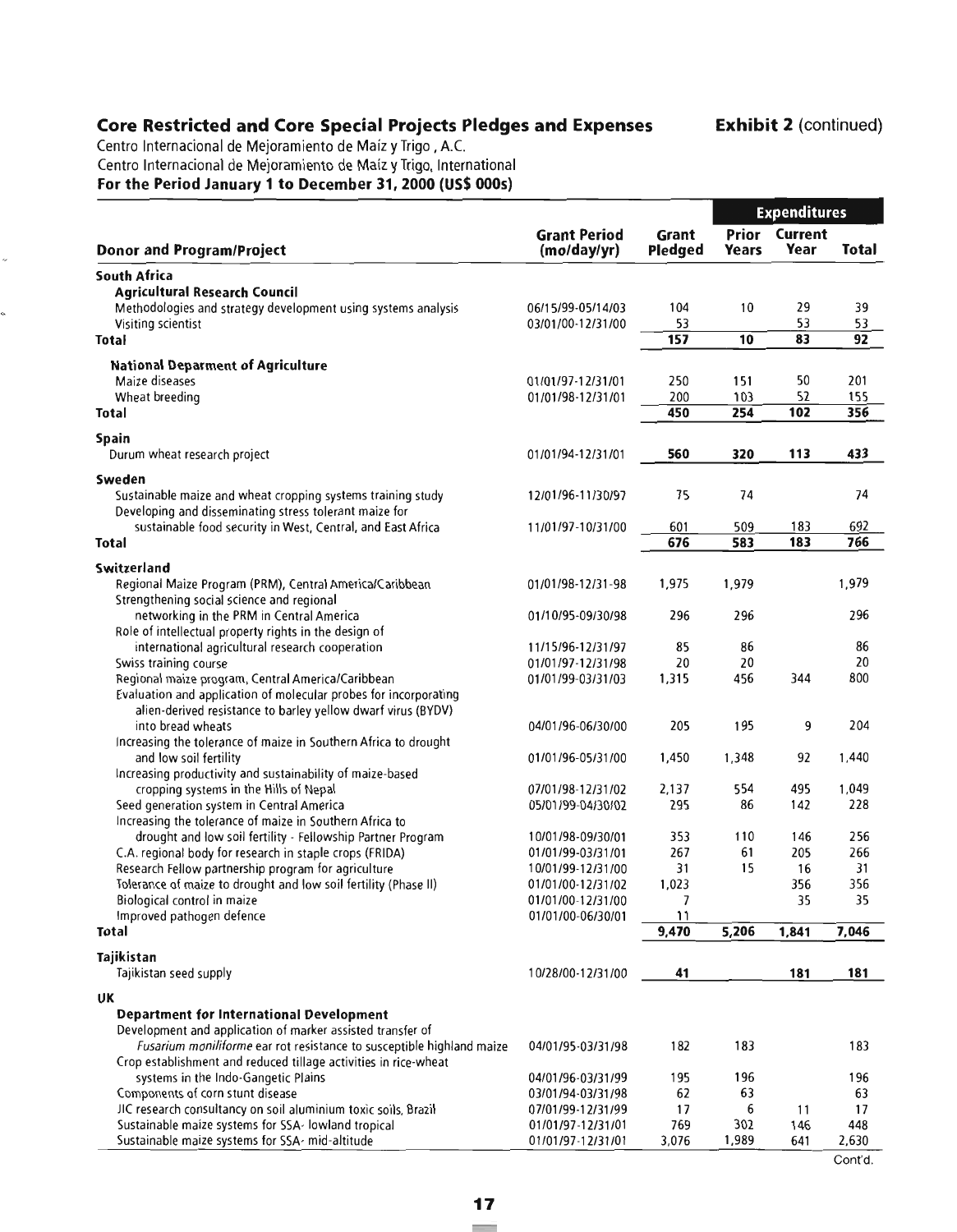Centro Internacional de Mejoramiento de Maiz yTrigo, A.C. Centro Internacional de Mejoramiento de Maíz y Trigo, International **For the Period January 1 to December 31, 2000 (US\$ 0005)** 

|                                                                                                                                                                               |                                    |                  |                | <b>Expenditures</b>    |              |
|-------------------------------------------------------------------------------------------------------------------------------------------------------------------------------|------------------------------------|------------------|----------------|------------------------|--------------|
| <b>Donor and Program/Project</b>                                                                                                                                              | <b>Grant Period</b><br>(mo/day/yr) | Grant<br>Pledged | Prior<br>Years | <b>Current</b><br>Year | <b>Total</b> |
| Improved rice-wheat system productivity and sustainability                                                                                                                    | 04/01/99-03/31/02                  | 363              | 101            | 210                    | 311          |
| Soil health and sustainability of the rice-wheat systems                                                                                                                      | 04/01/99-03/31/02                  | 470              | 46             | 279                    | 324          |
| Participatory Research - SSA                                                                                                                                                  | 01/01/00-12/31/01                  | 79               |                | 40                     | 40           |
| Participatory Research - SSA                                                                                                                                                  | 01/01/00-12/31/01                  | 50               |                | 28                     | 28           |
| <b>Total</b>                                                                                                                                                                  |                                    | 5,263            | 2,886          | 1,353                  | 4,239        |
| <b>UNDP</b>                                                                                                                                                                   |                                    |                  |                |                        |              |
| <b>United Nations Development Programme</b>                                                                                                                                   |                                    |                  |                |                        |              |
| Reducing maize losses to insect pests                                                                                                                                         | 01/01/93-12/31/98                  | 5,389            | 5,389          |                        | 5,389        |
| <b>United Nations Development Programme (Africa)</b><br>Developing and disseminating stress tolerant maize for<br>sustainable food security in West, Central, and East Africa | 11/01/98-12/31/00                  | 1,656            | 824            | 832                    | 1,656        |
|                                                                                                                                                                               |                                    |                  |                |                        |              |
| <b>United Nations Development Programme (SEED)</b><br>Developing and disseminating stress tolerant maize for<br>sustainable food security in West, Central, and East Africa   | 11/01/97-10/31/00                  | 462              | 219            | 152                    | 371          |
|                                                                                                                                                                               |                                    |                  |                |                        |              |
| <b>Universities</b><br><b>Cornell University</b>                                                                                                                              |                                    |                  |                |                        |              |
| Rice wheat operating funds, Bangladesh                                                                                                                                        | 02/01/97-12/31-01                  | 186              | 119            | 29                     | 148          |
| Chakaria food systems, Bangladesh                                                                                                                                             | 10/01/98-09/30/01                  | 176              | 84             | 90                     | 174          |
| <b>Total</b>                                                                                                                                                                  |                                    | 362              | 203            | 120                    | 323          |
|                                                                                                                                                                               |                                    |                  |                |                        |              |
| <b>University of Oregon</b><br>OSU Winter Wheat East European Regional Yield Trial                                                                                            | 01/01/98-12/31/99                  | 150              | 150            |                        | 150          |
| <b>Stanford University</b>                                                                                                                                                    |                                    |                  |                |                        |              |
| Nitrogen fertilizer management in Mexico                                                                                                                                      | 06/01/95-12/31/01                  | 260              | 97             | 77                     | 174          |
| Stanford student                                                                                                                                                              | 01/01/00-12/31/01                  | 24               |                | 5                      | 5            |
| <b>Total</b>                                                                                                                                                                  |                                    | 284              | 97             | 82                     | 179          |
| <b>Wisconsin University</b>                                                                                                                                                   | 01/01/97-12/31/97                  | 51               | 51             |                        | 51           |
| Uruguay                                                                                                                                                                       |                                    |                  |                |                        |              |
| <b>National Institute of Agricultural Research</b>                                                                                                                            |                                    |                  |                |                        |              |
| Wheat for sustainable agriculture in the Southern Cone                                                                                                                        | 01/01/94-02/28/04                  | 709              | 515            | 171                    | 686          |
| <b>USA</b>                                                                                                                                                                    |                                    |                  |                |                        |              |
| <b>United States Agency for International Development</b>                                                                                                                     |                                    |                  |                |                        |              |
| Rice-wheat program in Nepal                                                                                                                                                   | 01/01/91-07/31/97                  | 191              | 197            |                        | 197          |
| The whole family wheat production training program                                                                                                                            | 10/01/97-09/30/01                  | 675              | 351            | 203                    | 554          |
| <b>Country Almanac Series</b>                                                                                                                                                 | 10/01/97-09/30/01                  | 405              | 191            | 135                    | 326          |
| Total                                                                                                                                                                         |                                    | 1,271            | 739            | 338                    | 1,077        |
| <b>United States Department of Agriculture</b>                                                                                                                                |                                    |                  |                |                        |              |
| Fertilization, irrigation, and trace gas fluxes                                                                                                                               | 07/01/94-06/30/97                  | 171              | 171            |                        | 171          |
| Nitrogen management - wheat                                                                                                                                                   | 07/01/95-06/30/97                  | 20               | 20             |                        | 20           |
| Karnal bunt field evaluation                                                                                                                                                  | 07/01/95-06/30/97                  | 20               | 22             |                        | 22           |
| Selection of plants for drought - maize                                                                                                                                       | 05/10/97-05/20/99                  | 32               | 32             |                        | 32           |
| International nurseries for wheat and barley scab resistance                                                                                                                  | 01/01/99-12/31/00                  | 132              | 19             | 114                    | 133          |
| Regeneration of maize landrace collections in Central and South America                                                                                                       | 07/26/96-05/31/01                  | 485              | 413            | 72                     | 485          |
| Evaluation of wheat germplasm for resistance to Karnal Bunt                                                                                                                   | 06/09/97-08/31/00                  | 91               | 86             | 6                      | 92           |
| Control of downy mildew maize in Egypt                                                                                                                                        | 05/15/97-05/15/01                  | 93               | 63             | 30                     | 93           |
| Biotechnology for crop improvement in SSA                                                                                                                                     | 10/01/99-09/30/01                  | 181              | 1              | 81                     | 82           |
| Triticale germplasm and pre-breeding for traits of high nutritional value                                                                                                     |                                    |                  |                |                        |              |
| for feed and forage                                                                                                                                                           | 07/10/00-07/09/01                  | 100              |                | 100                    | 100          |
| International cooperation for control of Fusarium head blight in wheat                                                                                                        | 10/01/00-09/30/01                  | 50               |                | 19                     | 19           |
| <b>Total</b>                                                                                                                                                                  |                                    | 1,375            | 826            | 423                    | 1,250        |

Cont'd.

 $\overline{1}$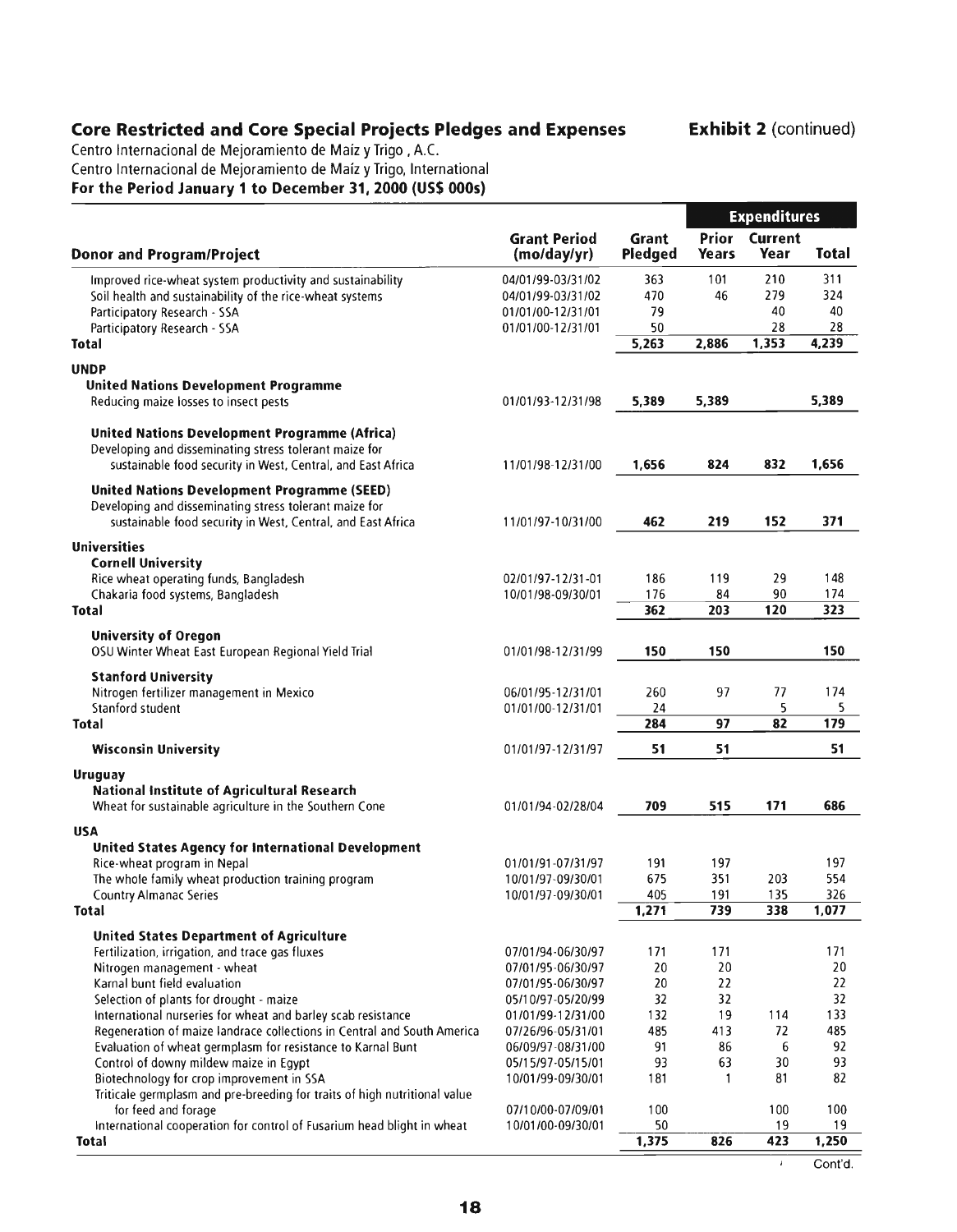Centro Internacional de Mejoramiento de Maiz y Trigo, A.C. Centro Internacional de Mejoramiento de Maiz y Trigo, International For the Period January 1 to December 31, 2000 (US\$ 0005)

|                                                               |                                         |                  | <b>Expenditures</b>          |                        |        |  |
|---------------------------------------------------------------|-----------------------------------------|------------------|------------------------------|------------------------|--------|--|
| <b>Donor and Program/Project</b>                              | <b>Grant Period</b><br>$(mod\,$ /yr $)$ | Grant<br>Pledged | <b>Prior</b><br><b>Years</b> | <b>Current</b><br>Year | Total  |  |
| <b>World Bank</b>                                             |                                         |                  |                              |                        |        |  |
| Improving the profitability, productivity, and sustainability |                                         |                  |                              |                        |        |  |
| of the wheat industry in Kazakhstan                           | 09/01/98-12/31/00                       | 220              | 193                          |                        | 194    |  |
| CIMMYT staff secondment                                       | 10/01/99-09/30/01                       | 439              | 47                           | 224                    | 271    |  |
| Kazakhstan Workshop                                           | 05/23/00-05/25/00                       | 20               |                              | 20                     | 20     |  |
| <b>Priority Setting Workshop</b>                              | 01/22/01-01/26/01                       | 12               |                              |                        |        |  |
|                                                               |                                         | 691              | 240                          | 246                    | 485    |  |
| TOTAL CORE RESTRICTED AND CORE SPECIAL PROJECTS               |                                         | 113,291          | 63,572                       | 24,610                 | 88,183 |  |

The columns " Grant Period" and " Grant Pledged" are for information only.

| a | <b>Equivalent to A\$1,018,868</b> | V   | Equivalent to CAD\$150,000    |
|---|-----------------------------------|-----|-------------------------------|
| b | Equivalent to A\$126,000          | w   | Equivalent to CAD\$8,273,915  |
| c | Equivalent to A\$122,700          | x   | Equivalent to CAD\$150,000    |
| d | Equivalent to A\$166,013          | y   | Equivalent to CAD\$95,800     |
| e | Equivalent to A\$173,711          | Z   | Equivalent to CAD\$423,390    |
| f | Equivalent to A\$210,000          | аа  | Equivalent to FF\$1,408,000   |
| g | Equivalent to A\$100,000          | bb  | Equivalent to DM\$900,000     |
| h | Equivalent to A\$762,379          | cc  | Equivalent to DM\$885,431     |
|   | Equivalent to A\$50,0000          | dd  | Equivalent to DM\$1,024,618   |
|   | Equivalent to A\$1,991,306        | ee  | Equivalent to DM\$1,750,000   |
| k | Equivalent to A\$80,000           | ff  | Equivalent to DM\$1,190,000   |
|   | Equivalent to A\$50,000           | gg  | Equivalent to ECU\$337,452    |
| m | Equivalent to A\$749,032          | hh  | Equivalent to DM\$446,548     |
| n | Equivalent to A\$310,622          | ii  | Equivalent to DFL\$1,550,000  |
| 0 | Equivalent to A\$131,000          | jj  | Equivalent to DFL\$750,000    |
| р | <b>Equivalent to A\$1,558,900</b> | kk  | Equivalent to ECU \$8,602,460 |
| a | Equivalent to A\$505,101          | Ш   | Equivalent to ECU\$14,586,780 |
| r | Equivalent to A\$129,500          | mm  | Equivalent to ECU\$140,500    |
| s | Equivalent to A\$68,864           | nn  | Equivalent to ECU\$409,500    |
| t | Equivalent to BF\$69,265,000      | 00  | Equivalent to ECU\$25,935,207 |
| u | Equivalent to CAD\$4,750,000      | N/A | = Not applicable              |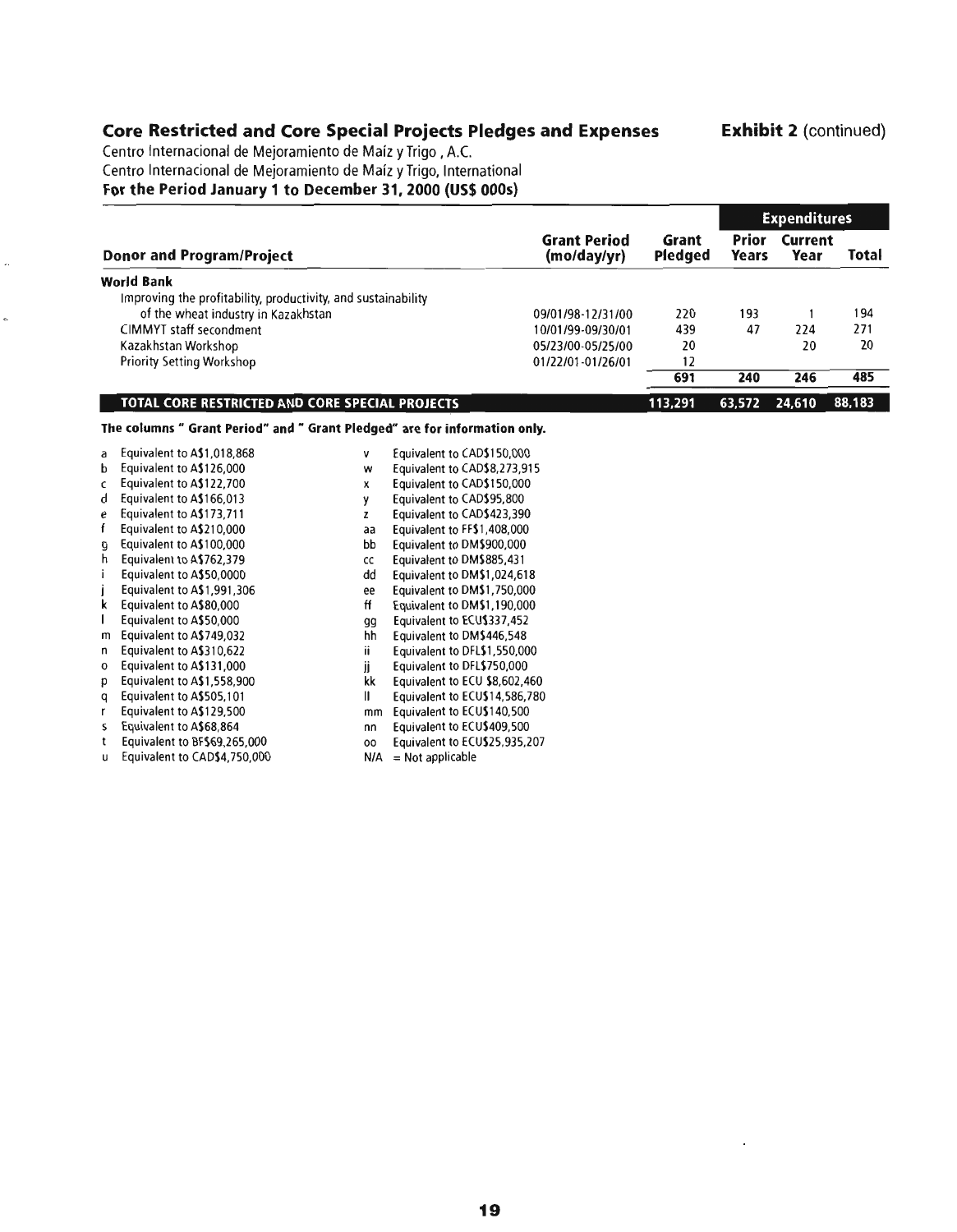# **Schedule of Fixed Assets Exhibit 3**

Centro Internacional de Mejoramiento de Maiz y Trigo, A.C. Centro Internacional de Mejoramiento de Maíz y Trigo, International For the year ended December 31, 2000 (US\$ 000s)

|                                     | <b>Balance</b><br><b>January 1</b> | <b>Additions</b> | 2000<br><b>Transfers</b> | <b>Disposals</b>         | <b>Balance</b><br><b>December 31</b> |
|-------------------------------------|------------------------------------|------------------|--------------------------|--------------------------|--------------------------------------|
| I. Cost                             |                                    |                  |                          |                          |                                      |
| A. Land and buildings               |                                    |                  |                          |                          |                                      |
| Land                                | 836                                | 252              |                          |                          | 1,088                                |
| <b>Buildings</b>                    | 13,454                             | 168              | 35                       |                          | 13,657                               |
| Subtotal                            | 14,290                             | 420              | 35                       | $\overline{\phantom{a}}$ | 14,745                               |
| B. Furnishings and equipment        |                                    |                  |                          |                          |                                      |
| Farming                             | 4,718                              | 98               | 166                      | (7)                      | 4,975                                |
| Laboratory and scientific           | 3,423                              | 54               | 20                       | (4)                      | 3,493                                |
| Office                              | 932                                | 21               | 6                        | (45)                     | 914                                  |
| Auxiliary units                     | 110                                | ÷                | (2)                      | $\sim$                   | 108                                  |
| Computers                           | 3,681                              | 259              | 60                       | (404)                    | 3,596                                |
| Vehicles                            | 5,652                              | 387              | 51                       | (289)                    | 5,801                                |
| Maintenance                         | 80                                 | 3                | (1)                      |                          | 82                                   |
| Software                            | 43                                 | 62               | (1)                      |                          | 104                                  |
| Fixed assets in transit             | 350                                | 93               | (336)                    |                          | 107                                  |
| Subtotal                            | 18,989                             | 977              | (37)                     | (749)                    | 19,180                               |
| <b>Total cost</b>                   | 33,279                             | 1,397            | (2)                      | (749)                    | 33,925                               |
| <b>II. Accumulated depreciation</b> |                                    |                  |                          |                          |                                      |
| A. Buildings                        | 6,812                              | 339              |                          |                          | 7,151                                |
| B. Furnishings and equipment        |                                    |                  |                          |                          |                                      |
| Farming                             | 3,667                              | 159              |                          | (5)                      | 3,821                                |
| Laboratory and scientific           | 2,216                              | 148              |                          |                          | 2,364                                |
| Office                              | 625                                | 41               | (1)                      | (39)                     | 626                                  |
| Auxiliary units                     | 84                                 | 3                |                          |                          | 87                                   |
| Computers                           | 2,341                              | 260              | (4)                      | (304)                    | 2,293                                |
| Vehicles                            | 2,989                              | 414              | (1)                      | (217)                    | 3,185                                |
| Maintenance                         | 66                                 | $\overline{2}$   | (1)                      |                          | 67                                   |
| Software                            | 8                                  | 25               | 6                        |                          | 39                                   |
| <b>Total accum. depreciation</b>    | 18,808                             | 1,391            | (1)                      | (565)                    | 19,633                               |
| III. Net book value                 |                                    |                  |                          |                          |                                      |
| A. Land and buildings               | 7,478                              | 81               | 35                       |                          | 7,594                                |
| B. Furnishings and equipment        |                                    |                  |                          |                          |                                      |
| Farming                             | 1,051                              | (61)             | 166                      | (2)                      | 1,154                                |
| Laboratory and scientific           | 1,207                              | (94)             | 20                       | (4)                      | 1,129                                |
| Office                              | 307                                | (20)             | 7                        | (6)                      | 288                                  |
| <b>Auxiliary units</b>              | 26                                 | (3)              | (2)                      |                          | 21                                   |
| Computers                           | 1,340                              | (1)              | 64                       | (100)                    | 1,303                                |
| Vehicles                            | 2,663                              | (27)             | 52                       | (72)                     | 2,616                                |
| Maintenance                         | 14                                 | $\mathbf{1}$     |                          |                          | 15                                   |
| Software                            | 35                                 | 37               | (7)                      |                          | 65                                   |
| Fixed assets in transit             | 350                                | 93               | (336)                    | 0                        | 107                                  |
| <b>Total net book value</b>         | 14,471                             | $6\phantom{a}$   | (1)                      | (184)                    | 14,292                               |

 $\bar{I}$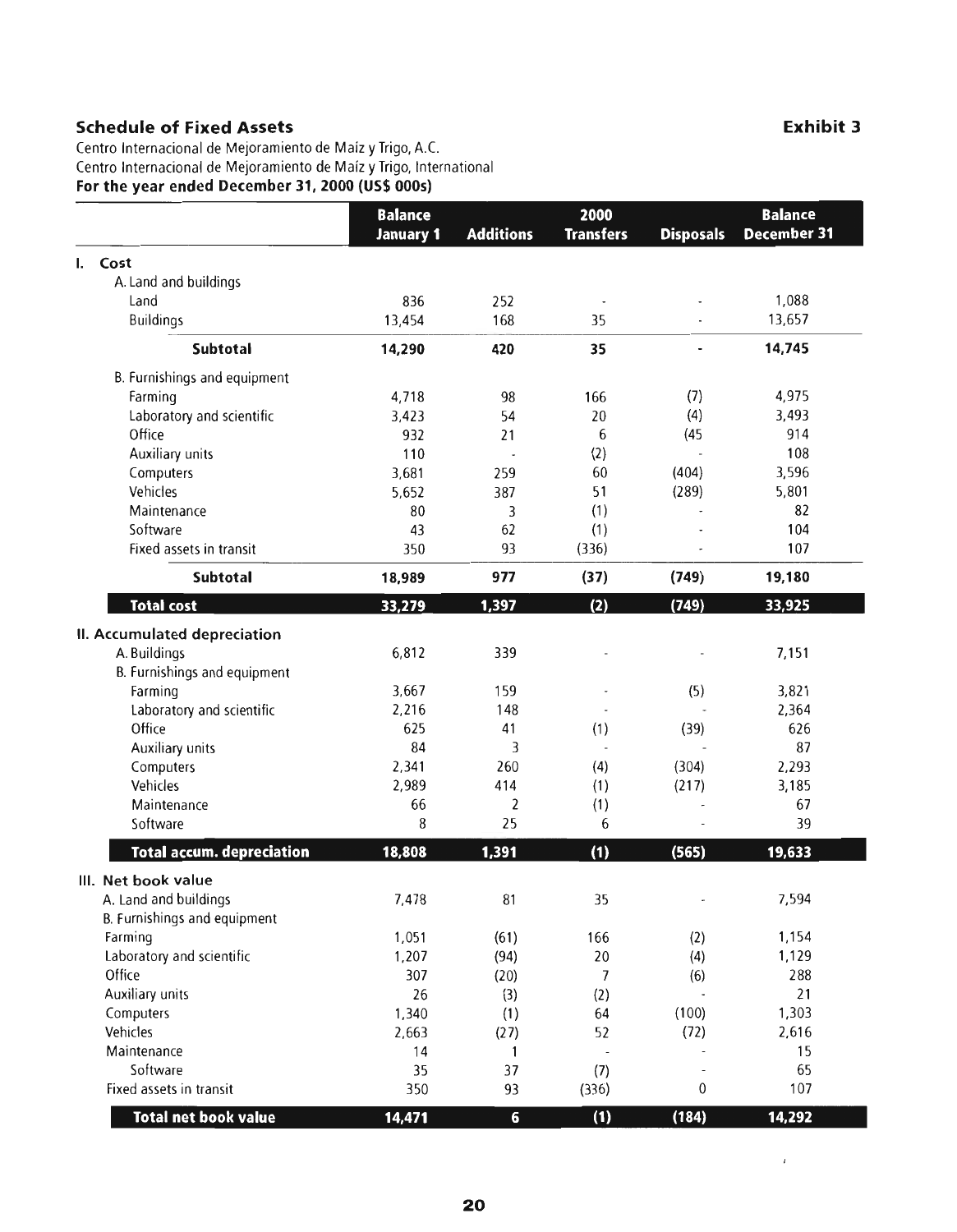### **Schedule of Indirect Costs Exhibit 4**

Centro Internacional de Mejoramiento de Maiz y Trigo, A.C. Centro Internacional de Mejoramiento de Maiz y Trigo, International **For the year ended December 31, 2000 (US\$ 0005)** 

|                                   |                 |                  |                 | <b>Direct plus</b> |
|-----------------------------------|-----------------|------------------|-----------------|--------------------|
|                                   | <b>Direct</b>   |                  | <b>Indirect</b> | <b>Indirect</b>    |
|                                   |                 |                  | as % of         |                    |
|                                   |                 |                  | direct          |                    |
|                                   |                 |                  | base            |                    |
| <b>Research programs</b>          |                 |                  |                 |                    |
| Multi-program funds               | 1,222           |                  |                 | 1,222              |
| Maize                             | 10,190          |                  |                 | 10,190             |
| Wheat                             | 9,145           |                  |                 | 9,145              |
| Economics                         | 2,512           |                  |                 | 2,512              |
| Natural resources                 | 2,423           |                  |                 | 2,423              |
| Biotechnology                     | 3,360           |                  |                 | 3,360              |
| <b>Total research programs</b>    | 28,852          |                  |                 | 28,852             |
| <b>Research support</b>           |                 |                  |                 |                    |
| Systems and computing services    |                 | 236              | 0.81%           | 236                |
| <b>Biometrics</b>                 |                 | 128              | 0.44%           | 128                |
| Software development              |                 | 136              | 0.46%           | 136                |
| Hardware maintenance              |                 | 83               | 0.28%           | 83                 |
| Soils and plant laboratory        |                 | 80               | 0.27%           | 80                 |
| Seed health unit                  |                 | 131              | 0.45%           | 131                |
| El Batan station                  |                 | 360              | 1.23%           | 360                |
| <b>Bioinformatics</b>             | 162             |                  |                 | 162                |
| Priority fund                     | 185             |                  |                 | 185                |
| <b>Total research support</b>     | 347             | 1,154            | 3.95%           | 1,501              |
| <b>Information services</b>       |                 |                  |                 |                    |
| Publications                      |                 | 299              | 1.02%           | 299                |
| Library                           |                 | 226              | 0.77%           | 226                |
| Information dissemination         | 53              |                  |                 | 53                 |
| <b>Total information services</b> | $\overline{53}$ | $\overline{525}$ | 1.79%           | 578                |
| <b>Administration</b>             |                 |                  |                 |                    |
| Administration <sup>(1)</sup>     |                 | 2,689            | 9.19%           | 2,689              |
| Plant operations <sup>(2)</sup>   |                 | 1,514            | 5.18%           | 1,514              |
| Depreciation                      |                 | 1,391            | 4.76%           | 1,391              |
| <b>Total administration</b>       |                 | 5,594            | 19.12%          | 5,594              |
| <b>TOTAL</b>                      | 29,252          | 7,273            | 24.86%          | 36,525             |

<sup>(1)</sup> Board of Trustees, Director Generals Office, Executive Office Research, Finance, Purchasing, Human Resources and Visitor Services.

<sup>(2)</sup> Building Maintenance and Services, Vehicle Maintenance, Stores, and Greenhouses.

e.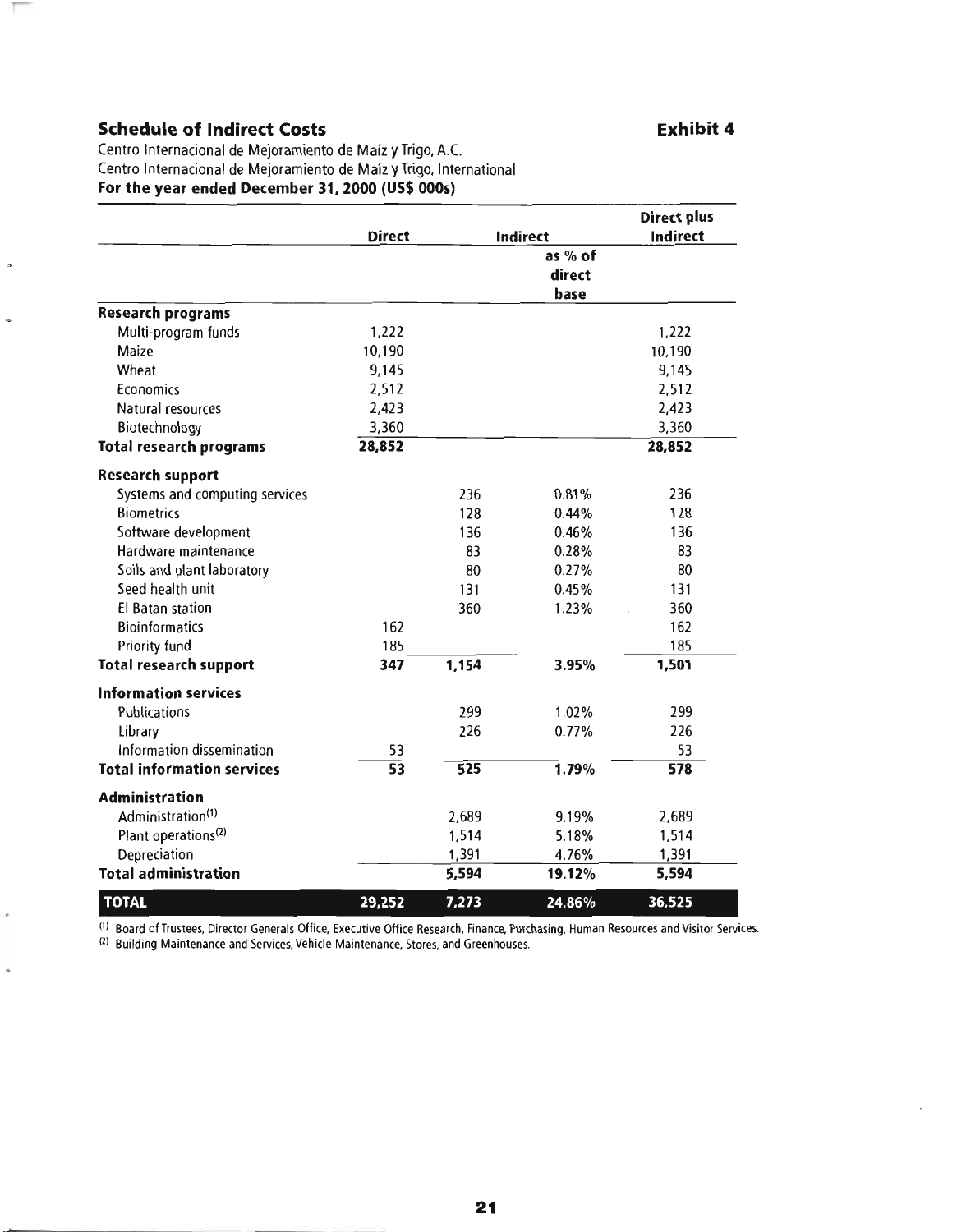# **Schedule of EC Funding**

# **Exhibit 5**

 $\mathcal{E}$ 

Centro Internacional de Mejoramiento de Maiz y Trigo, A.c. Centro Internacional de Mejoramiento de Maiz y Trigo, International **For the year ended December 31,2000 (USS 0005)** 

|     | Project                                                                               | <b>Latin America</b> | <b>MED</b> | <b>ACP</b> | Asia | Total |
|-----|---------------------------------------------------------------------------------------|----------------------|------------|------------|------|-------|
|     | G1 Conservation and management of genetic resources                                   | 727                  |            |            |      | 727   |
|     | R4 Increasing cereal food production in WANA                                          |                      | 403        |            |      | 403   |
|     | R5 Enhancing maize and wheat production systems in<br>Latin America and the Caribbean | 679                  |            | 35         |      | 714   |
| F3. | Using biotechnology for the improvement of maize and<br>wheat in developing countries | 378                  |            |            |      | 378   |
| F6. | Priority setting and technology forecasting for increased<br>research efficiency      | 83                   |            | 5          |      | 87    |
|     | <b>TOTAL</b>                                                                          | 1,866                | 403        | 40         |      | 2,309 |